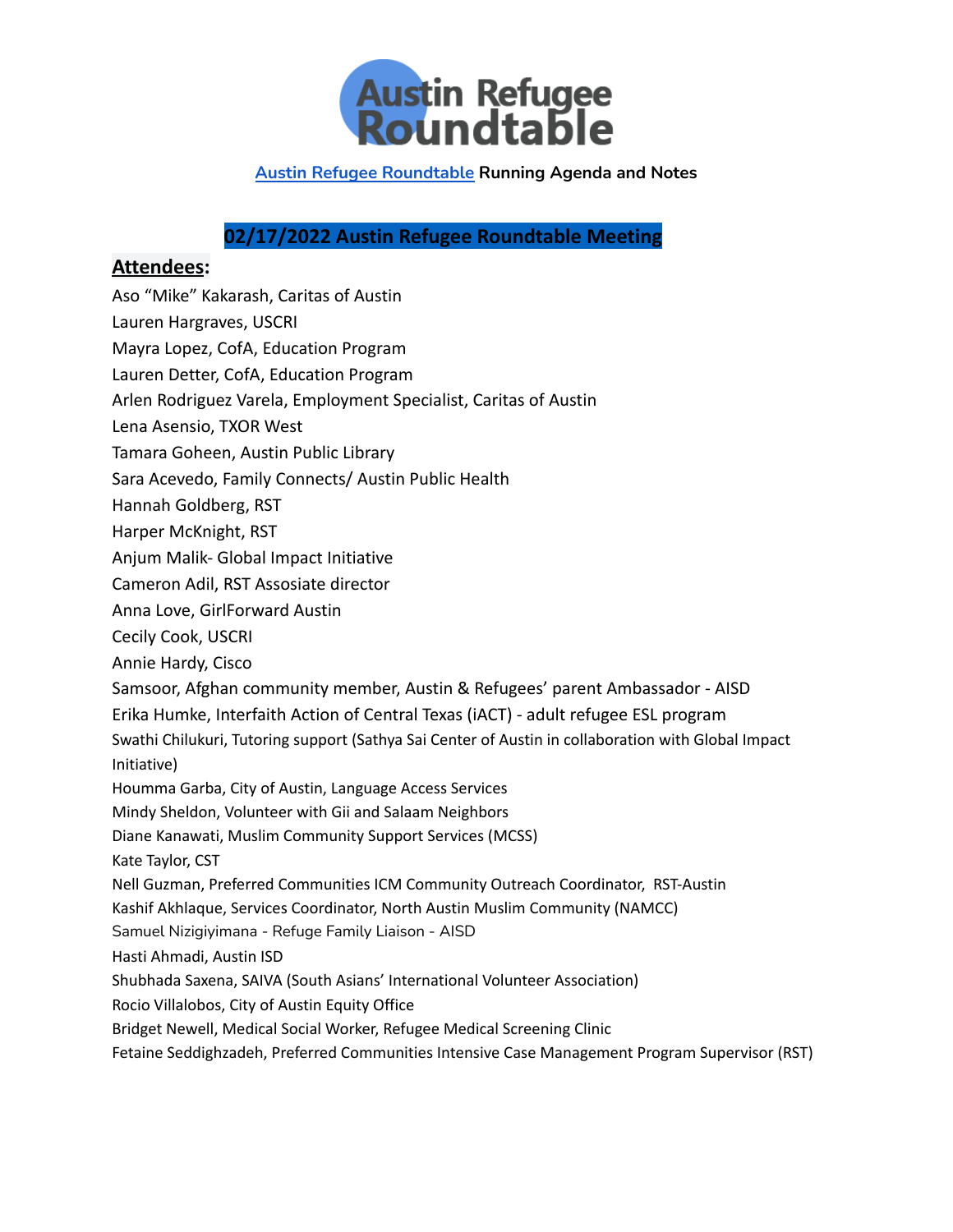

## **ARR Information**

- Please add your organization's referral process information to our shared document: a document for agency referral [processes.](https://docs.google.com/document/d/1-zMxEy6kL1VumI4MApGIKO8DDkIPkVLsQOSeHuvbHjY/edit?usp=sharing)
- To have your agency's logo included on the Austin Refugee Roundtable website, please share it with **Lzeidan@interfaithtexas.org**.

## **Organization Updates:**

### **USCRI Texas Refugee Health Current Opportunities:**

- **Regional Refugee Health Officer** (multiple positions) RRHO [Position](https://workforcenow.adp.com/mascsr/default/mdf/recruitment/recruitment.html?cid=95b1fb83-92bd-4515-841c-8cadfdb3dc44&jobId=429665&lang=en_US&source=CC4) at USCRI TX
- **Refugee Medical Screening Program Officer** RMS [Program](https://workforcenow.adp.com/mascsr/default/mdf/recruitment/recruitment.html?cid=95b1fb83-92bd-4515-841c-8cadfdb3dc44&jobId=434557&lang=en_US&source=CC4) Officer at USCRI TX

### **USCRI Staffing Updates:**

- **Cecily Cook** has transitioned from an RMS Program Officer role to a Refugee Health Services Programs Manager role (overseeing all TX-based health programs).
- **Lauren Hargraves** has joined the team as a Refugee Wellness Program Officer for the Mental Health Awareness Training program (funded by SAMHSA).

### **RST Staffing Update:**

**Hannah Goldberg** has joined the RST staff and this is her first meeting.

## **AISD Staffing Updates:**

- New Employee Refugee Family liaison **Hasmatullah** began Monday.
- They recently posted another role on their website Refugee Family Liaison <https://www.applitrack.com/austinisd/onlineapp/default.aspx?AppliTrackPostingSearch=refugee>

**Center for Survivors of Torture:** Referrals have opened up for free mental health counseling. Call our Austin office at (512) 358 - 4612 to refer a client for CST's free mental health counseling services. You can contact Kate Taylor directly if you have any questions, email [katetaylor@cstnet.org.](mailto:katetaylor@cstnet.org)

**Caritas:** 175 new walk-ins requesting services very recently, mostly from Cuba, some from Venezuela, Nicaragua, and recently, we're seeing Afghan arrivals. We are beyond capacity for the program projections and will likely stop taking new clients as soon as next week but will keep the group in the loop.

**iACT (Interfaith Action of Central Texas) ESL:** Classes continuing virtually - hope to get back to in-person meetings by March or April. Students must have a device and wifi or internet connection. Currently there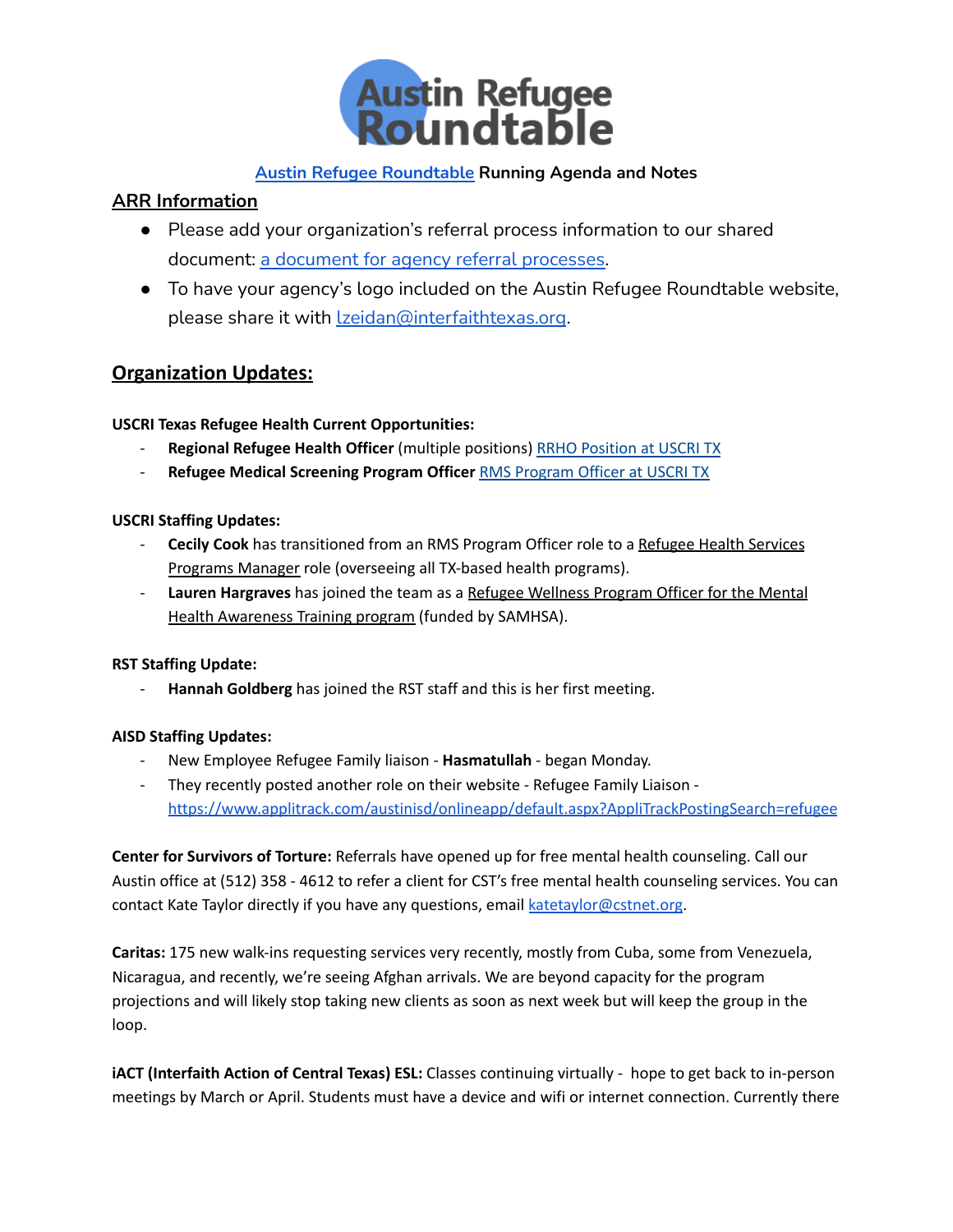

is no equipment they can provide, but they're working on solutions. iACT is open to external referrals from any organization - just contact them directly (ehumke@interfaithtexas.org). Due to an influx of referrals, there is a bit of a wait to get into a class. Senior refugee, rolling-enrollment class begins next week. Any older refugees (50s+) who would benefit from supportive ESL with community integration themes, starting virtually, then moving to in-person classes in the downtown Austin class site. Erika Humke will send more information about the qualification criteria and more class details.

**RST:** Job fair resulted in 50 refugees getting jobs from local hotels - and the work continues. They are having no challenges with the Social Security Office. They are seeking success with HHSC as well - more success than rejections. Typically the issue is with having the incorrect identification documents, but when they reapply and pursue, they are seeing success. The services have improved a lot. For people who need support with HHSC benefits, they can contact Lena (Lena.Asensio@rescue.org) @ TXOR West (Texas Office for Refugees)

If you are an ARR member that was coordinating with Katie Rudnik as she transitioned out, please send an email to [hmcknight@rstx.org](mailto:hmcknight@rstx.org) and [hgoldberg@rstx.org](mailto:hgoldberg@rstx.org) if a follow up is necessary. Thank you!

#### View Open [Positions](https://www.paycomonline.net/v4/ats/web.php/jobs?clientkey=4B8A1928E9A68D3F835F138AAD26EF38&jpt=#) at Refugee Services of Texas

**GII:** GII is offering a 2-hour Sunday English conversation session offered to women and girls. Monday - Thursday evenings they are offering online homework support for any age children. They are offering resume writing support and job search help as well. For more information, contact GII.

Volunteers seeking to provide vehicles or transportation for refugees to access services and medical care can contact Fetaine Seddighzadeh - (need contact info)

GII will be hosting a toy drive soon and will reach out to the ARR when they have more information. For those looking to donate toys, they can also drop off toys with AISD

**American Red Cross -** south Central Texas Austin - will be offering "Even War Has Rules" classes to interested people, so for more information, contact Polly Alexander (polly.alexander@redcross.org).

**Austin Public Library** is moving to a fine-free model for library members.

**NAMCC** - Date TBD - but likely Feb 26th - NAMCC will invite 200 refugees in collaboration with RST, will have an all-day workshop around housing and medical challenges. RST will partner to bring case managers, go over resettlement challenges, especially for those who are coming to the end of their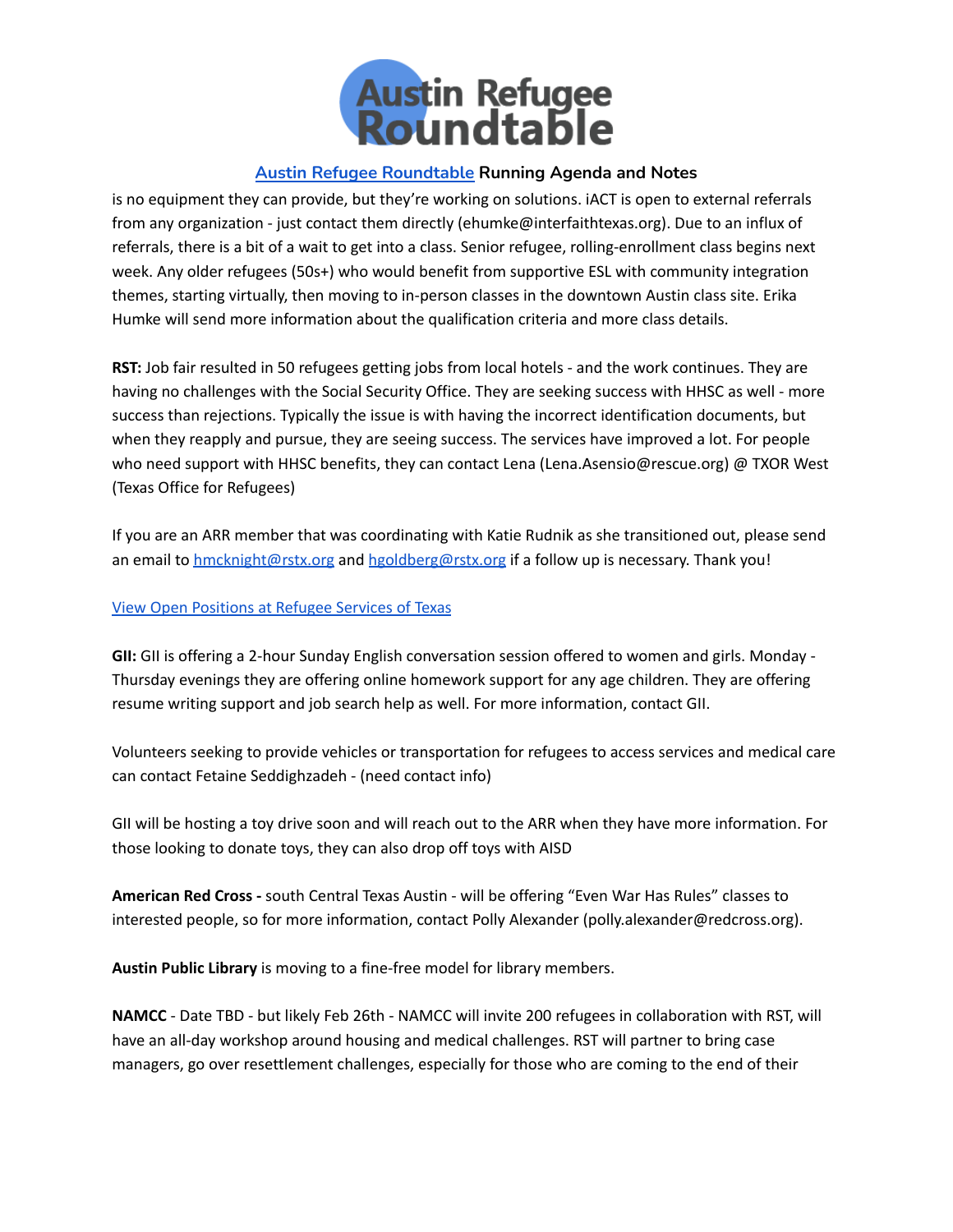

benefits. These are RST-chosen folks facing immediate challenges due to ending benefits. Kashif will include more information

**Project Access** - Society of Doctors - provide medical care to residents of Travis County, no matter their citizenship status. Their program, established 2002, physicians have committed to help patients, for free, in their offices. It is free for the patient, no limit of visits. It's a one-year enrollment and you can continue to enroll annually. They cover the cost of all meds, hospitalization, imagine, and labs. Some of their physicians specialize in or feel comfortable managing behavioral health, as well. It's a work of Travis County Medical Society and hospitals in Travis County. Those who no longer qualify for Medicaid, those who have no access to benefits - those who have no access to government programs - they could be eligible. Or if they use a free or community clinic, you can apply to a Project Access specialist and use your home clinic for primary care. Contact Kathy Gichangah for more information -

#### **Cisco:**

| <b>Resource</b>                        | <b>Criteria</b>                                                          | <b>Job Location</b>                       | <b>Description</b>                                                                                                                                                                                                                                                                                                                  |
|----------------------------------------|--------------------------------------------------------------------------|-------------------------------------------|-------------------------------------------------------------------------------------------------------------------------------------------------------------------------------------------------------------------------------------------------------------------------------------------------------------------------------------|
| Cisco.com Jobs                         | Any language, any<br>discipline                                          | Global                                    | Search for global jobs at Cisco across lots of corporate<br>disciplines including and beyond technology, like fields like<br>HR, operations, finance and more.<br>Create an account at Cisco.com/jobs                                                                                                                               |
| Cisco Network Academy                  | English-speaking,<br>interested in technical<br>training                 | Global                                    | Free technical training and community.<br>Create an account at NetAcad.com<br>Send applicant email address to annhardy@cisco.com                                                                                                                                                                                                    |
| Cisco Talent Bridge<br>Matching Engine | English-speaking,<br>5-10+ years of job<br>experience, any<br>discipline | Global                                    | Job matching program to match candidates with open roles<br>at our partners and resellers. Client is manually matched with<br>jobs that are a good fit, across lots of corporate disciplines<br>including and beyond technology, like fields like HR,<br>operations, finance and more.<br>More: netacad.com/careers/matching-engine |
| Upwardly Global                        | English speaking, 5-10+<br>years of job experience,<br>any discipline    | US based, permission to<br>work in the US | Non-profit dedicated to job training and career connections<br>for refugees.<br>Apply for the program at UpwardlyGlobal.org                                                                                                                                                                                                         |

(Send email address of potential candidates to Annie at annhardy@cisco.com)

**USCRI**: Will start holding Mental Health First Aid trainings and developing Refugee Health Promotion program (Community Wellness Orientations). Email Lauren Hargraves (Ihargraves@uscrimail.org) if you're interested in a training!

**Family Connect - Sara Acevedo:** Any family who is taking care of an infant, there is a nurse consultation for those families, for free. It was designed to be a home visit - but might now they're doing phone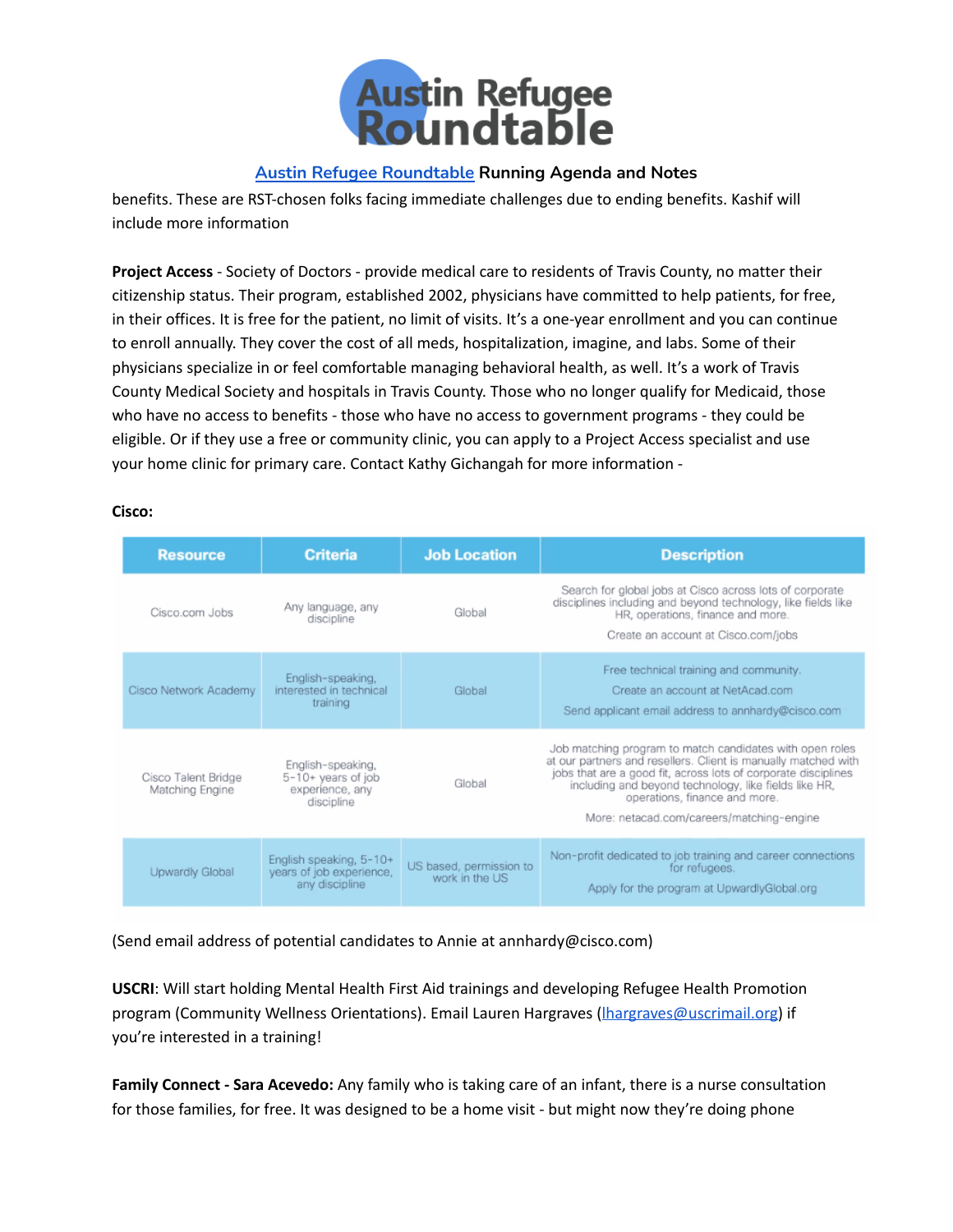

consultations for nurse help, lactation consultants, or other concerns. Learn more at <https://www.familyconnectstexas.org/austin-travis-county>

**City of Austin -** upcoming fiscal year budget recommendation sessions for the public on refugee needs. Rocio will email log-on/call in info to attend.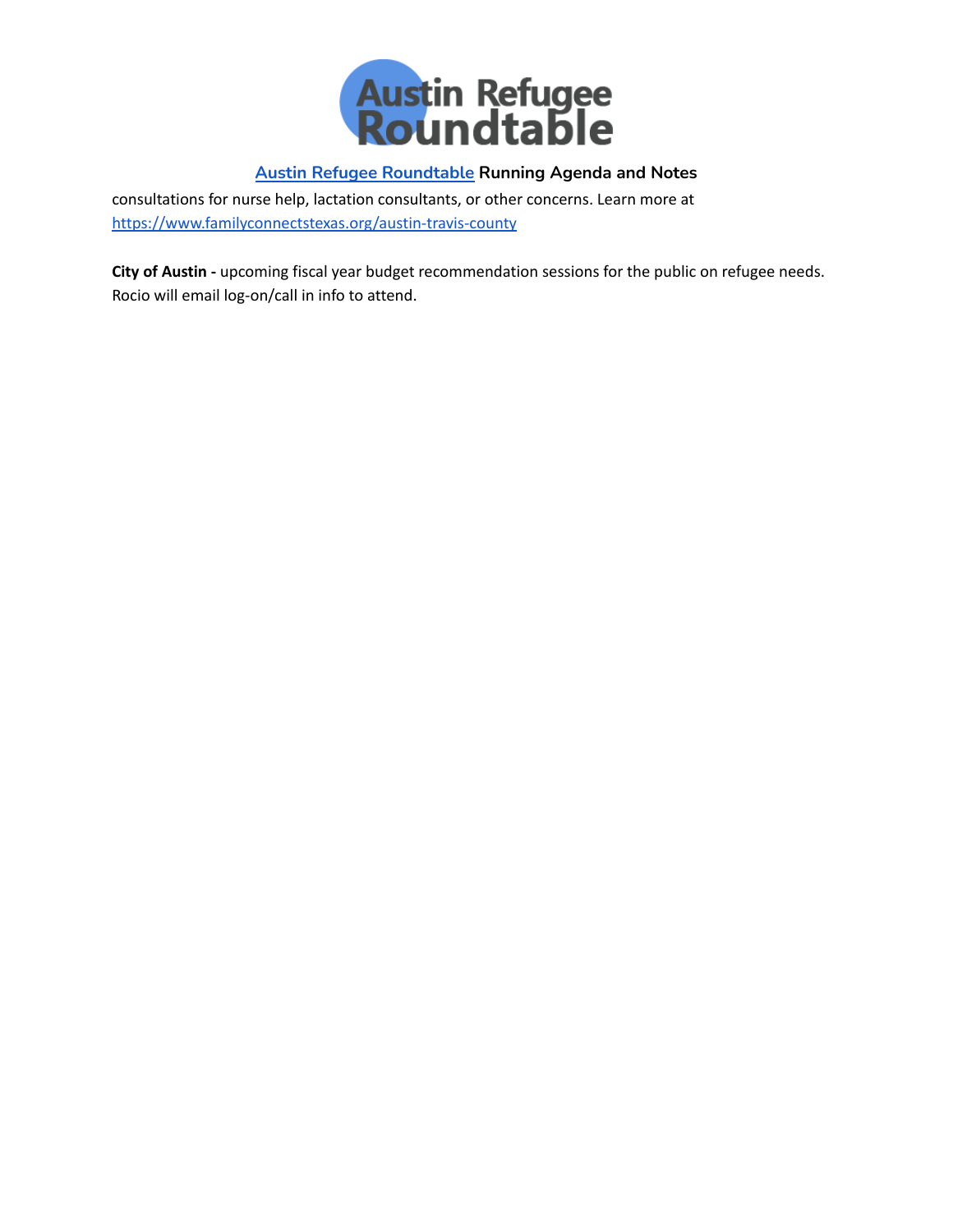

**02/03/2022 Austin Refugee Roundtable Meeting**

## **Attendees**

Emily McKinnon- American Red Cross Kadir Akkus - Raindrop Foundation Austin Erika Humke - Interfaith Action of Central Texas (iACT), adult refugee ESL program Chichi Armstrong, Ladies Let's Talk Katie Rudnik, RST Arlen Rodriguez Varela, Caritas of Austin Russ Apfel, Austin Jews and Partners for Refugees Kate Taylor, CST Anjum Malik, Global Impact Initiative Pete Salazar, CST Shirdelle Cummings, The SAFE Alliance Harper McKnight, RST Samsoor- Afghan Community member - Austin, TX Stacy Davenport, Global Impact Initiative Annie Hardy, Cisco Anna Dukes, The SAFE Alliance Karen Kathy Gichanagah -Project Access Austin Swathi Chilukuri, Tutoring support (Sathya Sai Center of Austin in collaboration with Global Impact Initiative) Anna, GirlForward Kashif Akhlaque, Service Coordinator, NAMCC Nancy Wolf, Austin Jews and Partners for Refugees Suma Aithal

Polly Alexander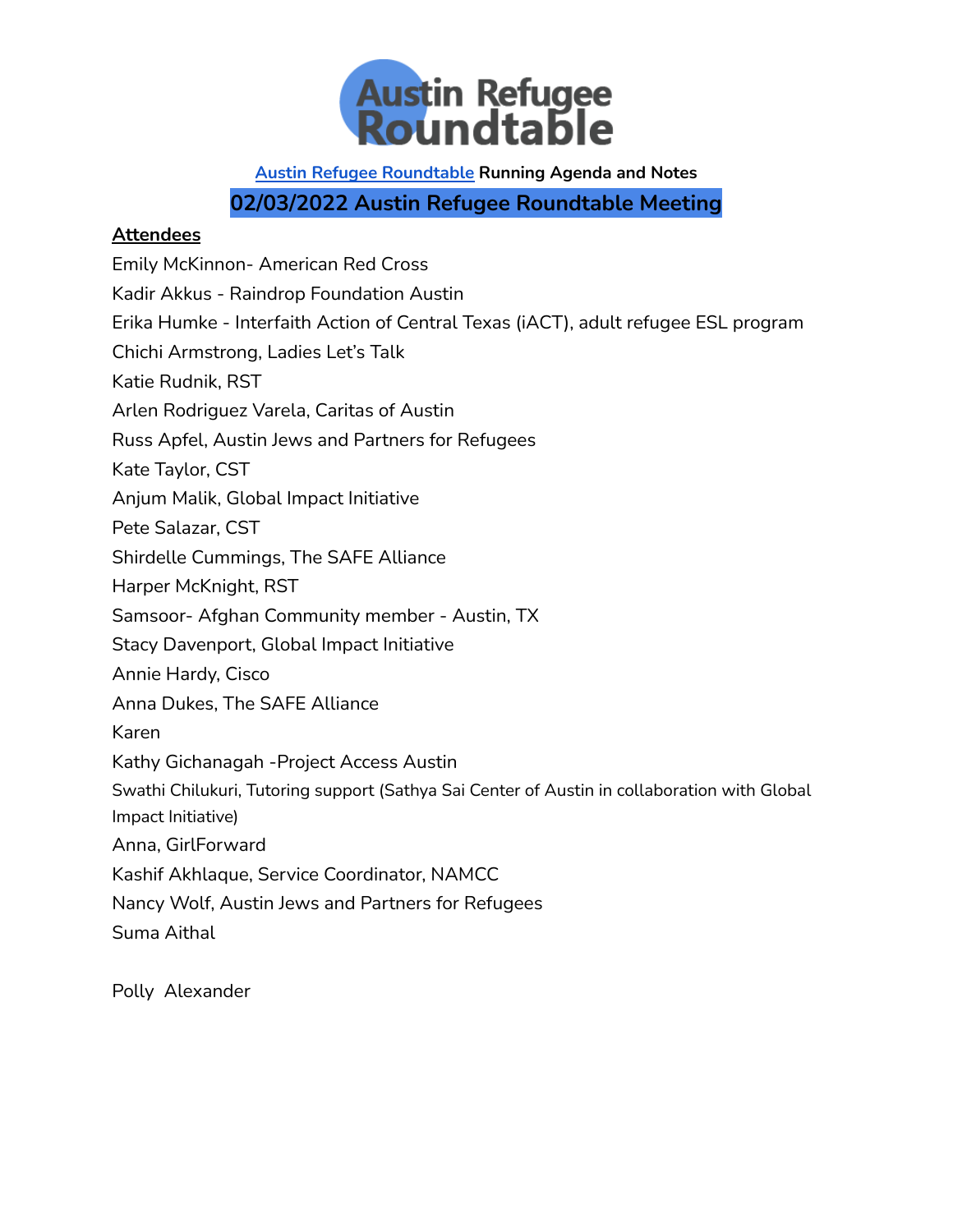

## **Organization Updates**

- Katie Rudnik will be leaving RST so this is her last ARR meeting. Her colleague Harper McKnight will join the ARR in her place.
- American Red Cross Restoring Family Links to connect families around the world
- Austin Jews and Partners for Refugees
	- Salaam Neighbors 5 teams and 7 families, 3-6months of support during resettlement process
	- Jewish Family Services (partner) grant to hire a case manager to support welcome teams and Salaam Neighbors teams, will post position soon
- Cisco developing a Refugee Journey Map of key resources through contact with refugee service providers; Annie Hardy would love to convene tech community representatives to collaborate on projects around tech training.
- GirlForward Austin and Chicago programs
- The SAFE Alliance Strong Start Program (FREE parent ed. For Travis & WIlliamson Co.) - referrals to [scummings@safeaustin.org](mailto:scummings@safeaustin.org)
- Project Access free medical care program ([https://projectaccessaustin.org/\)](https://projectaccessaustin.org/)
- Global Impact Initiative tutoring and employment assistance (interview preparation), also coordinating with SAIVA, receiving laptops and sewing machines to provide for refugee families - provide name and contact info, also coordinate a medical ESL program
- Austin Jews and Partners for Refugees can also provide laptops and chromebooks, contact Russ Apfel for more information
- Katie Rudnik from RST received an inquiry regarding trying to organize an event to raise funds for the Afghan community. They are seeking to present Afghan music, dance, storytelling, poetry, etc.
- Annie Hardy asked about the possibility of the refugee community finding employment opportunities in food preparation and delivery. Pete and Anjum had some feedback on previous experiences, and Russ & Chichi also commented that AJR has experience with this in terms of providing welcome meals to new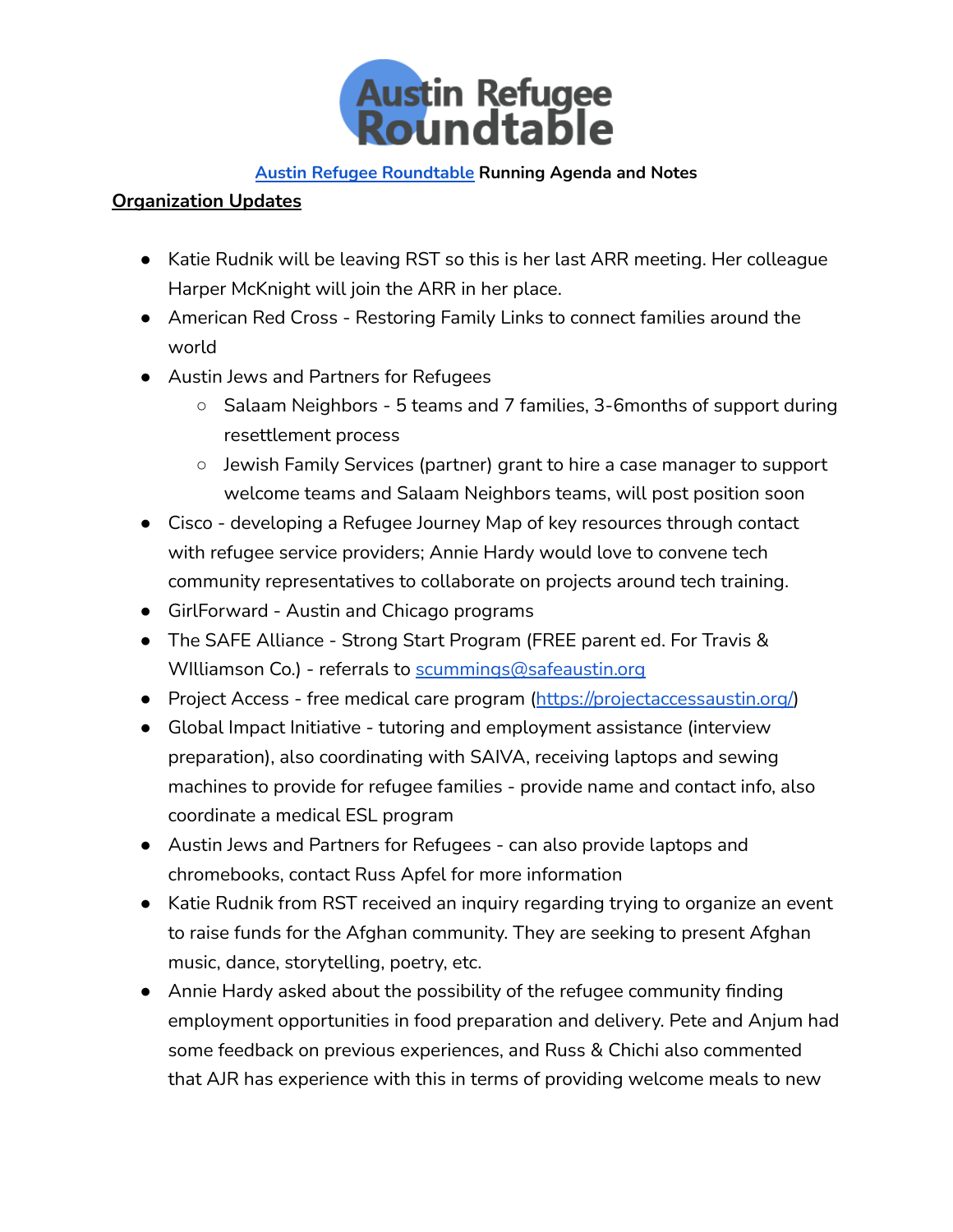

families. Issues arise in terms of licensing, needing commercial kitchens, etc. Samsoor shared that there are many cooks in the community who can prepare and provide Afghan, Indian, and Pakistani food - please reach out to him for their contact information ([sm.mandozay@gmail.com\)](mailto:sm.mandozay@gmail.com)

- Sewing collective coordinated by Elham Sadat, but Chichi mentioned that it's been difficult to get participants and overcome issues of childcare and transportation. RST also has coordinated sewing groups in the past.
- NAMCC event 2/13/22 Vision Screening and car seat distribution

## **ARR Information**

- Please add your organization's referral process information to our shared document: a document for agency referral [processes.](https://docs.google.com/document/d/1-zMxEy6kL1VumI4MApGIKO8DDkIPkVLsQOSeHuvbHjY/edit?usp=sharing)
- To have your agency's logo included on the Austin Refugee Roundtable website, please share it with *Izeidan@interfaithtexas.org*.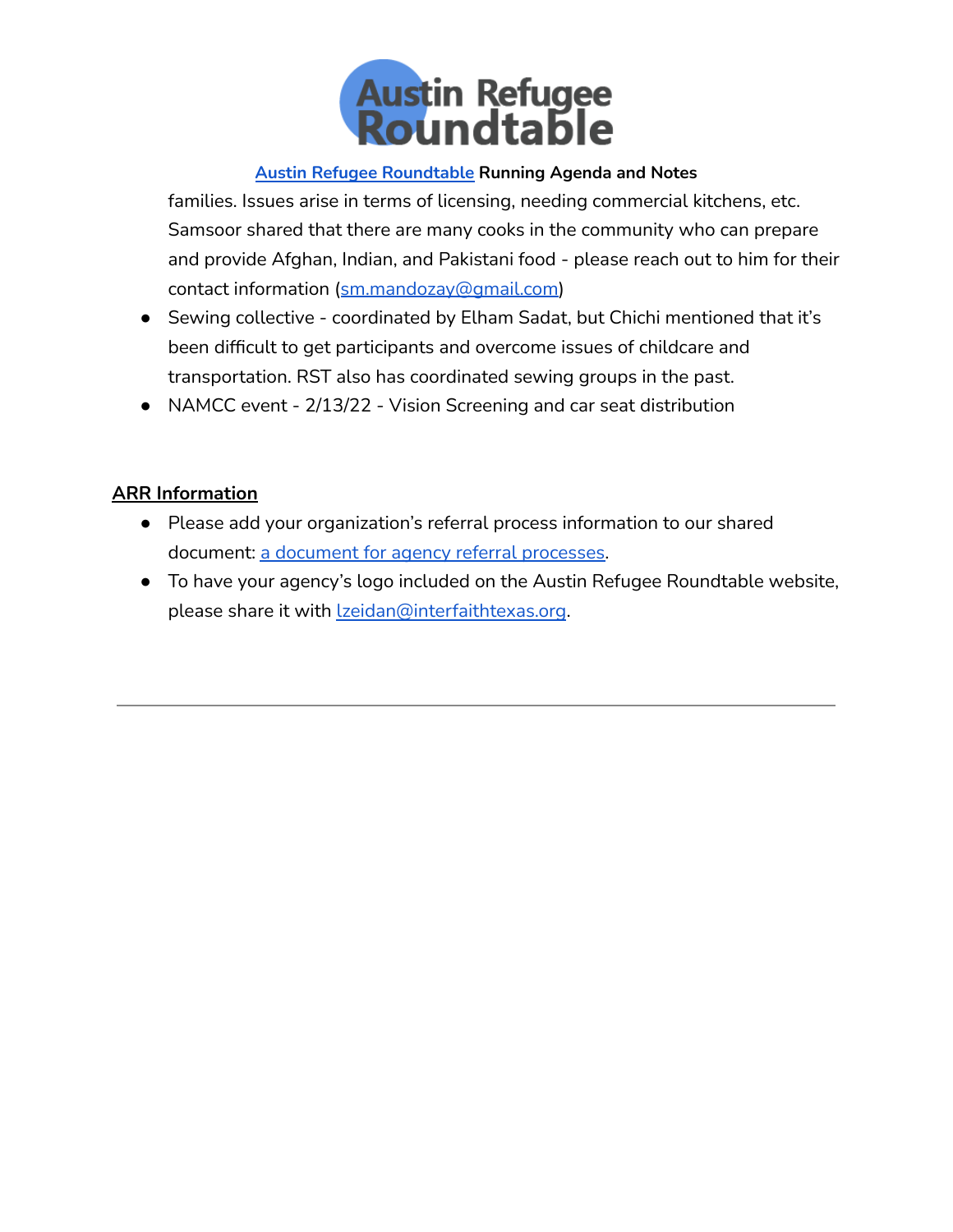

# **01/20/2022 Austin Refugee Roundtable Meeting**

**We will be addressing the questions in this [presentation](https://drive.google.com/file/d/1Y6BVFjtJI3TnU1A3IDXjN1NVxuFFb1gY/view?usp=sharing) during today's meeting. Don't forget about the Austin Refugee [Roundtable](https://www.facebook.com/AustinRefugeeRoundtable/) Facebook page!**

## **Attendees**

Anjum Malik, Executive Director - Global Impact Initiative Shawn Smith, Vice President - Global Impact Initiative Chichi Armstrong, Ladies Let's Talk Kaitlin Roberson, Director of Major Gift RST Diana Miranda-Murillo Austin Public Library Diane Kanawati - MCSS Melinda Szabo, MRC Erika Humke, Refugee ESL Program Coordinator, Interfaith Action of Central Texas (iACT) Caitlin Admire, City of Austin, LEAPS Program (guest) Swathi Chilukuri, Tutoring support (Sathya Sai Center of Austin in collaboration with Global Impact Initiative) Kashif Akhlaque, Services Coordinator, NAMCC Arlen Rodriguez Varela, Caritas of Austin Rocio Villalobos - City of Austin Equity Office Nancy Wolf Austin Jews and Partners for Refugees

Annie Hardy - Cisco, volunteer coordinator, serving as an independent volunteer

Kathy Gichangah - Project Access Austin Katie Rudnik - RST

## **Organization Updates**

Global Impact Initiative:

- Currently helping refugees find jobs. Have placed 8 in full time and 17 in part time positions thus far.
- Homework support lab for school going children held 5 days a week from 7-9PM online.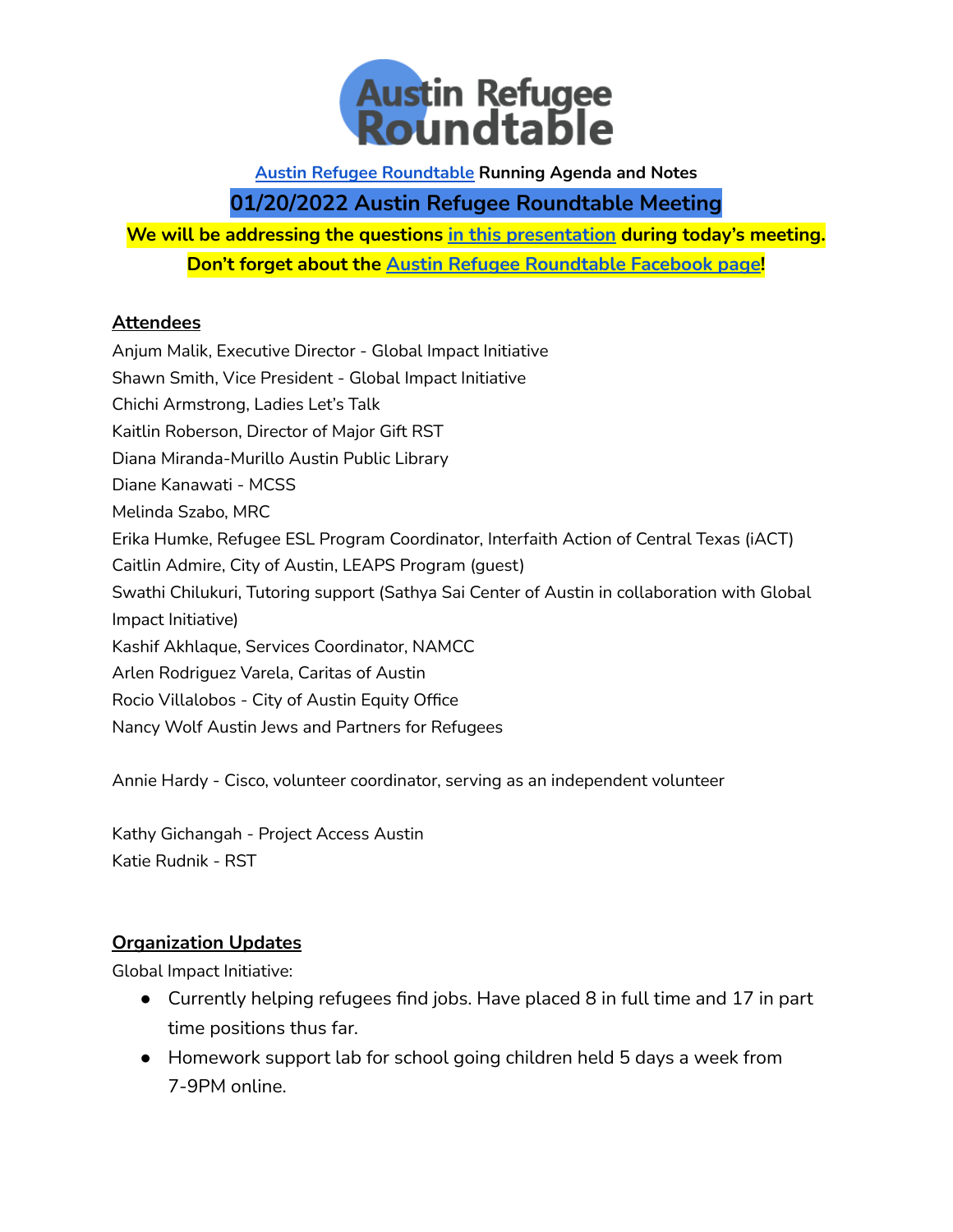

- Mentoring for women 11AM on Sundays over Zoom starting February 6th.
- Yes, we are open to new referrals in all the above areas. The best way to refer clients to us is by sending an email to Anjum at [anjum@globalimpactinitiative.com](mailto:anjum@globalimpactinitiative.com) or sending a text at (512) 799-5044.

Multicultural Refugee Coalition:

- **Currently hiring at the Open Arms Studio: [Industrial](https://static1.squarespace.com/static/606f50f92d6acd16ff3c5efb/t/60ef13936f4a0607e8227e2d/1626280851733/Industrial+Sewing+Machine+Operator+Job+Description.pdf) Sewing Machine Operator** and Quality Control [Associate](https://static1.squarespace.com/static/606f50f92d6acd16ff3c5efb/t/60edfd823e011143712b9265/1626209666652/Q_C+Associate+%281%29.pdf)
- Future hiring at New Leaf Farm. Will share once we are officially hiring.

## **Agency Contacts**

Anjum Malik, [anjum@globalimpactinitiative.com](mailto:anjum@globalimpactinitiative.com) (512) 799-5044 Shawn Smith, [shawn@globalimpactinitiative.com](mailto:shawn@globalimpactinitiative.com) Chichi Armstrong, Ladies Let's Talk, 773 590 73 Laura Robinson, MRC, [lrobinson@mrcaustin.org,](mailto:lrobinson@mrcaustin.org) 512-537-7312 Erika Humke, Interfaith Action of Central Texas (iACT) - Refugee ESL Program, [ehumke@interfaithtexas.org](mailto:ehumke@interfaithtexas.org) Diane Kanawati, [info@mcssatx.com](mailto:info@mcssatx.com) 512-240-2257 NAMCC: Kashif Akhlaque [Kashif.Akhlaque@namcc.org](mailto:Kashif.Akhlaque@namcc.org) 512-695-4380 Caitlin Admire, City of Austin LEAPS Program, [caitlin.admire@austintexas.gov](mailto:caitlin.admire@austintexas.gov) Annie Hardy, Cisco, Volunteer coordinator, anniehardy1@gmail.com, 512-577-0828 Russ Apfel, Austin Jews and partners for Refugees, [russapfel@yahoo.com](mailto:russapfel@yahoo.com), 512-4239146

## **Meeting Notes:**

There have been a lot of leadership changes in ARR. Please consider volunteering to lead a meeting or take notes.

## **Questions for today**

- 1) Capacity check
- 2) Is your organization open to referrals?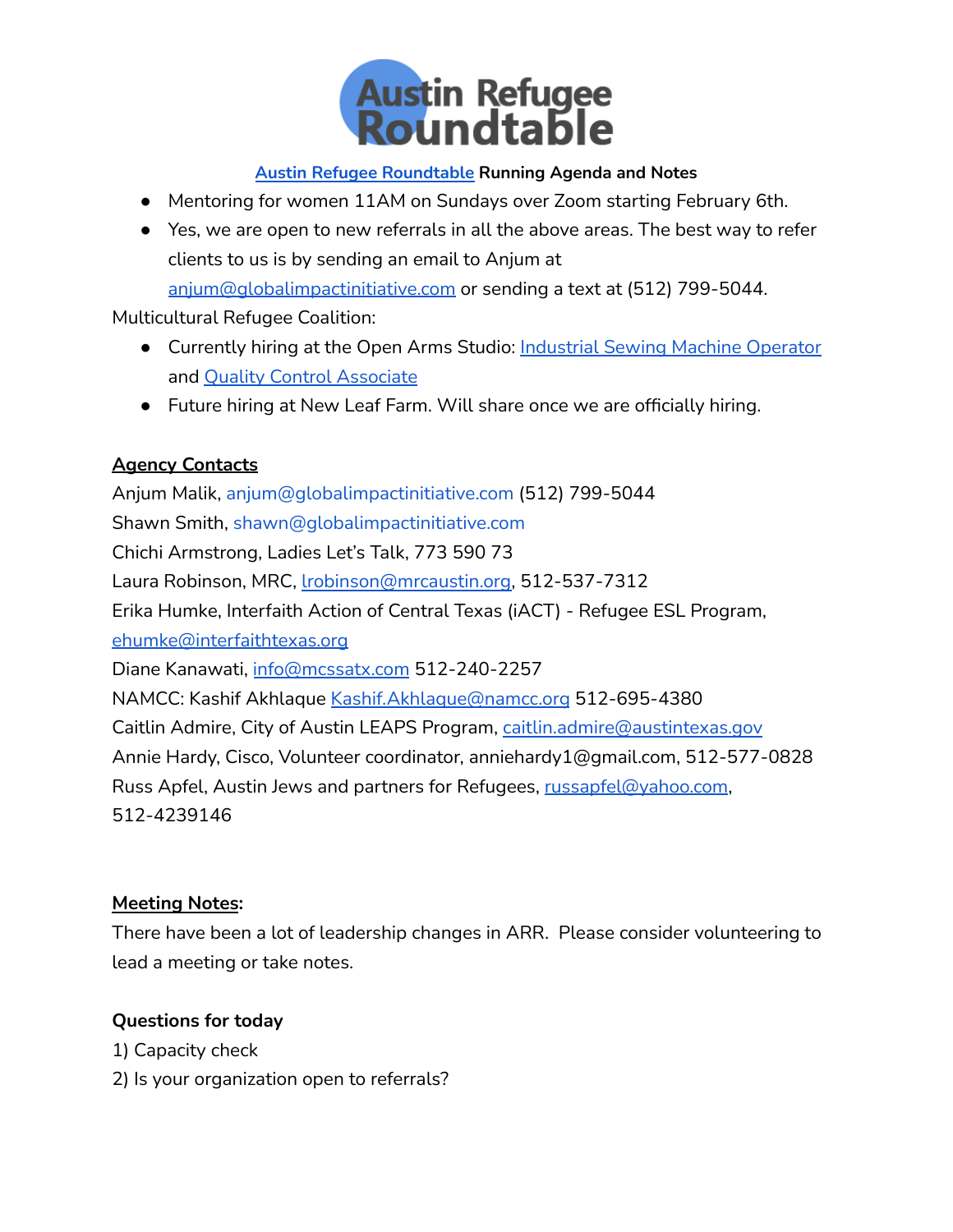

- IACT will continue to offer online classes and will restart in person classes for RSS eligible clients. They can still add new students. Most referrals are coming directly from RST and Caritas. Hope to have classes back at their downtown location and at the North Austin YMCA soon. IACT has a grant from the City of Austin to integrate the older refugee population. They would love referrals. She will send an email with more details.
- ESL -Russ suggested compiling a list of all ESL classes and creating a map. Annie Hardy said her volunteers can help with this. Austin Public Libraries has a list online <https://library.austintexas.gov/nip> Diana with APL said she can add more resources to this list. Please just email her. Here is a link to conversation classes at APL [https://docs.google.com/forms/d/1JeNB8RqVREwcYDVFz22JIPlkyV4N3A](https://docs.google.com/forms/d/1JeNB8RqVREwcYDVFz22JIPlkyV4N3ABLK-crGQBnI_w/viewform?ts=5ed690f3&gxids=7628&edit_requested=true) [BLK-crGQBnI\\_w/viewform?ts=5ed690f3&gxids=7628&edit\\_requested=tr](https://docs.google.com/forms/d/1JeNB8RqVREwcYDVFz22JIPlkyV4N3ABLK-crGQBnI_w/viewform?ts=5ed690f3&gxids=7628&edit_requested=true)

● Cisco - Annie would like to map the journey of the refugee. She asked for

[ue](https://docs.google.com/forms/d/1JeNB8RqVREwcYDVFz22JIPlkyV4N3ABLK-crGQBnI_w/viewform?ts=5ed690f3&gxids=7628&edit_requested=true)

help with this.

- CST Website www.healtorture.org has an interactive map.
- AJR Russ said there are lots of walk-ins coming to Austin who are not eligible for services. They will require a lot of support. Many families will start needing rent support. RST shared a referral link [https://docs.google.com/forms/d/1JeNB8RqVREwcYDVFz22JIPlkyV4N3A](https://docs.google.com/forms/d/1JeNB8RqVREwcYDVFz22JIPlkyV4N3ABLK-crGQBnI_w/viewform?ts=5ed690f3&gxids=7628&edit_requested=true) [BLK-crGQBnI\\_w/viewform?ts=5ed690f3&gxids=7628&edit\\_requested=tr](https://docs.google.com/forms/d/1JeNB8RqVREwcYDVFz22JIPlkyV4N3ABLK-crGQBnI_w/viewform?ts=5ed690f3&gxids=7628&edit_requested=true) [ue](https://docs.google.com/forms/d/1JeNB8RqVREwcYDVFz22JIPlkyV4N3ABLK-crGQBnI_w/viewform?ts=5ed690f3&gxids=7628&edit_requested=true)
- Caritas We are taking new clients for employment assistance and cash assistance. Clients can walk in for assistance. Refugee cash assistance depends on the date of entry.
- GII offers help with resumes and developing job interview skills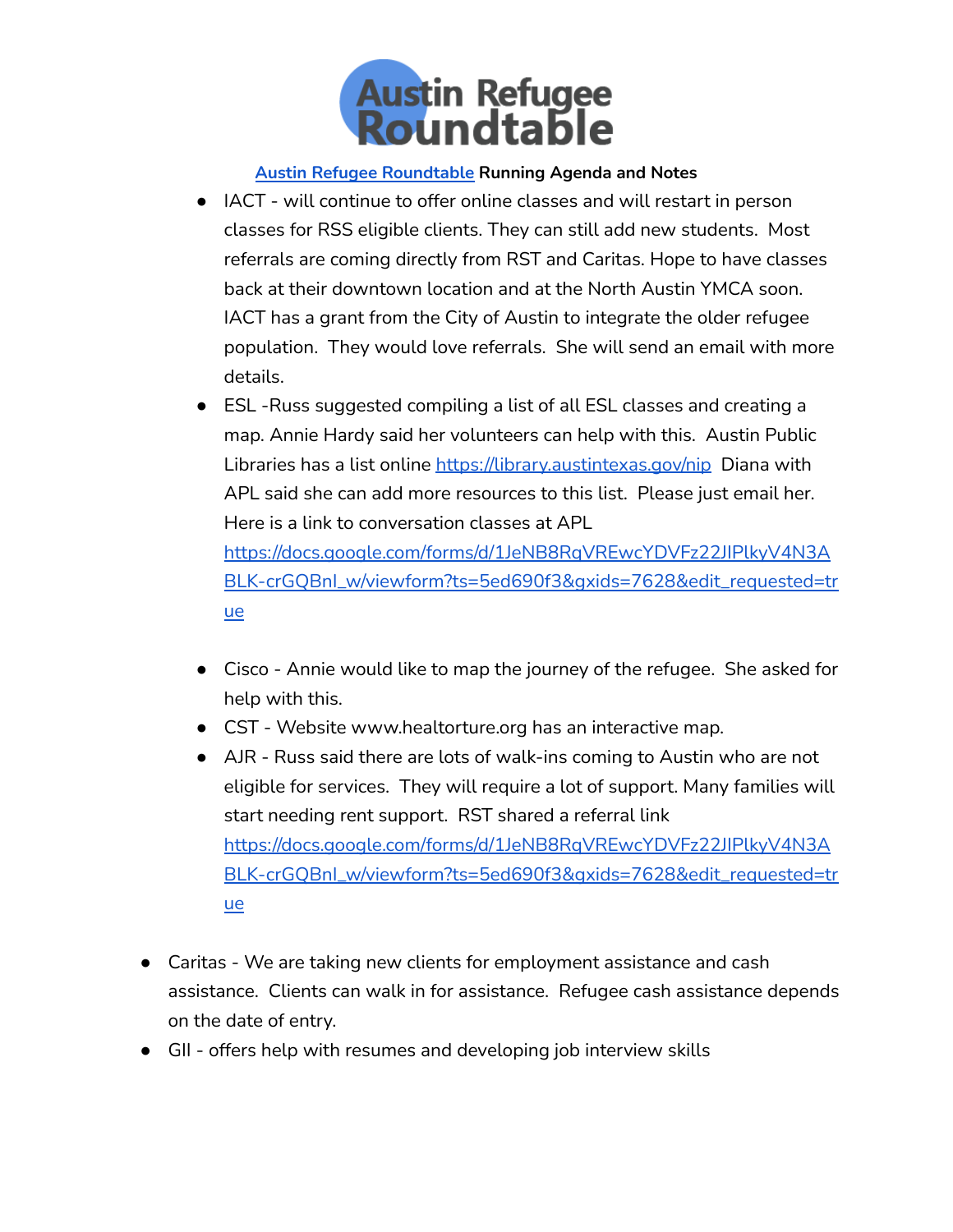

- RST offers a job assistance program for any RST clients who have been here less than 5 years. Kashif asked RST to provide a list of services that they provide for refugees.
- Kate with CST has volunteered to create a [document](https://docs.google.com/document/d/1-zMxEy6kL1VumI4MApGIKO8DDkIPkVLsQOSeHuvbHjY/edit?usp=sharing) for agency referral [processes](https://docs.google.com/document/d/1-zMxEy6kL1VumI4MApGIKO8DDkIPkVLsQOSeHuvbHjY/edit?usp=sharing) and share with the group
- RST will use a shared Zoom link to host the meeting. Meetings will be held every two weeks from now on.

## **Austin Refugee Roundtable Newsletter**

- Please send any updates you would like to be shared in the ARR monthly newsletter with Lu Ziedan ([lzeidan@interfaithtexas.org](https://email15.godaddy.com/webmail.php?auid=17610&afolder=INBOX&a=markReply#)) by the 5th of each month.
- Is your agency listed on the Austin Refugee [Roundtable](http://www.austinrefugees.com/) website? If not, please contact Lu Ziedan ([lzeidan@interfaithtexas.org](https://email15.godaddy.com/webmail.php?auid=17610&afolder=INBOX&a=markReply#)) and Maggie Wagner ([mwagner@interfaithtexas.org](mailto:mwagner@interfaithtexas.org)) to have your agency added.

**ARR Listserv - please add your name + email address below if you would like to be added to the Austin Refugee Roundtable listserv (austinrr@googlegroups.com):**

# **12/16/2021 Austin Refugee Roundtable Meeting**

## **Attendees**

Kate Taylor, CST Kalissa Tozzi, COA, DSD, LEAPS Program Melinda Szabo, MRC Diane Kanawati, Muslim Community Support Services Tamara Goheen, COA - Austin Public Library Esther Diaz - Translator and Interpreter Trainer, Refugee Advocate Kathy Gichangah - Project Access Austin Erika Humke - iACT Ryan Johnson - Refugee Services of Texas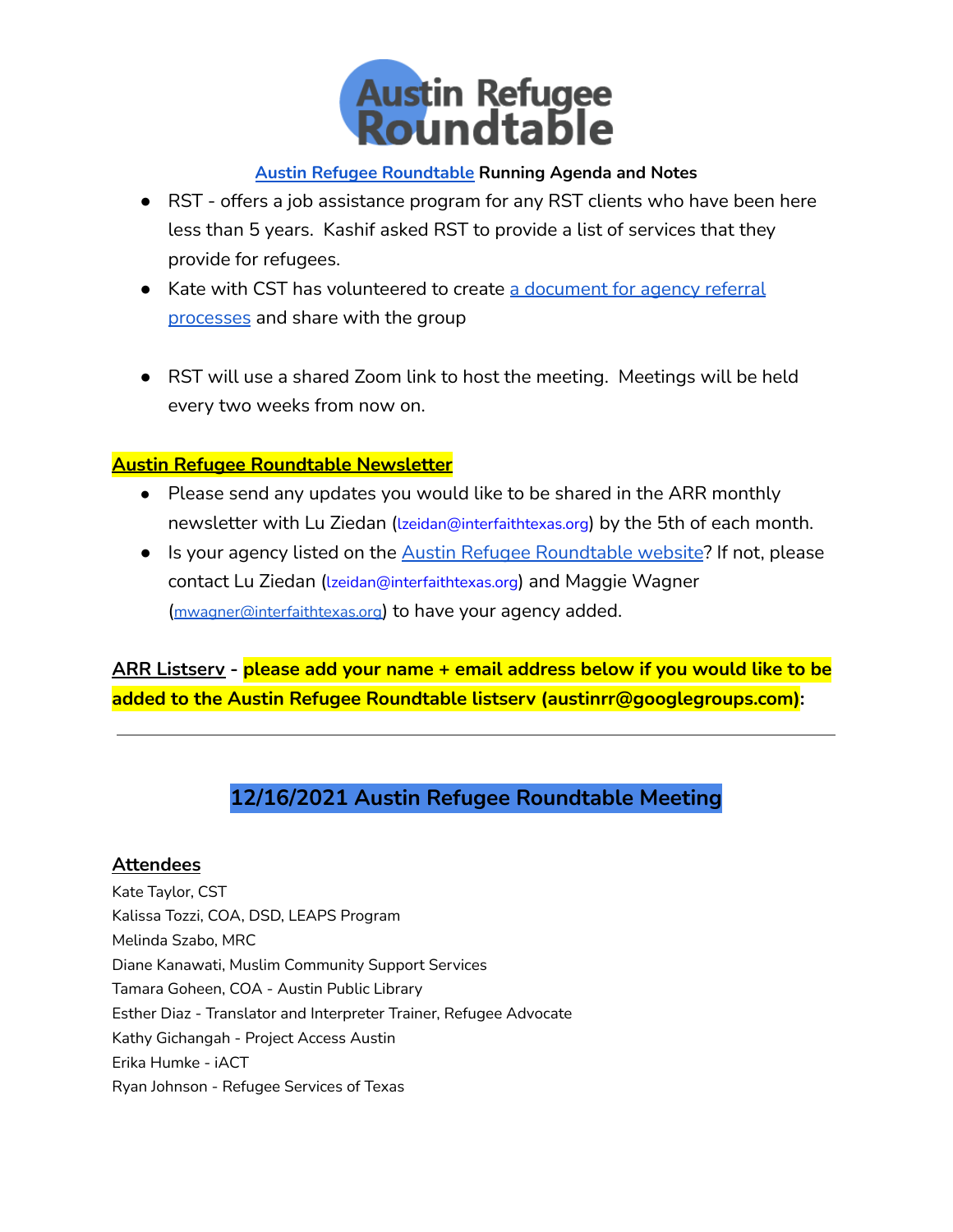

Katie Rudnik - Refugee Services of Texas

## **Updates**

- 1. Introductions: Please call on someone after you introduce yourself. Only state your name and the agency you work for and in **one sentence your biggest concern or question.** (elaborations will come later)
- 2. General announcement to all present:
	- a. Children's Museum need for videos (Lu)
		- The Thinkery has a community night spotlight and it will be online. They are looking for partners to create under 10 minute video recordings. Lu suggested they go to the roundtable website and they can use World Refugee Day info and if they see anything they want to use Lu will get permission from the creator. They are willing to pay \$100 to cover costs. If you are interested Lu will connect you with the person to contact.
	- b. RST report on refugee arrivals and needs
		- Ryan stated that RST continues to see a heavy flow of arrivals. They haven't received information for arrivals past 12/22/2021. There are 60 individuals coming in next week. Housing is biggest issue. New partnerships have been formed with group that turns extended stay units into apartments. RST has also partnered with major property management company. They expect to see the same pace of arrivals until February. Mostly people who are coming from bases in the USA. All Afghans. Seeing high priority refugee arrivals as well.
		- Humanitarian parolees are the bulk of the new arrivals They are eligible to receive services. Generally clients are eligible for RST services for 5 years after their date of arrival but it can vary by program. The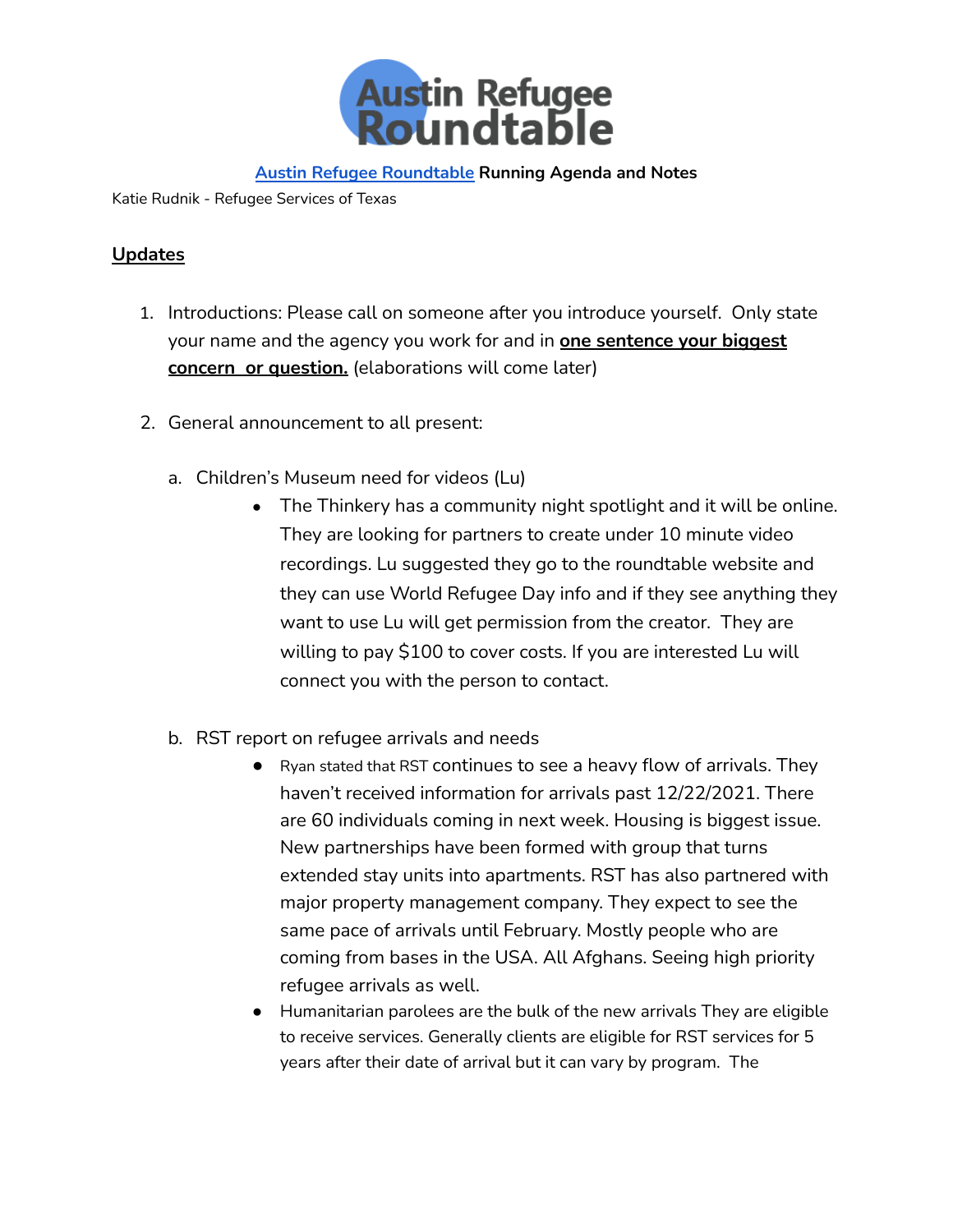

Immigration lawyer at RST assists with immigration issues such as green cards and citizenship.

- iACT is between contracts with ORR and they do not know their budget so they cannot expand at this time and can only register new students with the staff that they have. Currently they are not having problems fitting people in their classes but have concerns about future capacity. There is a concern about the need for ESL classes. ESL classes at ACC were mentioned as an option but are not recommended for students who are illiterate.
- c. AISD report on needs (Salimah)
	- AISD has registered over 100 students in the past 3 months. They are working with the Refugee Clinic to get the about 70 students up to date on vaccinations that are waiting to be registered.
	- The major issue that they are seeing are Afghan students who have received no formal education particularly Pashayee speakers. They are looking for volunteers or ESL teachers that are willing to tutor students 1 on 1 either in the classroom or virtually after school. Contact Salimah at [salimah.shamsuddin@austinisd.org](mailto:salimah.shamsuddin@austinisd.org) with any information.
	- They are looking to hire a new family liaison who speaks Pashto. [https://www.applitrack.com/austinisd/onlineapp/default.aspx?AppliTrackP](https://www.applitrack.com/austinisd/onlineapp/default.aspx?AppliTrackPostingSearch=refugee) [ostingSearch=refugee](https://www.applitrack.com/austinisd/onlineapp/default.aspx?AppliTrackPostingSearch=refugee)
- d. Parolees and other Afghan reports (JFR, iACT, Refugee Clinic..)
	- Austin Jews for Refugees ([Austinjewsforrefugees.weebly.com](http://austinjewsforrefugees.weebly.com))

discussed their operations. They have a website that they can post needs and a volunteer sign up. The group does pick ups at the airport, they provide welcome meals, and volunteers the next day drop off groceries and halal meat. They do orientation to help with kitchen and appliances. When clients move into permanent housing there is an Apartment set up team. The issues that they are focusing on next are employment, health care and pregnant women and medical care, transportation. They are creating a project that matches groups of volunteers and families for 3 months to create a path to success.

● There are about 200 people in temporary housing. JFR and helping with food. They are also helping with medical care, pregnant women and identifying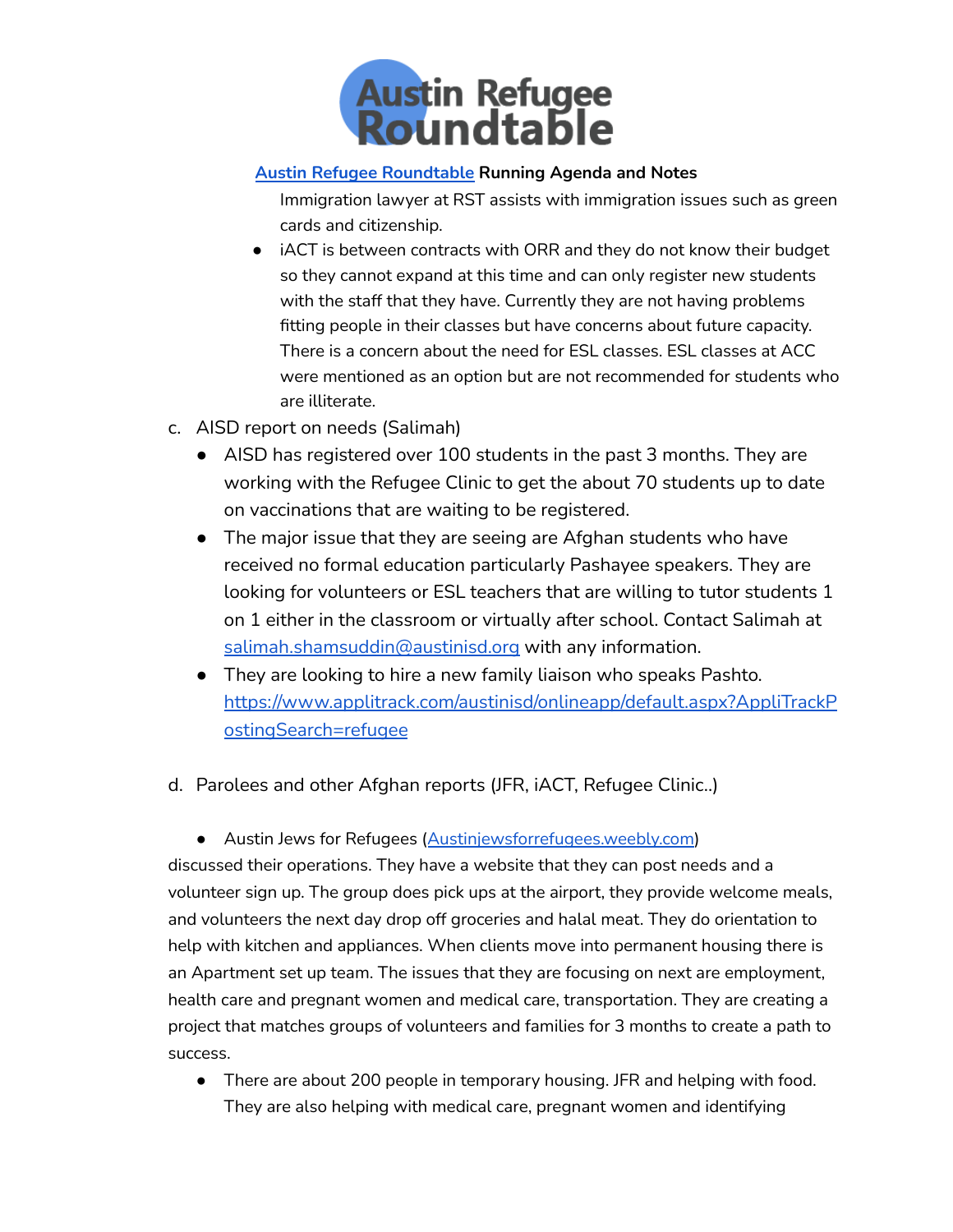

clothing needs and taking them to families. Families in temporary housing are very large and broken up into 2-3 rooms. Some apartments don't have basic beds. The major needs are volunteers and money.

- JFR is an interfaith group, they have partners with churches and people of many different faiths.
- JFR is mainly helping with the APA program.
- e. Other?
	- RST is receiving clients from other countries. They are high priority Refugees and SIVs
	- IT was suggested to have more frequent meetings. Different groups that meet together to discuss specific issues. School issues could be one. We will follow up by e-mail to discuss it.
	- There was a Winter preparedness exercise at the city that was preparing for winter storm. Have there been conversations with families with preparedness? If the city is getting materials together. Let them know what languages that they need. We need to make sure families who weren't here are prepared for another potential winter storm. It was mentioned that they should include people with limited English in the exercise,
	- There were questions about Library resources with Pasto and Dari. Tamara will get numbers and they are ordering the books for the next year. Kate shared a resource, Diana.Miranda-Murillo@austintexas.gov
- f. Center for Survivors of Torture (CST) is accepting referrals in North Texas for in-person counseling with new DFW Director, Asma Attili. Please call 214-827-2314 to refer clients for free mental health counseling in the DFW area.
- 3. Answers to questions posed
- 4. Go around to those who wish to share an opportunity or a need.
- Can send requests to Lu to add to the newsletter.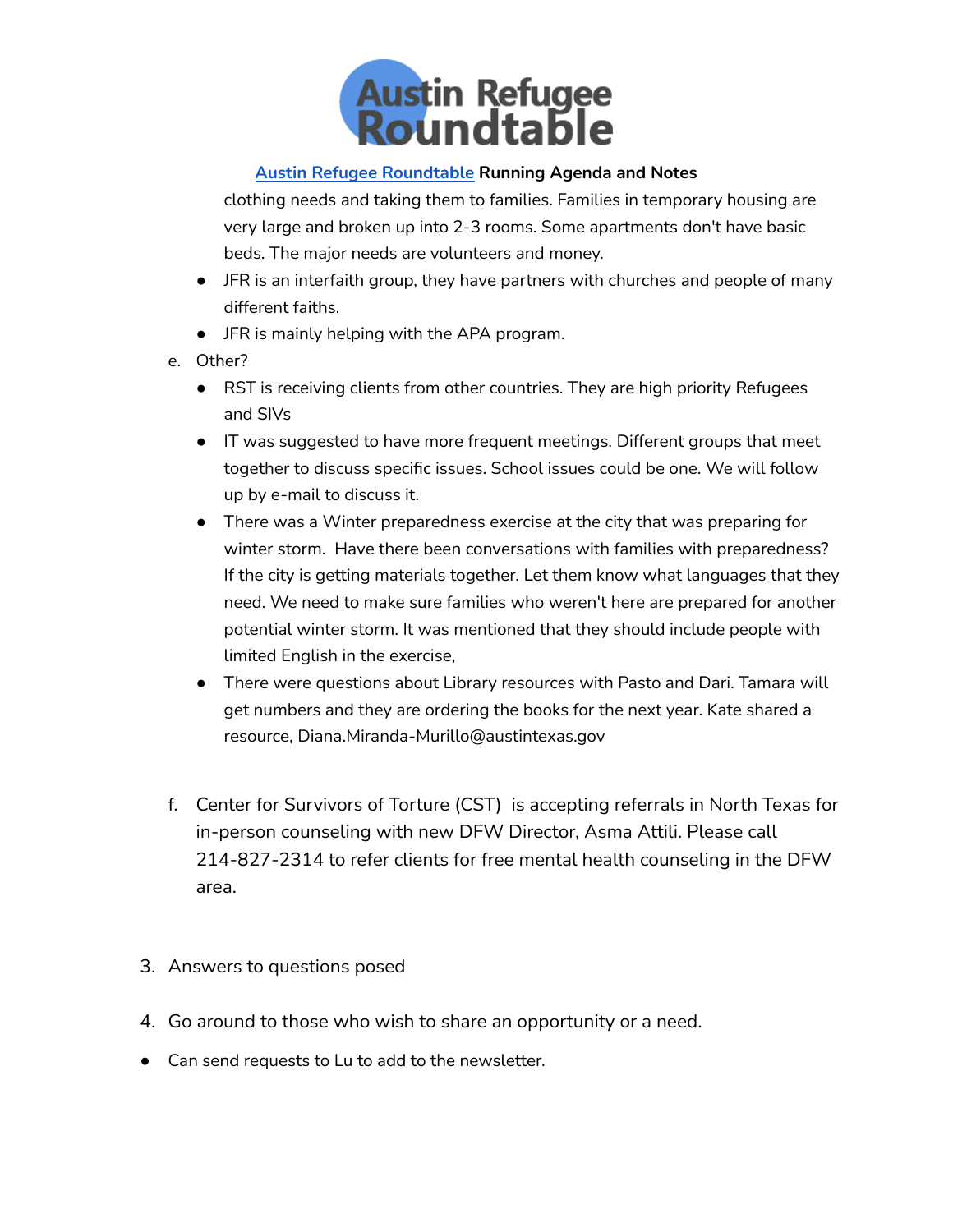

- Most families don't have snap benefits, AISD was giving HEB gift cards to large families. Looking for 50-100 gift cards a refugee office
- JFR: E-mail charityarmstrong48@gmail.com for clothing donations. They are on hold right now for many items and opening up again soon. They are Collecting furniture in good condition, bikes, sofas. You can also donate money on their website.
- RST is working on a facebook group to arrange furniture donation transportation.
- Wifi routerrs and technology are needs JFR are providing chromebook and cell phones to each family. E-mail Russell or visit the website about donations. For donations of furniture, cells phone can contact Russel.
- Austin resource/volunteer quide: -[https://docs.google.com/document/d/1fE-2rm3L9qRxNJIN0I\\_kOjZdxhDYWqNqQmPavs](https://docs.google.com/document/d/1fE-2rm3L9qRxNJIN0I_kOjZdxhDYWqNqQmPavs2ekHg/edit?usp=sharing) [2ekHg/edit?usp=sharing](https://docs.google.com/document/d/1fE-2rm3L9qRxNJIN0I_kOjZdxhDYWqNqQmPavs2ekHg/edit?usp=sharing)

# **11/18/2021 Austin Refugee Roundtable Meeting**

## **Attendees**

Kate Taylor, CST Tamara Goheen, COA-APL Chichi Armstrong Ladies Let's Talk Lauren Hargraves, CTOR Mayra Lopez Gutierrez, Caritas of Austin Diane Kanawati, Muslim Community Support Services (MCSS) Rhonda Allen, Volunteer Kaitlin Roberson, RST Ayesha Hassan, CWS Josué Zepeda Sanic, CST Karin Montero, CST Melinda Szabo, MRC Russ Apfel, Austin Jews for Refugees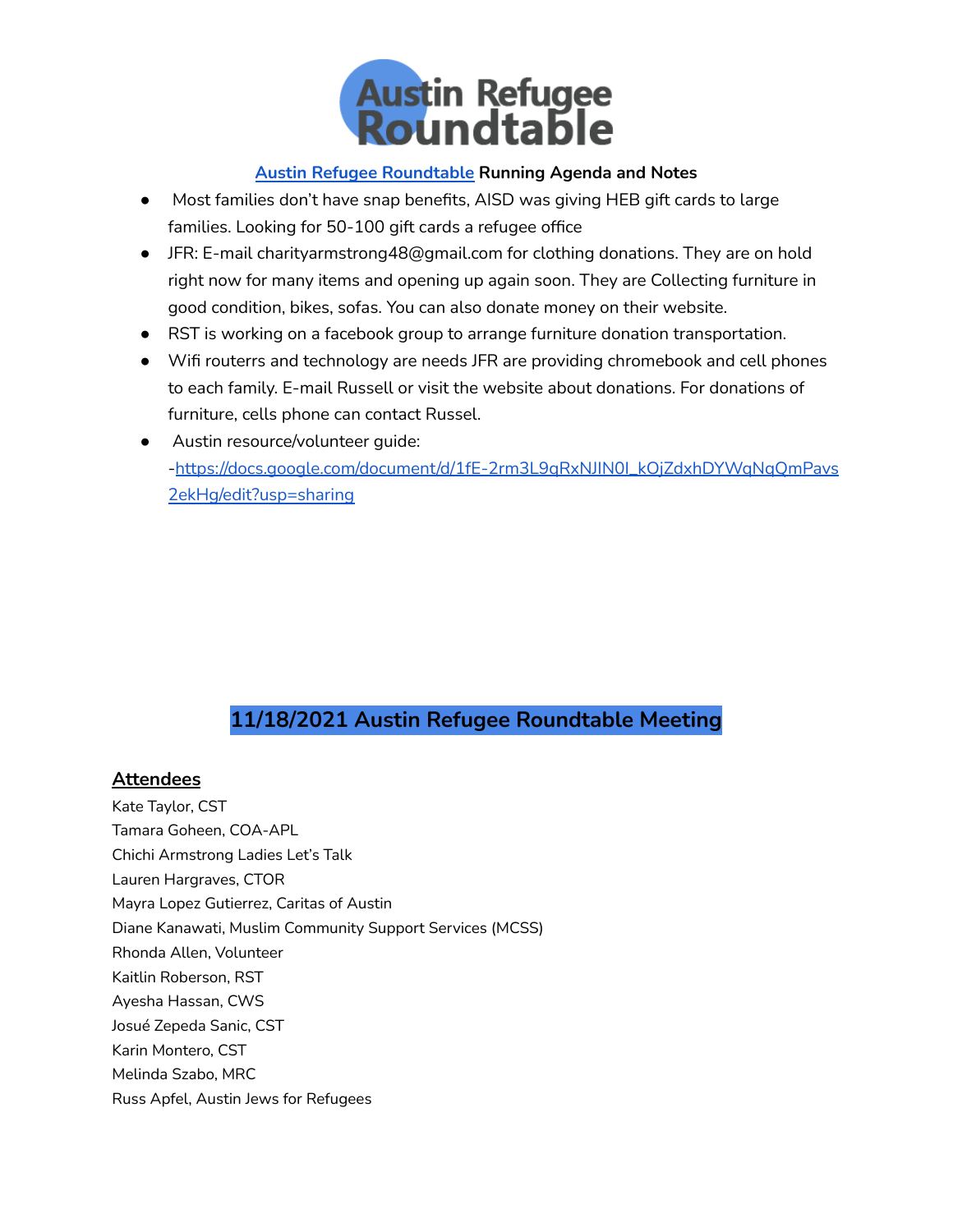

Bridget Newell, Diana Miranda-Murillo, Austin Public Library Katie Rudnik, RST Houmma Garba, City of Austin Anna, GirlForward Kathy, Project Access Austin Kadir Akkus, Raindrop Austin Polly Alexander, Red Cross

### **Updates**

Please direct holiday donations for refugees to the following agencies:

- CARE Austin, Tina Weinberger (tineweinberger@icloud.com)
- <https://austinjewsforrefugees.weebly.com/how-can-i-help.html>

#### Afghan Arrivals

- Does anyone know if these mosques/centers/stores speak Dari or Pashto?
	- [https://docs.google.com/spreadsheets/d/1CAkvH9CtIpYrcLS2oFd47pYe\\_Q2I5W](https://docs.google.com/spreadsheets/d/1CAkvH9CtIpYrcLS2oFd47pYe_Q2I5WBu/edit?usp=sharing&ouid=104333211633169990210&rtpof=true&sd=true) [Bu/edit?usp=sharing&ouid=104333211633169990210&rtpof=true&sd=true](https://docs.google.com/spreadsheets/d/1CAkvH9CtIpYrcLS2oFd47pYe_Q2I5WBu/edit?usp=sharing&ouid=104333211633169990210&rtpof=true&sd=true)
- September arrivals will be at 90 days on Dec. 1. Russ Apfel (Austin Jews for Humanity, has 150 volunteers, partnered with RST and MSCC) reported 350 arrivals since Sept, and the same anticipated by Jan. Housing shortage - people are placed in Airbnb's, provide food and support (cell phones, acclimation to new settings, medical aid, etc.). Transportation is needed for airport pickups - requested of American Red Cross. Can send info and needs to Wade Waldrond. walrond@redcross.org
- ●

Meals on Wheels provides food, but it may not be halal. In SA, there is a weekly food call and they are able to provide this service. City of SA provides shuttles to hotels using unaccompanied minor program. Will look into Project Connect, Equity Office, Cap Metro, ABIA contacts and see what can be created for Austin.

Housing barriers - documentation, density. This is a citywide concern, RST has a Council Advocate. Ayesha has been working with immigrant leaders and had two meetings with Council, this is the primary concern for all Austin residents and Council members.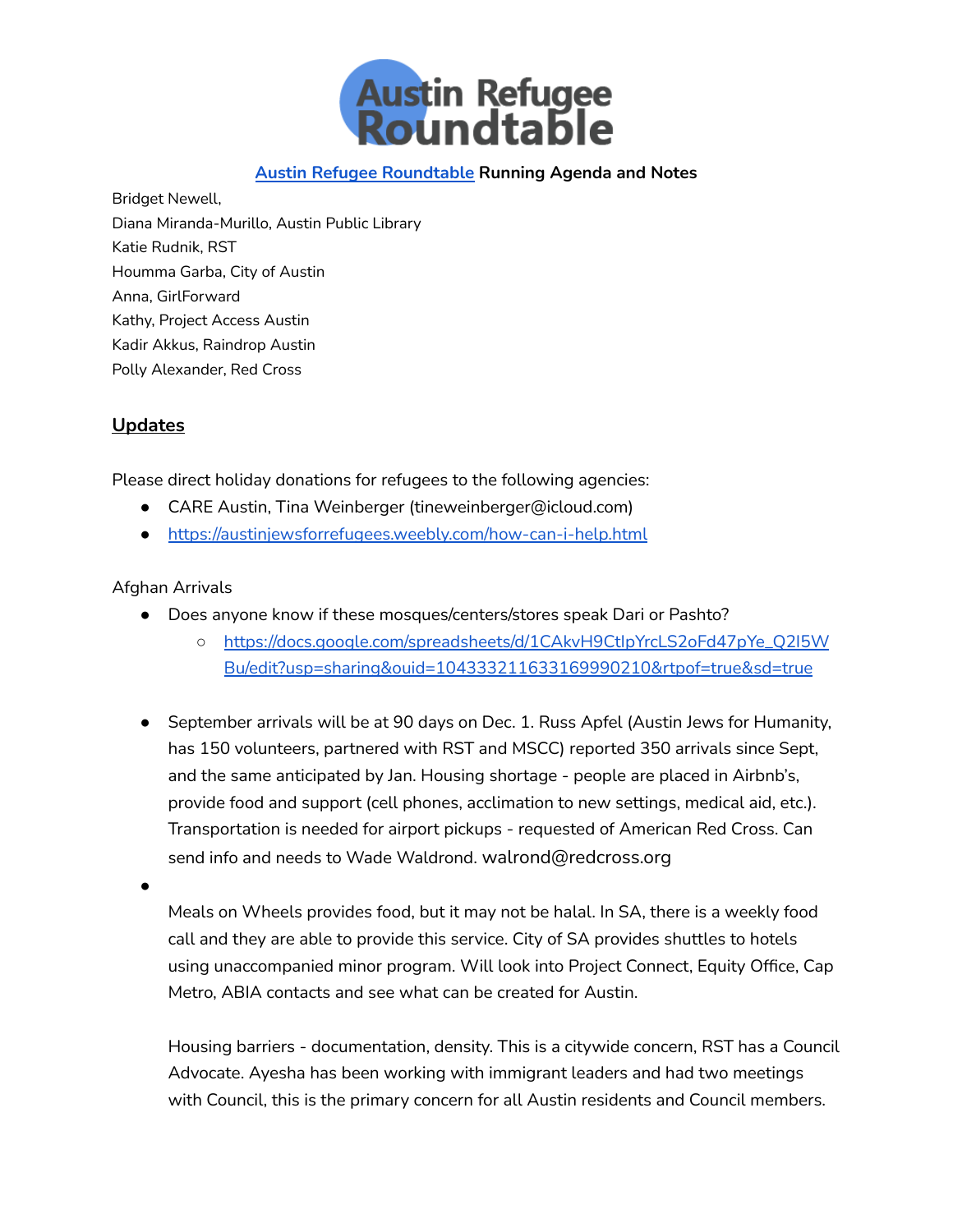

Transportation is also an issue because people are moving further out. Please reach out to Ayesha if you wish to support efforts.

County housing initiatives? This is a broader discussion.

If families have a US tie, they can be placed in housing within 100 mi of Austin, if not, only 50 miles per RST.

Community Sponsorship program exists in SA and Lauren can learn more and report back about how it works. Catholic Charities and RAICES are in SA, and RST is opening up a new office. SA generally takes 20% of all APA's in US, and this pattern is continuing.

SA: [https://afghansinsa.org/?mc\\_cid=3a0a132d51&mc\\_eid=8c25851cd5](https://afghansinsa.org/?mc_cid=3a0a132d51&mc_eid=8c25851cd5) DFW:

https://docs.google.com/document/d/1GoHqszkt75sfCotRHikoYQecnPwDSuiYRG2ZKvEI MbA/edit

Suggestion to reach out specifically to Jennifer Long at Casa Marianella and Posada Esperanza to update and partner for December meeting.

Suggested to connect with hotels and other businesses who might benefit from extra support to partner with arrivals. If anyone has contacts, reach out.

HUD in PA reported that they were unaware of Airbnb usage. Response from federal and local gov't agencies has been slow. Possibility of more Section 8 housing opening up.

RST in conversation with COA and affordable housing properties. Federal programs do not allow for recent arrivals to move to front of line. There is little housing stock in Austin, even at universities. Austin is at capacity. USRP shut down due to high APA numbers. Units disappear immediately as soon as they become available.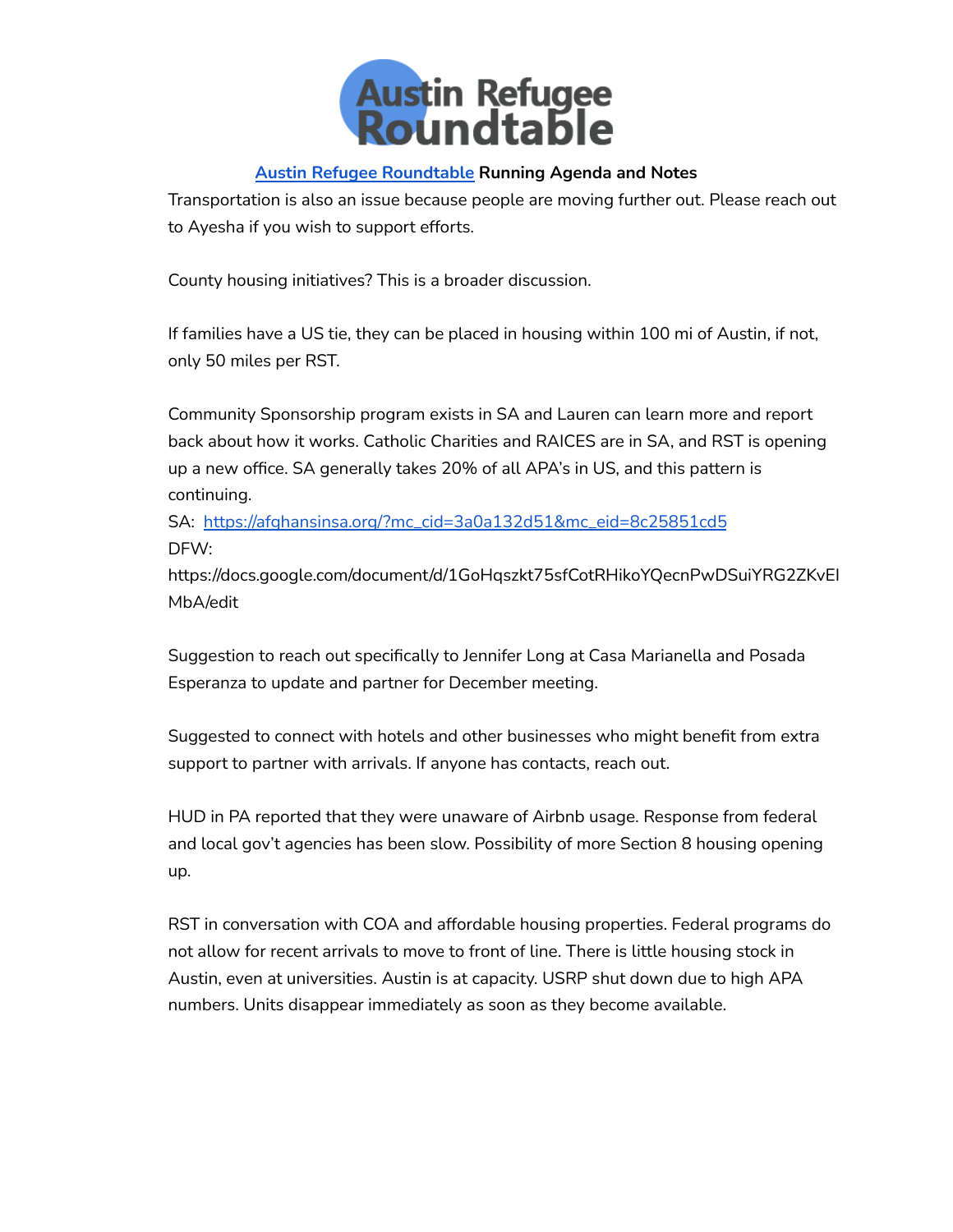

Co-op housing might be an option? This has been a long-time ongoing conversation. Could fed gov't ease restrictions on 50 mi radius if transportation and housing were available? This happens in other states.

CTOR is dissolving, new state designator between ORR and local resettlement agencies will be in place soon. They are expanding the match grant program to a longer time frame to help support greater numbers of arrivals.

Suggestion of using comms/marketing folks to convey dire need via meetings with governmental orgs and community providers to advocate for APAs.

Volunteers need support to learn how to more effectively use large pool of volunteers. Volunteer coordinator would be useful.

In absence of centralized site/organization, call out to begin amassing and actively updating orgs' capacity and needs in order to share out. Councilmember Altar is willing to share out through newsletters, etc. Streamline comms, orient volunteers to community, partner with mosques and community centers. Use ARR site and FB more regularly.

RST no longer has AmeriCorps VISTAs, but has in past. Melinda can help support in process if needed.

### Austin Refugee [Roundtable](https://www.facebook.com/AustinRefugeeRoundtable) Facebook Page Updates

- Does anyone want to be added as a page moderator? Anyone need to be removed?
- Any updates that we want to share as a group or any requests that need to be posted?

Austin Public Library World Languages Selector Request

- Please email Diana Miranda-Murillo ([diana.miranda-murillo@austintexas.gov\)](https://email15.godaddy.com/webmail.php?auid=15467&afolder=INBOX&a=markReply#) with the languages spoken by clients that your agency serves. Zip codes where each language is most prevalent is a bonus to ensure individual neighborhood libraries are stocked with appropriate literature and materials for their community!
- English, Spanish, French, Lingala, Nepali, Arabic, Dari, Pashto, Urdu, Burmese, Turkish,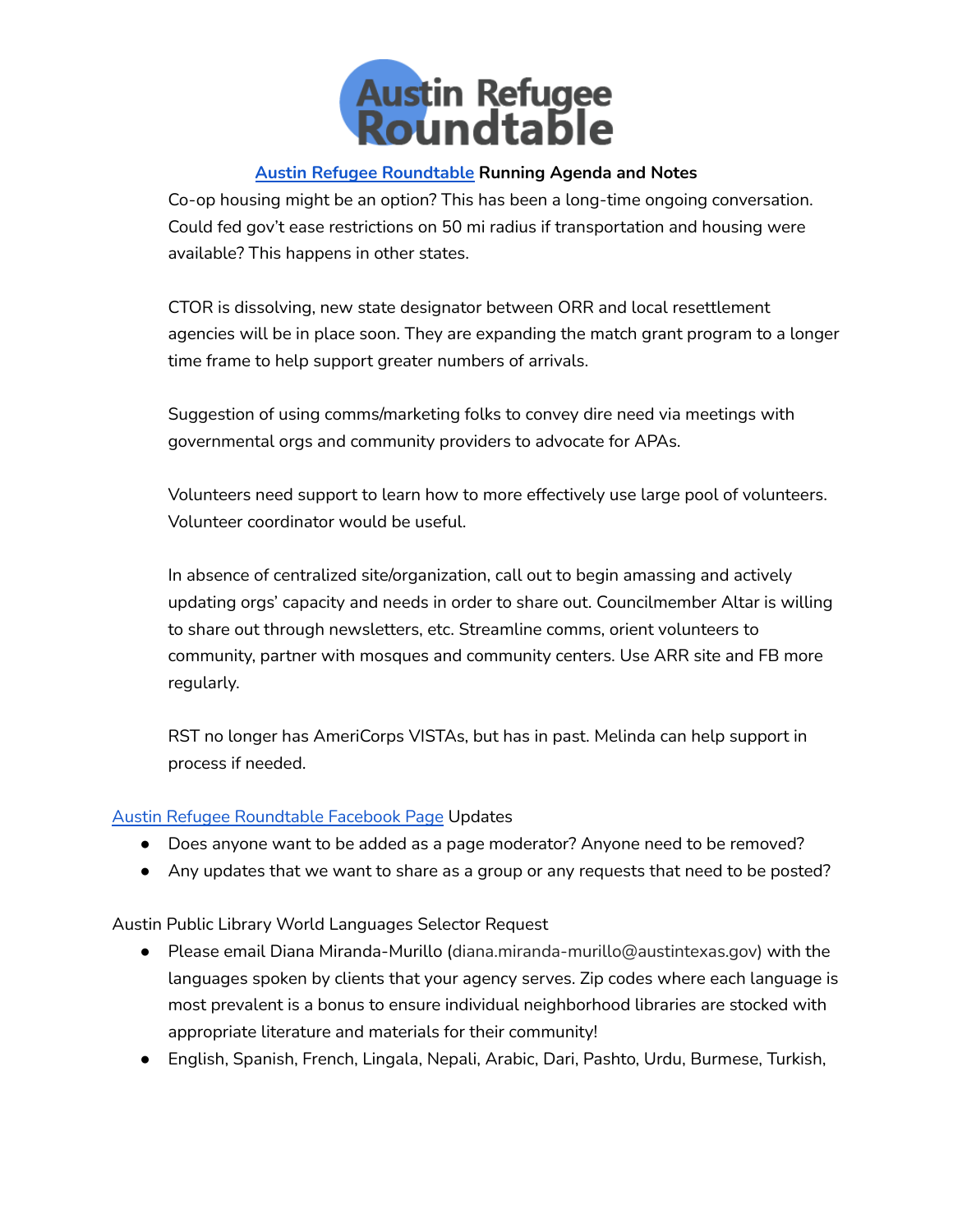

World Refugee Day 2022

● Lu Ziedan has confirmed June 18, 2022 at the Bullock Museum for WRD 2022

Please add your name below if you would like to be added to the ARR listserv:

- Kadir [kadir.akkus@raindropaustin.org](mailto:kadir.akkus@raindropaustin.org)
- Russ Apfel [russapfel@yahoo.com](mailto:russapfel@yahoo.com)

# **10/21/2021 Austin Refugee Roundtable Meeting**

#### **31 Attendees:**

Lauren Hargraves, CTOR Salimah Shamsuddin, AISD Refugee Office Ayesha Hassan, CWS Carolina Icazbalceta, RST Austin Mariana Gama, RST Austin Mayra Lopez, Caritas of Austin Lubna Zeidan, iACT Alicia Ramirez, Councilwoman Vanessa Fuentes Dr. Katherine Selber, School of Social Work Texas State University ks15@txstate.edu Melinda Szabo, MRC Kate Taylor, Center for Survivors of Torture (CST) Josué Zepeda Sanic, Center of Survivors of Torture (CST) Mohammad Masood, Organizer of the New Afghan Cultural Center Diane Kanawati, Muslim Community Support Services (MCSS) Ahmed Abbas, Church World Service (CWS) Arlen Rodriguez Varela, Caritas of Austin Caleb Pritchard, District 1 Chi Chi Armstrong, Ladies Let's Talk Chloe Scarborough, RST Kaitlin Roberson, RST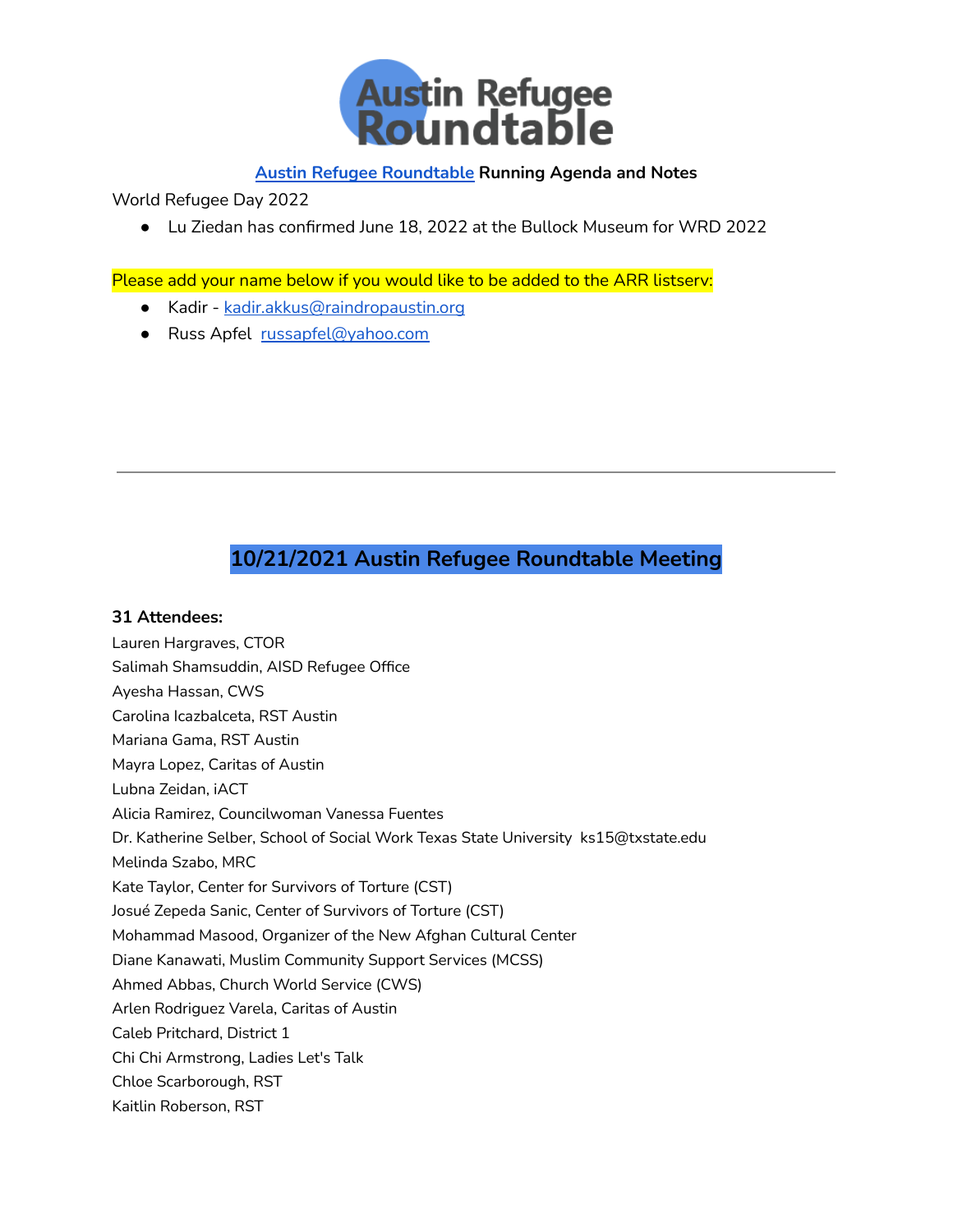

Diana Miranda-Murillo, Austin Public Libraries Erika Humke, Interfaith Action of Central Texas (iACT) Anna Love, Girl Forward Austin Houmma Garba, City of Austin Lauren Ramirez, RST Lisa David Marisol Girela, RAÍCES Melisa Markman, District 10 Nadine Pedusseau, Interim Employment Manager Caritas of Austin Chichi Armstrong, Ladies Let's Talk, co-founder Katie Rudnik, Development and Communications @ RST Rocio Villalobos, City of Austin Equity Office Nancy Wolf and Russ Apfel, Austin Jews for Refugees

#### **Agenda:**

- **● Introduction**
	- Each member will introduce themselves by sharing their name, title, organization
- **● Introduction to Refugee Resettlement Presentation,** Ayesha Hassan (CWS), Chloe Scarborough (RST), Carolina Icazbalceta (RST)
- **● Afghan Refugee and SIV updates** (RST and Caritas)
- **● Organizational Updates**
- **● Please add your name below if you would like to be added to the ARR listserv:**
	- Carolina Icazbalceta [cicazbalceta@rstx.org](mailto:cicazbalceta@rstx.org)
	- Kaitlin Roberson, [kroberson@rstx.org](mailto:kroberson@rstx.org)
	- Erika Humke, [ehumke@interfaithtexas.org](mailto:ehumke@interfaithtexas.org)
	- Arlen Rodriguez Varela, [arodriguez@caritasofaustin.org](mailto:arodriguez@caritasofaustin.org)
	- Katie Rudnik, [krudnik@rstx.org](mailto:krudnik@rstx.org)
	- Caleb Pritchard, caleb.pritchard@austintexas.gov
	- Katherin Selber, [ks15@txstate.edu](https://email15.godaddy.com/compose.php?sendto=ks15%40txstate.edu)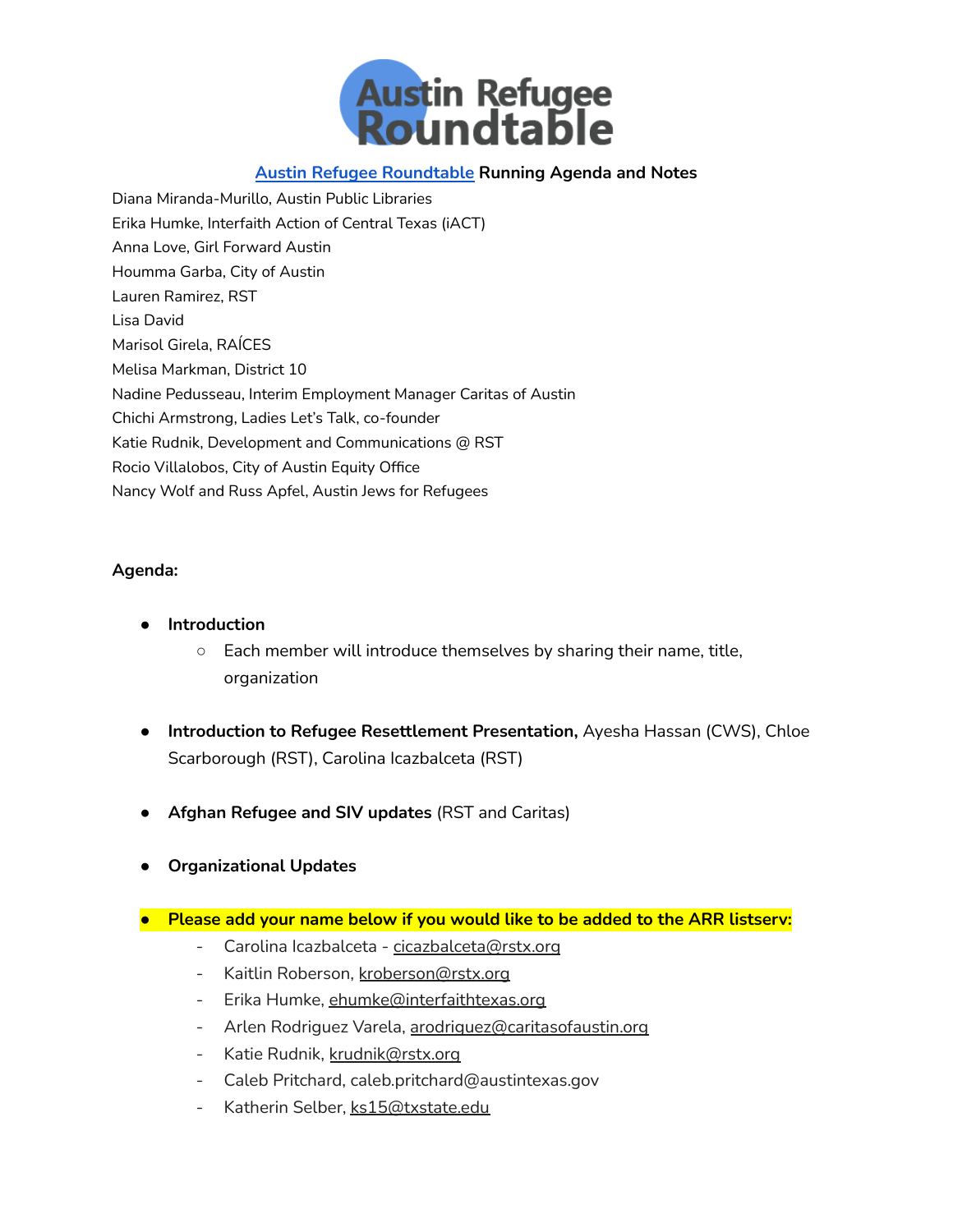

- Melisa Markman, [Melisa.Markman@austintexas.gov](mailto:Melisa.Markman@austintexas.gov)
- District 10, [District10lists@gmail.com](mailto:District10lists@gmail.com)
- Tatiana Marchizano [<tmarchizano@caritasofaustin.org](https://email15.godaddy.com/compose.php?sendto=tmarchizano%40caritasofaustin.org)>
- Garrett Schmitz [<gschmitz@caritasofaustin.org](https://email15.godaddy.com/compose.php?sendto=gschmitz%40caritasofaustin.org)>
- Nancy Wolf nwolf1000@gmail.com

**How to Contact Council Member Alter's (District 10) office:** District 10 main line: (512) 978-2110 [district10@austintexas.gov](mailto:district10@austintexas.gov) / [melisa.markman@austintexas.gov](mailto:melisa.markman@austintexas.gov)

**MPT Harper-Madison** Caleb Pritchard 512-978-2134 caleb.pritchard@austintexas.gov

# **09/16/2021 Austin Refugee Roundtable Meeting**

#### **Attendees:**

Lauren Hargraves, CTOR Salimah Shamsuddin, Austin ISD Refugee Family Support Coordinator Caroline Haywood, Multicultural Refugee Coalition Kate Taylor, CST Josue Zepeda Sanic, CST Diane Kanawati, MCSS Tamara Goheen, COA APL Ramjaane Niyoyita, The Ramjaane Joshua Foundation Ahmed Abbas, CWS Call Center Polly Alexander, Red Cross of South and Central Texas Lu Ziedan, iACT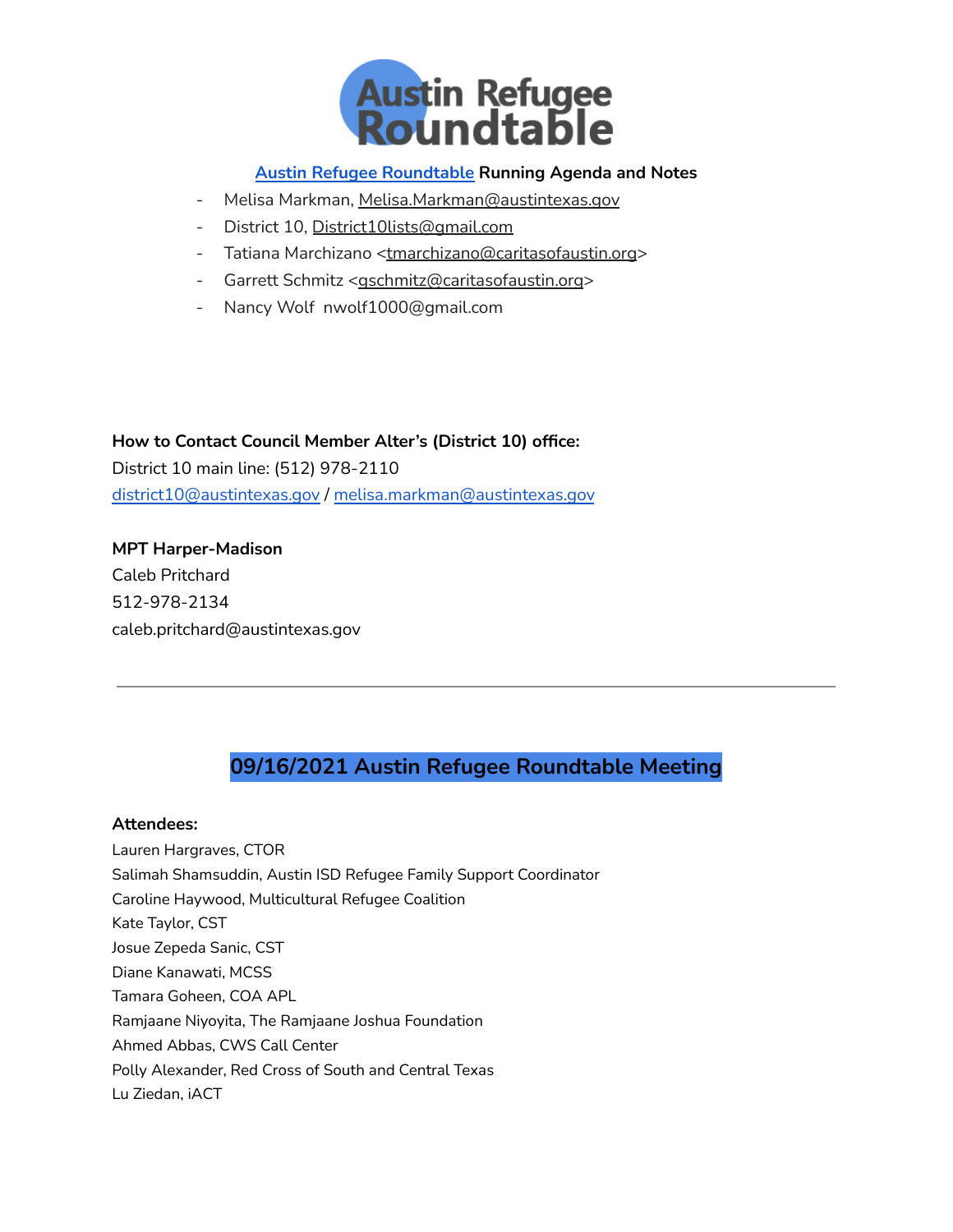

Laura Erickson, Ladies Let's Talk Chichi Armstrong, Ladies Let's Talk Salimah Shamsuddin, AISD Refugee Coordinator Lauren Hargraves, CTOR Caroline Haywood, MRC Bridget Newell, Refugee Medical Screening Clinic Ayesha Hassan, CWS Lynn Burdick, RST Rocio Villalobos, COA Equity Office Aso "Mike" Kakarash, Caritas of Austin

### **Agenda:**

- **● Introduction and community building question**
	- $\circ$  Each member will introduce themselves by sharing their name, title, organization and share with us how long they have been attending the ARR meetings for.
- **● Afghan Refugee and SIV updates** (RST and Caritas)
	- Caritas: Hasn't seen many new Afghan arrivals at Caritas (doesn't have a resettlement program, so clients are self-referred). Will update when they start seeing Afghan arrivals from bases and possibly "lily pads" (other countries Afghan refugees are being sent to temporarily). Has interpreters that speak Dari and Pashto. Community has really been reaching out - CapMetro donated 150 bus passes in response.
	- RST: Already seen 30 Afghan refugees in August, have resettled 127 Afghan arrivals YTD. 55 in the pipeline.
	- 492 Afghan parolees projected to be resettled in Central/South Texas. 33,000 nationally. Afghan parolees are different from Afghan SIVs. Agencies trying to create a program to serve parolees.
- **● Presidential Determination Updates** (Ayesha CWS)
	- CWS Action Alert: [https://cwsglobal.org/action-alerts/take-action-now-urge-president-biden-to-w](https://cwsglobal.org/action-alerts/take-action-now-urge-president-biden-to-welcome-refugees-set-fy-2022-refugee-admissions-goal-at-20000/) [elcome-refugees-set-fy-2022-refugee-admissions-goal-at-20000/](https://cwsglobal.org/action-alerts/take-action-now-urge-president-biden-to-welcome-refugees-set-fy-2022-refugee-admissions-goal-at-20000/)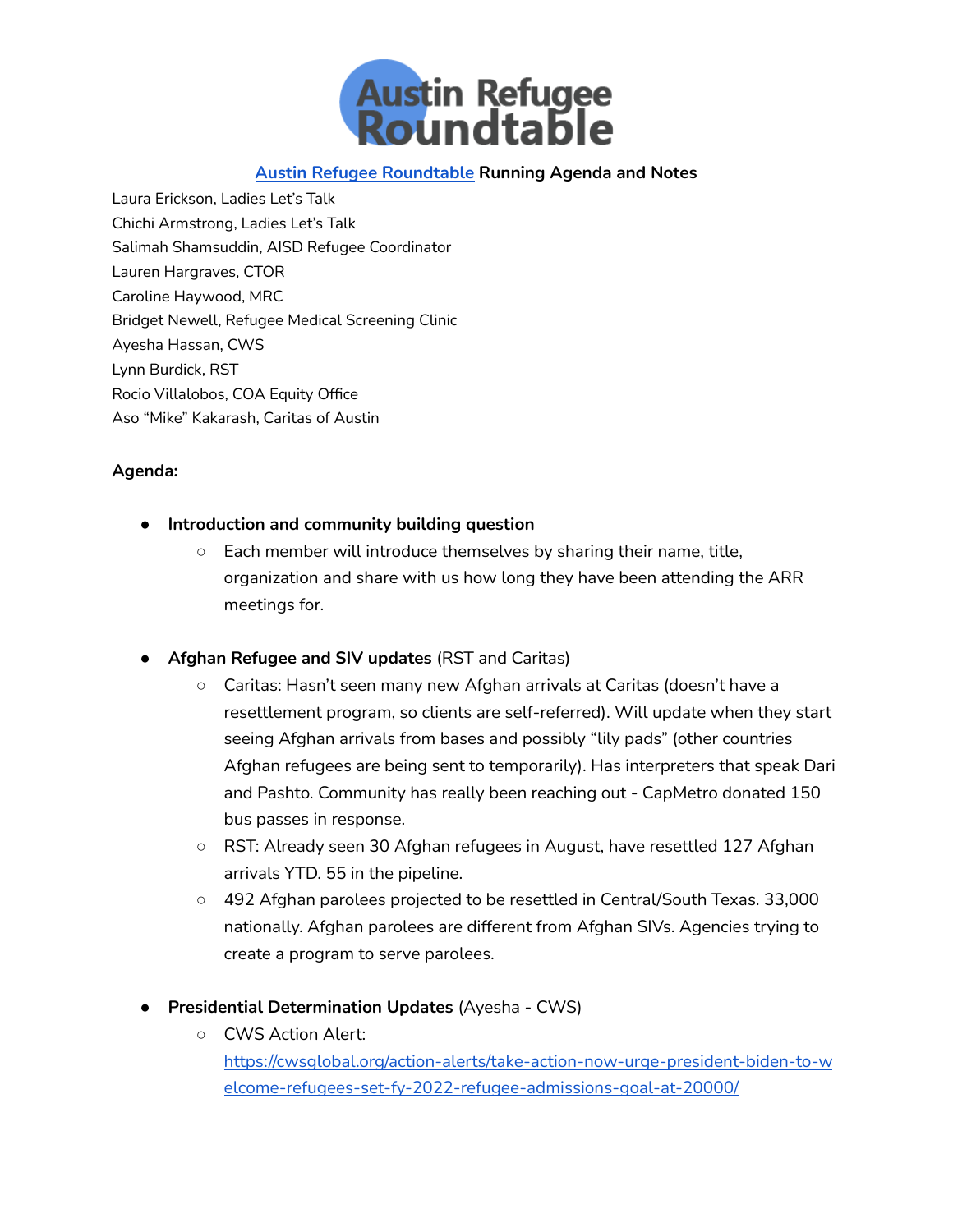

- **● Austin Resolution and Next Steps** (Ayesha CWS)
	- Austin Resolution: <https://www.austintexas.gov/edims/document.cfm?id=366839>
	- Resolution sponsors: Mayor Steve Adler, Mayor Pro Tem Natasha Harper-Madison, Council Member Alison Alter, Council Member Leslie Pool, and Council Member Gregorio Casar.
	- Ayesha will invite City Council members to attend ARR meeting, would like to dedicate the first 30 minutes of meeting to provide overview of refugee resettlement.
	- Does anyone have an existing connection to City Council?
		- Lu/IACT recommended reaching out to Simone Talma [Flowers](mailto:stalma@interfaithtexas.org)
		- Kate/CST knows policy people (mostly LMSWs that work with City Council) and will ask
		- Bridget/Health Screening Clinic may know someone also
		- Please reach out to Ayesha
	- Ayesha will volunteer to facilitate presentation there's an existing one from the Legislative days.
		- Lu will help with the IACT section
		- Ayesha would like to make this as inclusive as possible if there are other agencies that would like to add something to the presentation, would like to include them.
		- Salimah/AISD would like to look at the presentation and assist with planning. She does a lot of professional development for professionals.
		- Polly could discuss what Red Cross does (restoring family links and resources Red Cross provides such as phones on bases)

## **● Afghan Community Leader Introduction**

- Mohammad Waseel and Samsoor Mandozay (New Afghan [Culture](https://www.facebook.com/New-Afghan-Culture-Center-in-Texas-139742313291042/?ref=page_internal) Center of [Texas](https://www.facebook.com/New-Afghan-Culture-Center-in-Texas-139742313291042/?ref=page_internal)) - go back and forth from Pflugerville and El Paso. Seeking donations such as clothes (esp. Women and children), hygiene items, blankets, shoes, etc. for evacuees coming through the base in El Paso.
	- "The New Afghan Cultural Center serves the Texas Afghan community. We have been receiving lots of requests for how the community can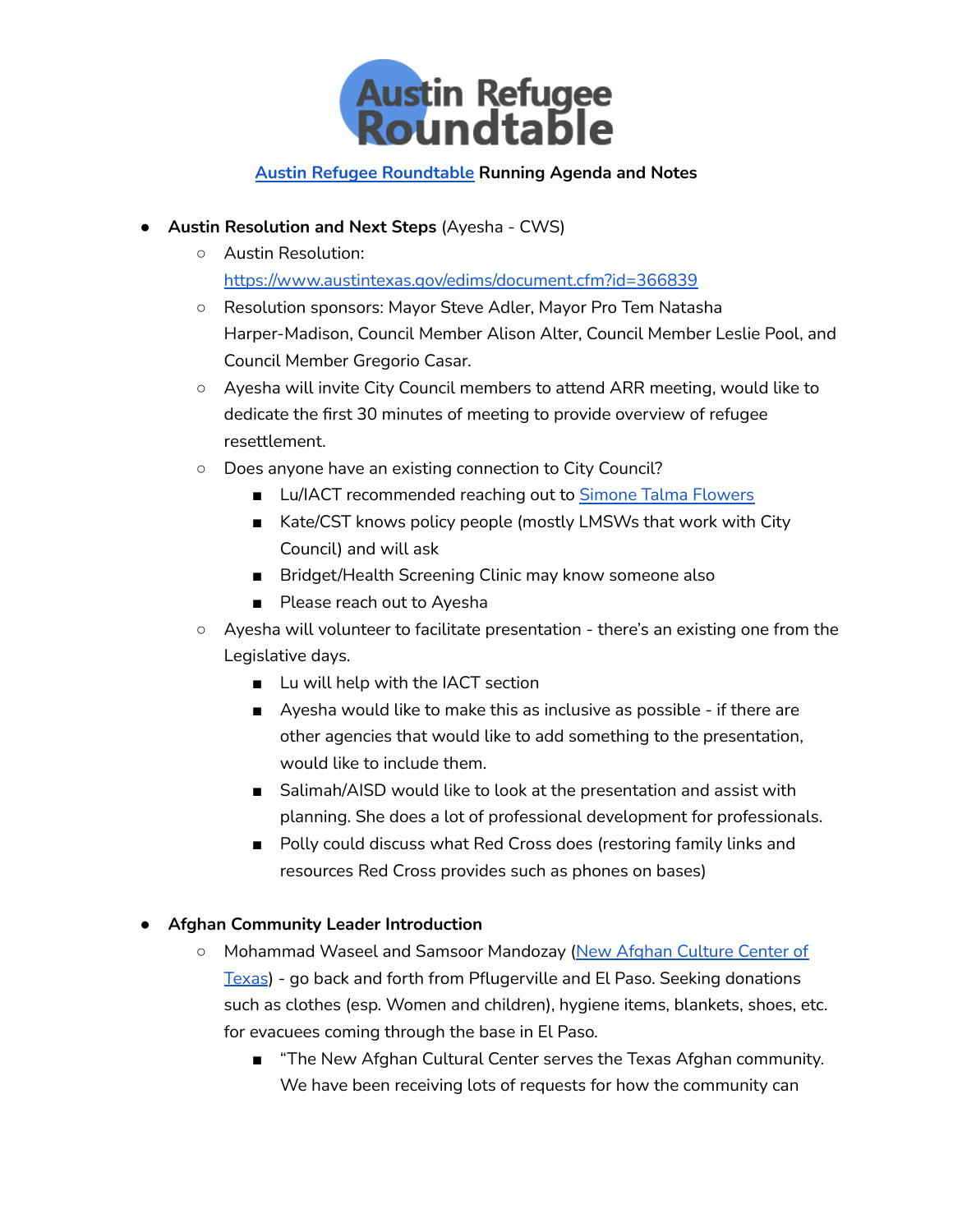

help. Since August, several hundred Afghan refugees (men, women, and children) have arrived in El Paso and are currently in need of the following items. We are currently accepting NEW toiletries - regular size (toothbrush, toothpaste, dental floss, soap, deodorant, shampoo, conditioner, hairbrush, first aid items, sanitary napkins, diapers-all sizes), NEW or like new kid and adult clothes all sizes, used/good condition children's books, and sturdy bags to carry donations. For donation deliveries, please contact Mohammad Masood, Afghan Community Organizer at 1-512-999-0781 or email him at [waseel.masood21@gmail.com.](mailto:waseel.masood21@gmail.com) We plan to drop off donations to El Paso at the end of the month (September 2021)."

- Planning on meeting with the Mayor in El Paso to discuss assisting Afghan people at the bases. Salimah will have an official and more detailed list of needs that will be shared after the meeting with the Mayor.
- There's also not a solid timeline for Afghan evacuees to be processed at the bases - could be a month, could be a year.
- Mayor of El Paso says donations would better be received through Red Cross, so opportunity to connect Polly/Red Cross and Afghan Cultural Center. Contact: [wade.waldrond@redcross.org](mailto:wade.waldrond@redcross.org) and [polly.alexander@redcross.org](mailto:polly.alexander@redcross.org)
- There's a related Afghan Culture Center in Houston.
- Samsoor clarifies that once people are processed and leaving bases, then RST and other resettlement sites will take care of them because they'll be receiving (hopefully) funding from the federal government. The Cultural Center is assisting people while they are on the bases.
- Lu asked if there is a physical address where agencies can refer public donations to.
- Chichi recommended the Amazon Wish List as a way to quickly and efficiently provide requested items directly to El Paso.
- Red Cross is capable to provide a service called "Red Cross Messaging" where people here can send messages from the U.S. to the International Red Cross Afghanistan.
- **● Organizational updates**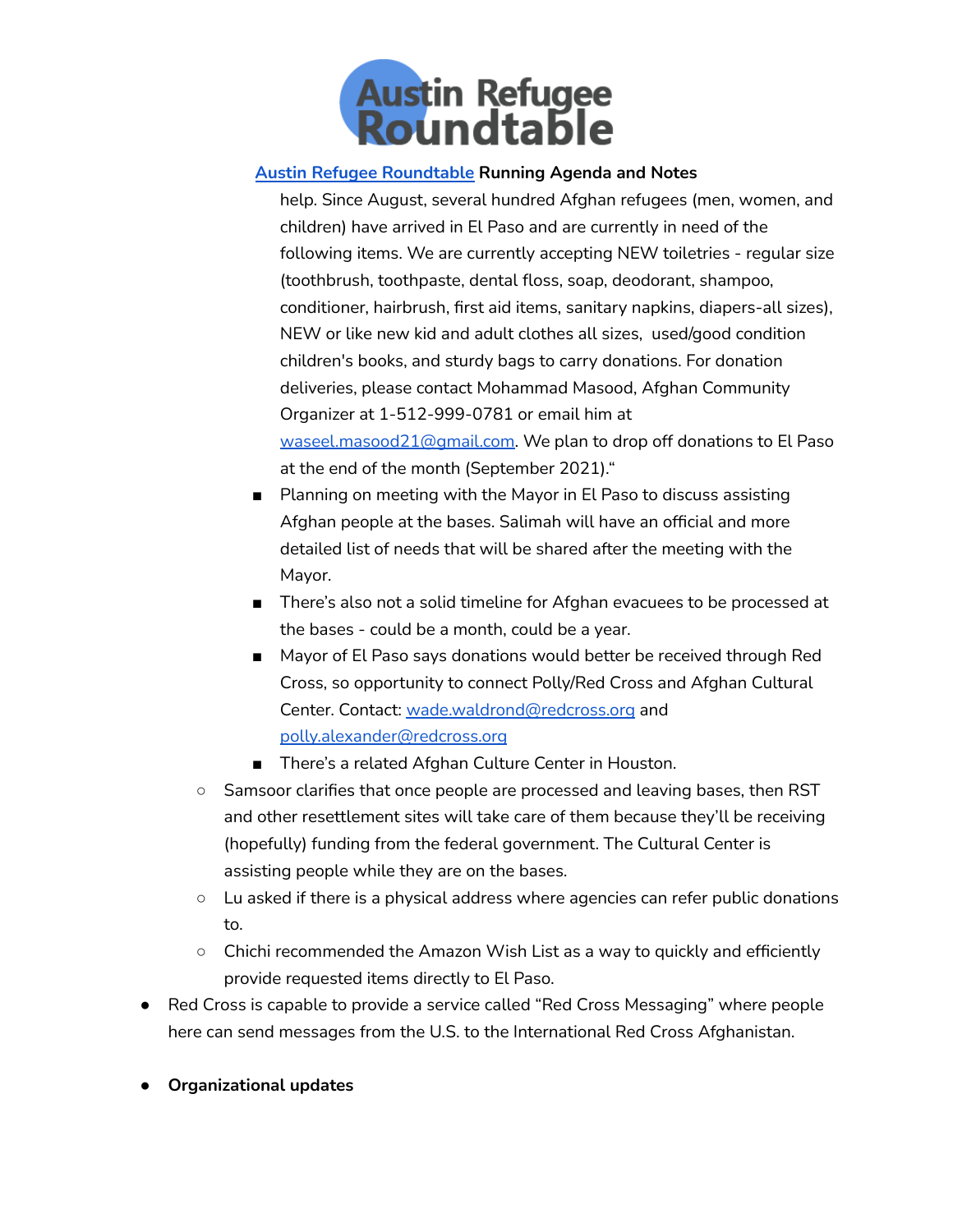

- Are IACT and Caritas taking new referrals?
	- Lu says they are starting 2 new classes next week so send them info, but no guarantees. Classes are still virtual and were not taking asylum-seekers for a while, but hopefully for October they can take a few.
	- Mike says due to CMA Covid Extension Waiver expiring that Caritas will have new capacity to take clients again. Caritas provides both virtual and in-person classes following CDC guidelines and on a case-by-case situation.
- CWS has Call Specialist specifically for Afghan arrivals (speak Pashto, Dari, Farsi, etc.) to connect them to services. Ahmed will send out flyer to the ARR Gmail Group.
- MRC is looking to hire or recruit volunteers for ESL classes starting at end of October.
- Community supported agriculture program supporting refugee farmers in the Austin area - if interested in getting local fresh vegetables while supporting refugees: <https://www.mrcaustin.org/csa>.
	- Lu recommended that Literacy Coalition has AmeriCorps members who need service hours that might provide resources.
- AISD is also looking for a new Family Support Liaison (FT, hopefully speaking Pashto and Dari)
- Remember that the Austin Refugee Roundtable Facebook page is active and a good outlet for sharing information to the community!
- Send Lu or Kate (Taylor) new member information
- **● Notes:**
	- **○ Each organization will have to send out Zoom link for the ARR meeting they are facilitating. \*Please delete the invite from Miranda and accept new invites\***
	- **○ Salimah Shamsuddin will send out the next invite for October 21st, 2021**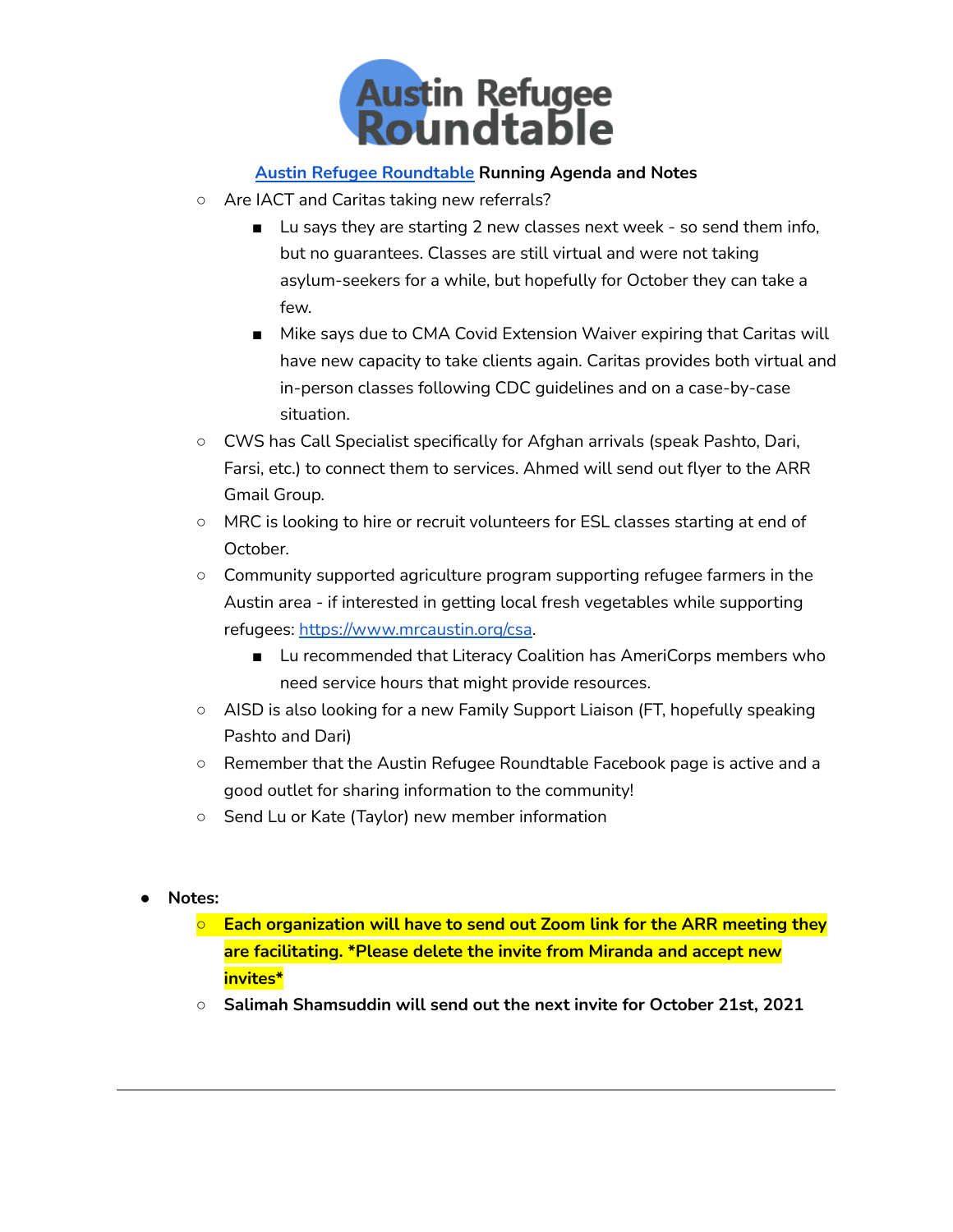

# **08/19/2021 Austin Refugee Roundtable Meeting**

#### **Attendees:**

Kate Taylor, CST Miranda Roberts, RST Salimah Shamsuddin, Austin ISD Ayesha Hassan, CWS Lubna Zeidan, iACT Lauren Hargraves, CTOR Chichi Armstrong, LLT Laura Erickson - LLT Aso "Mike" Kakarash, Caritas Bridget Newell Melinda Szabo, MRC Houmma Garba Caroline Haywood -- MRC Diane Kanawati - MCSS Rocio Villalobos, COA

## **CWS Updates on Afghanistan (if any):**

- No clear updates, had a good meeting with Senator Cornyn staff and hoping to get to talk to more folks
- [https://cwsglobal.org/action-alerts/take-action-urge-the-administration-to-expand-refu](https://cwsglobal.org/action-alerts/take-action-urge-the-administration-to-expand-refugee-protections-for-afghans-fleeing-violence-and-persecution/) [gee-protections-for-afghans-fleeing-violence-and-persecution/](https://cwsglobal.org/action-alerts/take-action-urge-the-administration-to-expand-refugee-protections-for-afghans-fleeing-violence-and-persecution/)
- CWS is partnering with Asian Family Support Services of Austin to host a mental health and wellness training in Dari via Zoom. We will be sending out a flyer soon. <https://www.facebook.com/events/621369375497808>

### **Organization Updates:**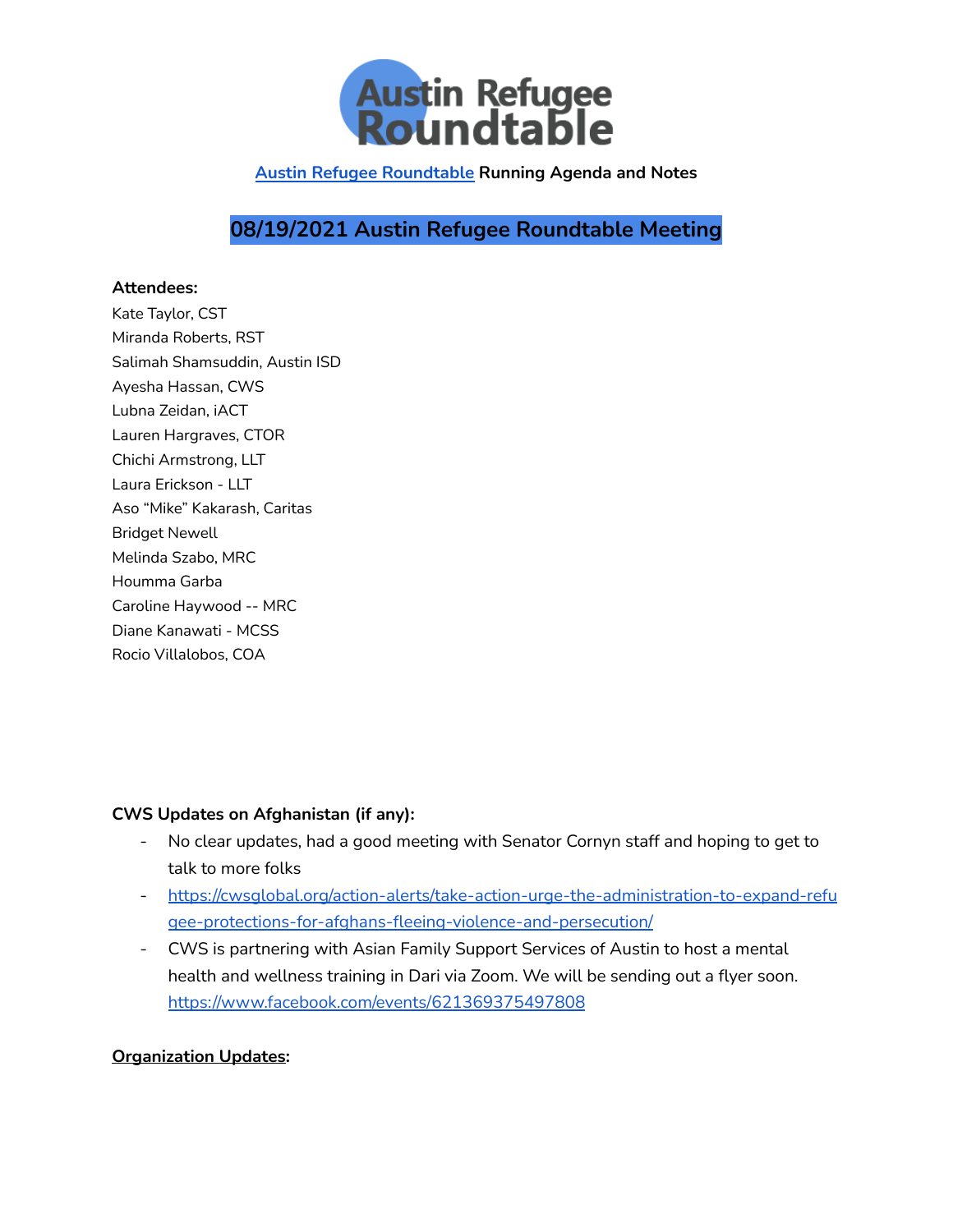

### **RST**:

- Receiving lots of incoming families, getting about 8 hour notice for families coming in
- 56 arrivals scheduled for August- refugees also included
- Waiting to hear on added arrivals from Afghanistan, EMM sending more assurances for those specific cases
- Possible processing available at bases where families are going Ft. Lee and Dulles
- Needing housing for bigger families (more than 2 bedroom)
- Furniture needed: tables and chairs, sofas
- Any donation requests for RST can go to Lynn (Lburdick@rstx.org)
- Last known that incoming families are being tested for COVID upon landing

**Center for Survivors of Torture (CST)**: We will be making an official statement tomorrow about incoming SIVs and support for Afghanistan allies. We are currently providing all services remotely which include individual and group counseling and clinical case management services. Our current groups include meditation, women's yoga, coping skills and we will likely be hosting a case management resource group in the near future that we would love to highlight our ARR partners in. We are still accepting new client referrals in Austin and in Dallas. Please **call** to refer clients for CST's services. Austin - (512) 358-4612 / Dallas - (214) 827-2314.

In order to refer a client, please make sure that they meet one of the two following definitions: *Primary survivor*: An individual who is determined eligible for services based on a direct experience of torture including being forced to witness the torture of another individual. Clients who also qualify as secondary survivors should only be reported once as primary survivors. *Secondary survivor*: An individual who is a member of the same family as or a close intimate of a primary survivor and has been adversely affected by the torture experience of the primary survivor, but did not witness the torture of another individual.

- There is currently a waitlist for services in Austin, typically 2-4 weeks before initial intake
- Currently taking referrals for eligible survivors in Central and North Texas
- New referrals may be added immediately to CST's group if the client is interested, no waitlist for our meditation or coping skills groups
- CST provides professional interpreters for counseling as needed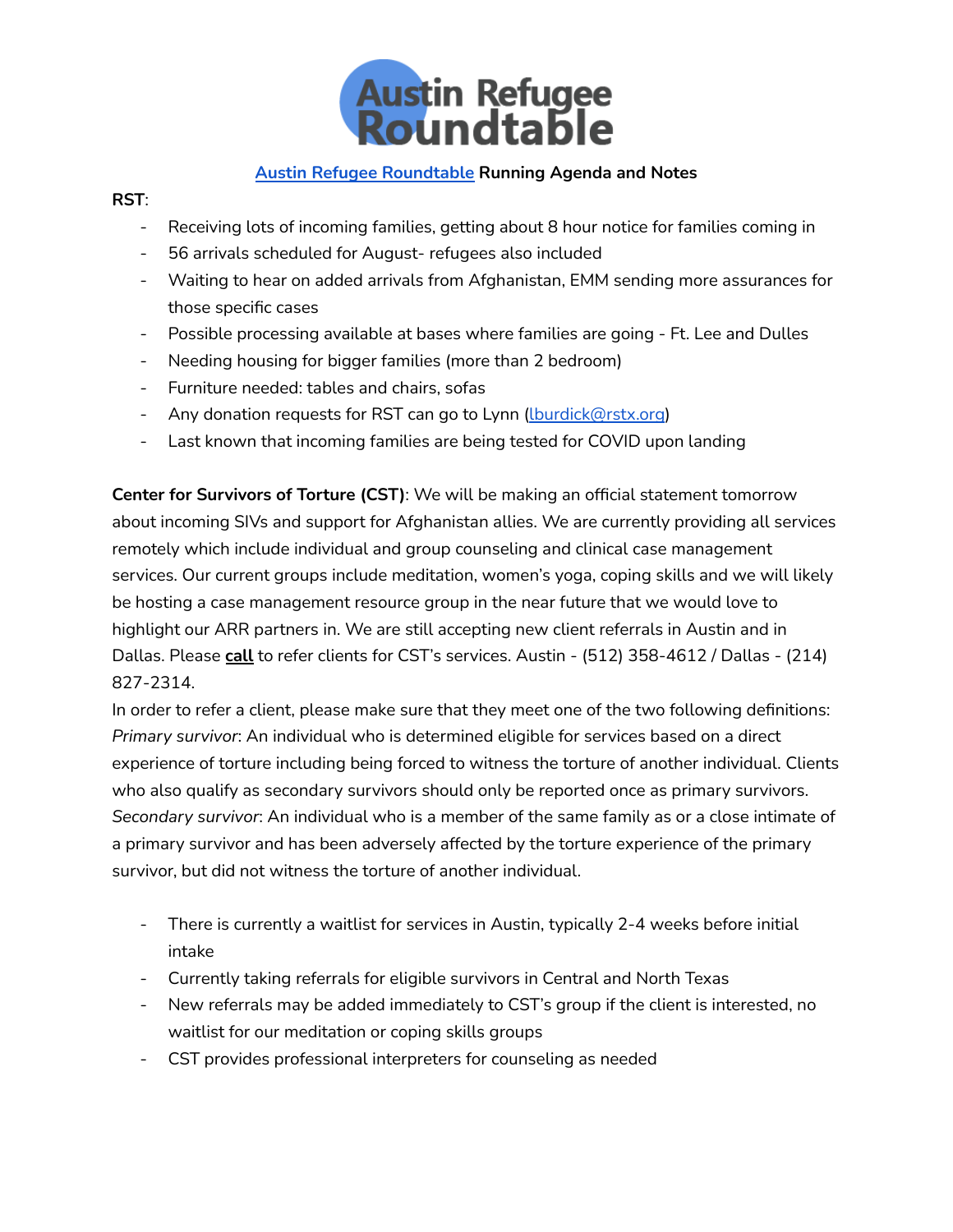

### **MRC**

- Fundraiser happening: A Cause for [Celebration,](https://www.betterunite.com/MRCAustin-2021acauseforcelebration) in person with virtual option and online silent auction!
- Fall [CSA](https://multicultural-refugee-coalition.myshopify.com/products/fall-2021-csa-subscription) starts 9/20
- ESL classes still going well
	- Looking for in-person ESL Teacher!
	- Volunteers coming back in September
- No hiring currently, will look closer to holidays to hire staff again!

### **LLT**

- Starting up again after September/Labor Day
	- Will send posters to pass along to clients who want to join
- Working with St. Matthews to store furniture for RST

## **AISD**

- Yes to virtual learning for KG 6 grade
- Looking for Pashto interpreter to work as a contract interpreter
	- Flexible with their own hours
	- Certified interpreters will get paid more
		- Not required
- Adding 3rd person to team (yay!)
	- Onboarded by September

## **IACT**

- English classes still going and still virtual
	- 8 classes currently, looking to add more with Afghan arrivals
	- Classes will remain virtual through January
- Youth programming
	- If new students/teens, IACT offers mentorship
		- Send referrals over
	- Mentors do not need to be bilingual, bonus if they are
	- Tutoring
		- Possible in-person, still virtual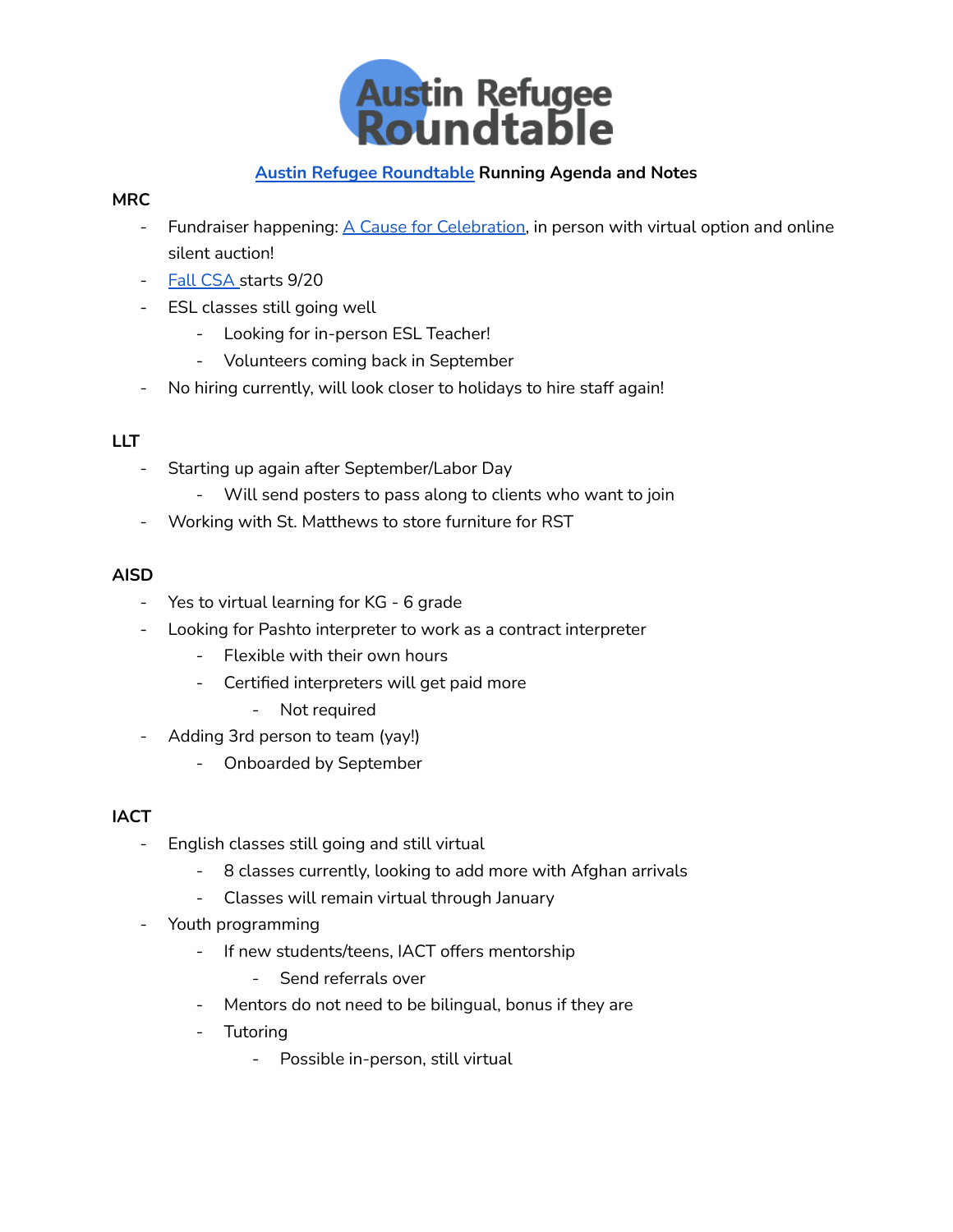

- There are clients still in Afghanistan for the summer- working to find out where families are
	- Send list to Ayesha [Hassan](mailto:ahassan@cwsglobal.org)

### **Caritas**

- No arriving families, will refer to RST if resettlement services needed
	- Still serving clients through CMA and Employment Services
- New staff starting from Afghanistan
	- Has worked with families before, great resource!

### **Muslim Community Support Services**

No updates, working with a few families to get paperwork processed to start receiving services

## **COA**

- Recently released a report in collaboration with the LBJ School around inclusion challenges faced by immigrant communities, as well as policy recommendations in order to advance immigrant incorporation
- COVID 19 Impact Survey for New American Economy
	- Looking at BIPOC info
	- Going to release broad overview report of 5 cities (including austin) by end of August
		- Recs for city to continue to address needs around emergency response and management
- Welcoming week (Sept. 10-19)
	- Goal of having an in-person naturalization ceremony on 9/17 (citizenship day)
	- Will be highlighting stories via social media during Welcoming Week please feel free to reshare to your own social media channels
	- If graphics or language send to Rocio and will add to newsletter and Welcoming Week website

Added notes:

- From Lu: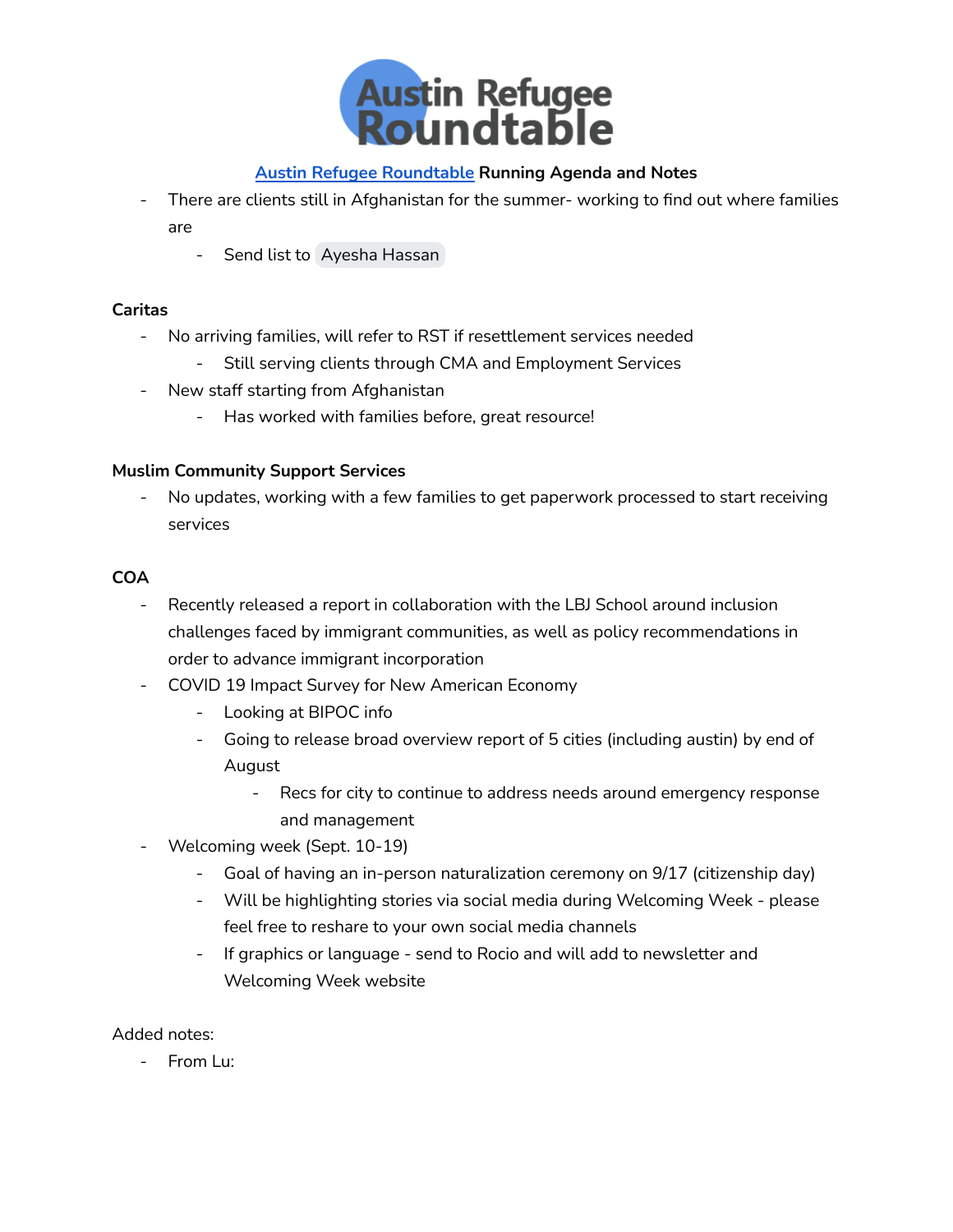

- please remember to send me info you want to get out for the newsletter. Especially for help you might need or volunteers

## **07/15/2021 Austin Refugee Roundtable Meeting**

### **Attendees:**

Miranda Roberts, RST Melinda Szabo-MRC Chichi Armstrong - LLT Rocio Villalobos - COA Equity Office Ayesha Hassan - CWS Mike Kakarash-Caritas Bridget Newell-Refugee Medical Screening Clinic Salimah Shamsuddin-AISD Lu Zeidan-iACT Houmma Garba-City of Austin Elena Lopez-RST Ramjaane Joshua Niyoyita Polly Alexander-American Red Cross (polly.alexander@redcross.org)

### **Post WRD Thoughts:**

- Attendance #'s
	- MRC Volunteer Day: 6 signed up, 3 attended
- Events:
	- Marketing panels bigger/across the board
		- Faith communities
		- Kiwanis/Rotary/Lions Clubs
		- Local civic organizations
		- Eventbrite signups for more auto promotion through website
			- Zoom isn't always reliable
	- 2022:
		- In-person event
			- Possible partnership with City of Austin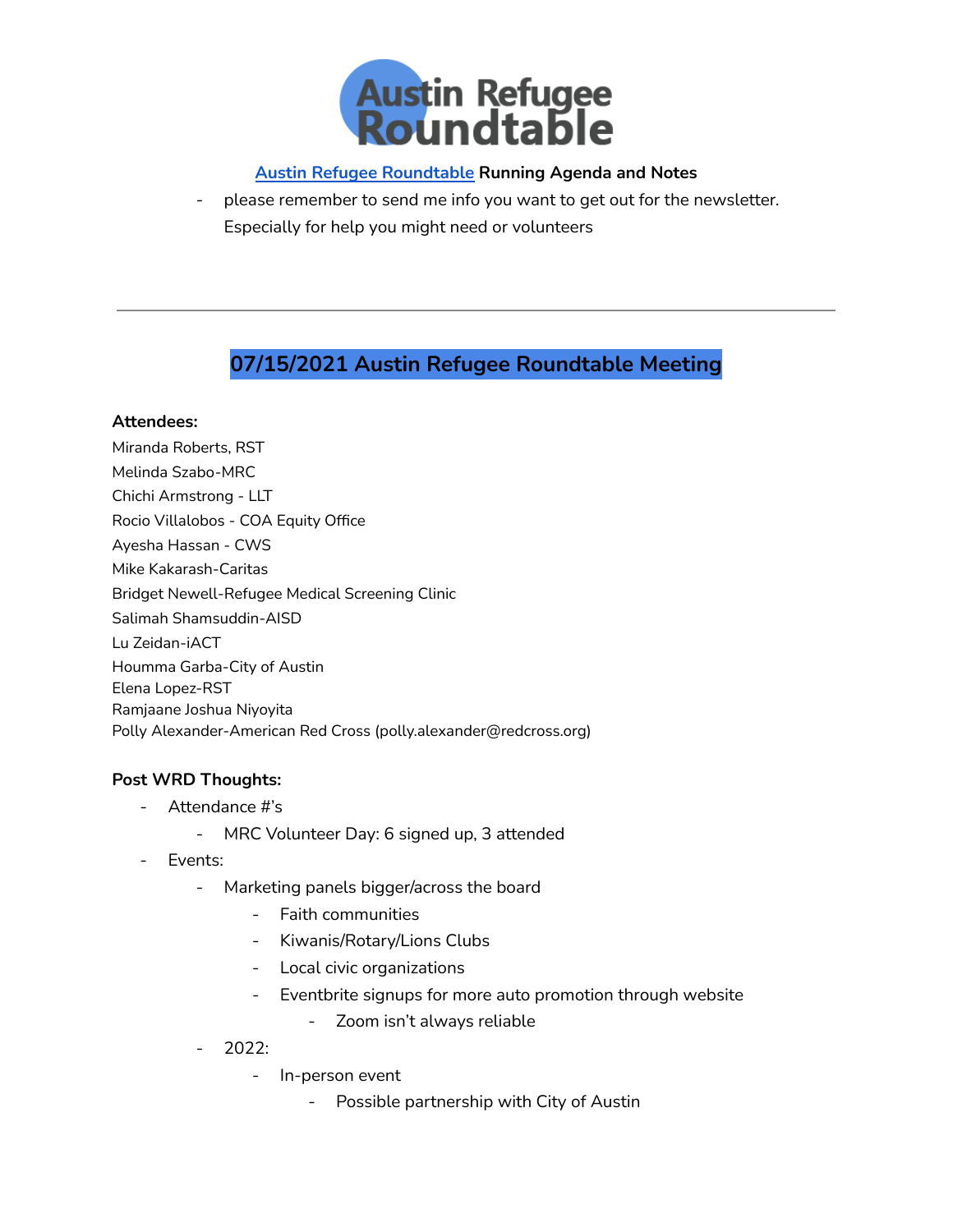

- Parks department?
- Austin Public Library?
- Community Centers (AARC, Mexican American Cultural Center, etc)
- Graphics:
	- Logo for ARR to add to email signature for ARR members
		- Link to ARR website with event information
- **Invitations** 
	- Local + State representative(s)
		- Fan fare to sign proclamation
- Press Release
	- To include citizenship ceremony

### **Organization updates:**

AISD- Salimah

- Back to school bash Saturday 8/7 at Palmer Events Center
	- 9AM 1PM
	- School registration
		- Languages offered, Salimah will send list of interpreters
	- Free haircuts for kids
	- School back in-person, no virtual optional
		- School starts 8/17
	- Vaccine Clinic
	- AISD will shuttle
		- Flyer has info on locations
			- 7:30AM 1:30PM
	- Salimah will send flyer with all languages to ARR
- Salimah's programs will move over to Webb Middle School
	- International Welcome Center to also move over for better access to families
- Hiring for Refugee Family Liaison
	- Open until 7/23
	- Pashto or Burmese speaker for position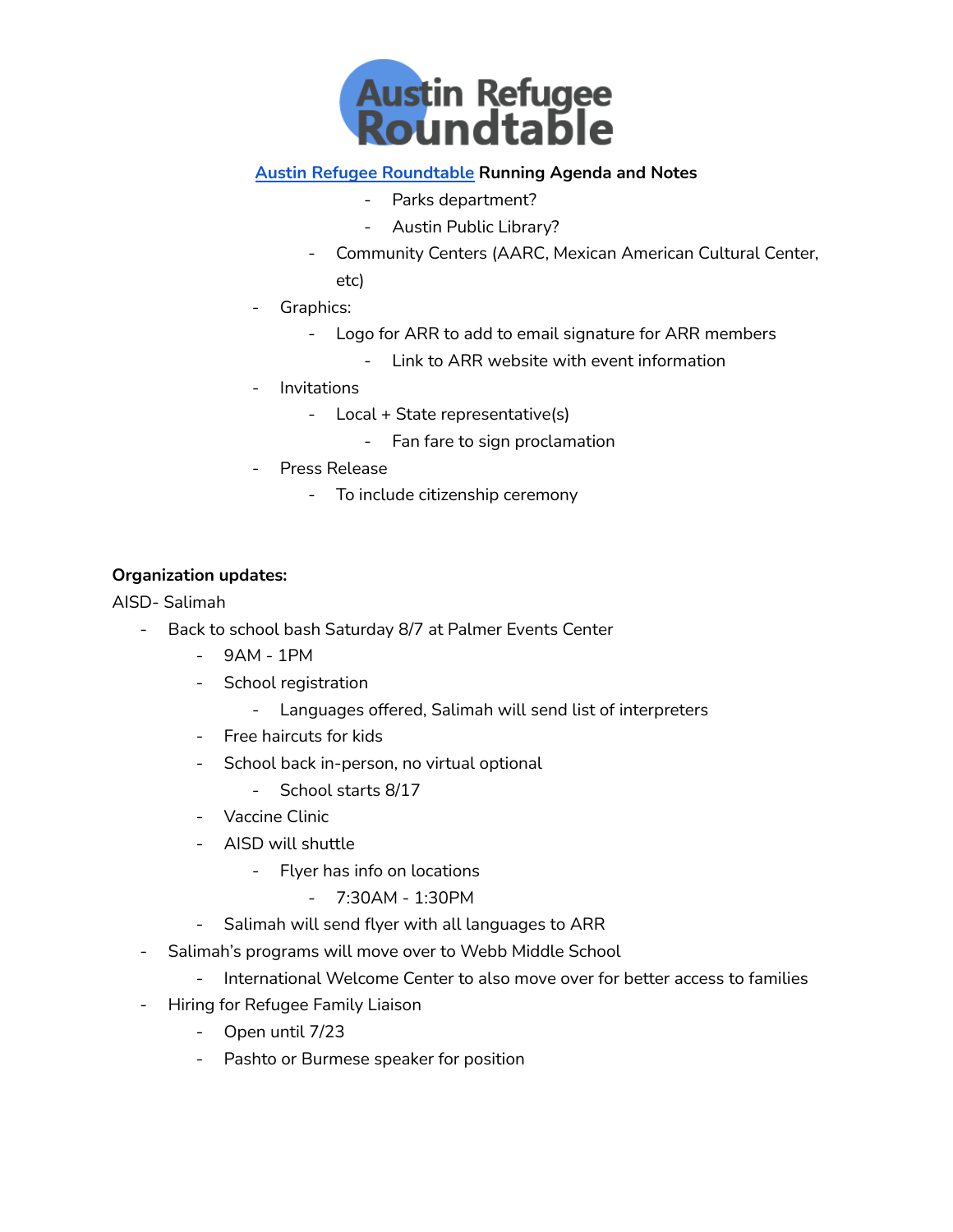

- Application here: <https://www.applitrack.com/austinisd/onlineapp/1BrowseFile.aspx?id=672098>

### Ladies Let's Talk

- Finishing up 3rd year of being an org
- Working on strategic planning for what's in future
- Looking at being in-person again
	- Covenant Presbyterian willing to donate space for meetings
	- Not sure if Delta variant will keep all things virtual
- Ramping up outreach
- Additional workshops added for pronunciation
	- Volunteer speech therapists

### **MRC**

- Taking August off at the farm
	- Too hot
	- Last volunteer day is 7/31
	- CSA starts up again in September
- 3rd session of ESL to start in August
- **Cause for [Celebration](https://www.mrcaustin.org/celebration2021?blm_aid=99129344) Event** 
	- 9/29
	- Mercury Hall
		- Live music
		- drinks/snacks
		- Silent auction
	- Melinda will share flyer

### iACT

- Back in person in October for new fiscal year
	- Going to keep a remote component
		- Evening class possibility
- Lots of new referrals
	- No new asylum seekers, will refer to LLT, other programs
	- Manos de Cristo possible for men's talking group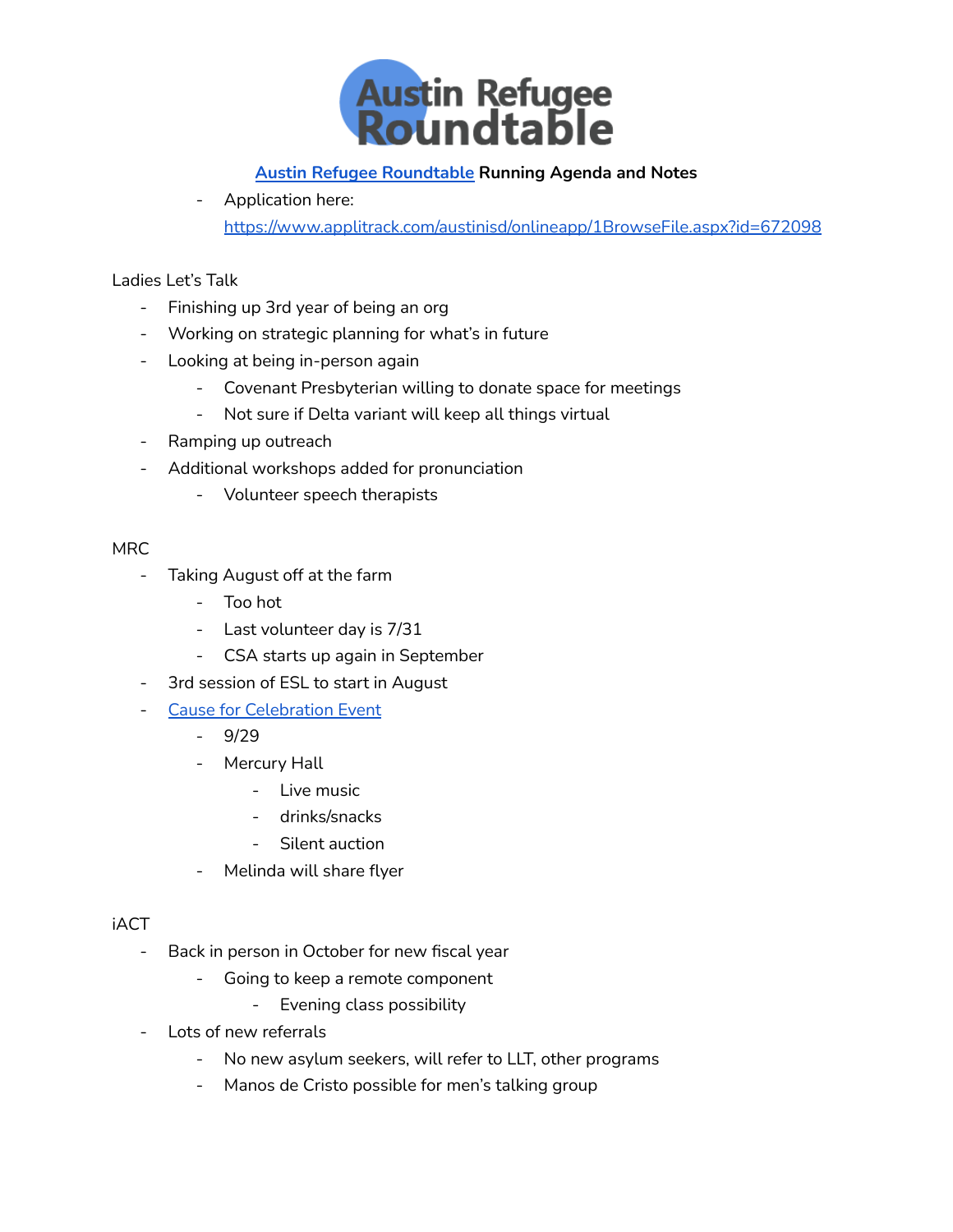

- Starting in September
- Summer program happening through end of July
	- Teen mentorship starting at beginning of the school year
		- New arrivals, 9th grade and up
			- In person

### Caritas:

- Back to 100% in office
- Lots of cuban/haitian arrivals
- 2 Employment Specialist openings- <https://caritasofaustin.org/who-we-are/careers/>
	- Immediate openings to fill

## City of Austin Update: Rocio

- launched the Immigrant Integration Grant
- Welcoming Week planning
	- $-9/10 9/19$
	- All virtual due to COVID rise in cases
	- Would like help to feature some community members through our various channels and would love your help in identifying people that would be interested in being featured

## Red Cross: Polly Alexander

- Restoring Family Links
	- Available to families who lost contact with their family members
- Cultural Orientation
	- Presentation for natural disasters and emergencies (preparedness training)
		- Can do presentations virtually

### RST:

- Working on cookbook + events

**04/15/2021 Austin Refugee Roundtable Meeting**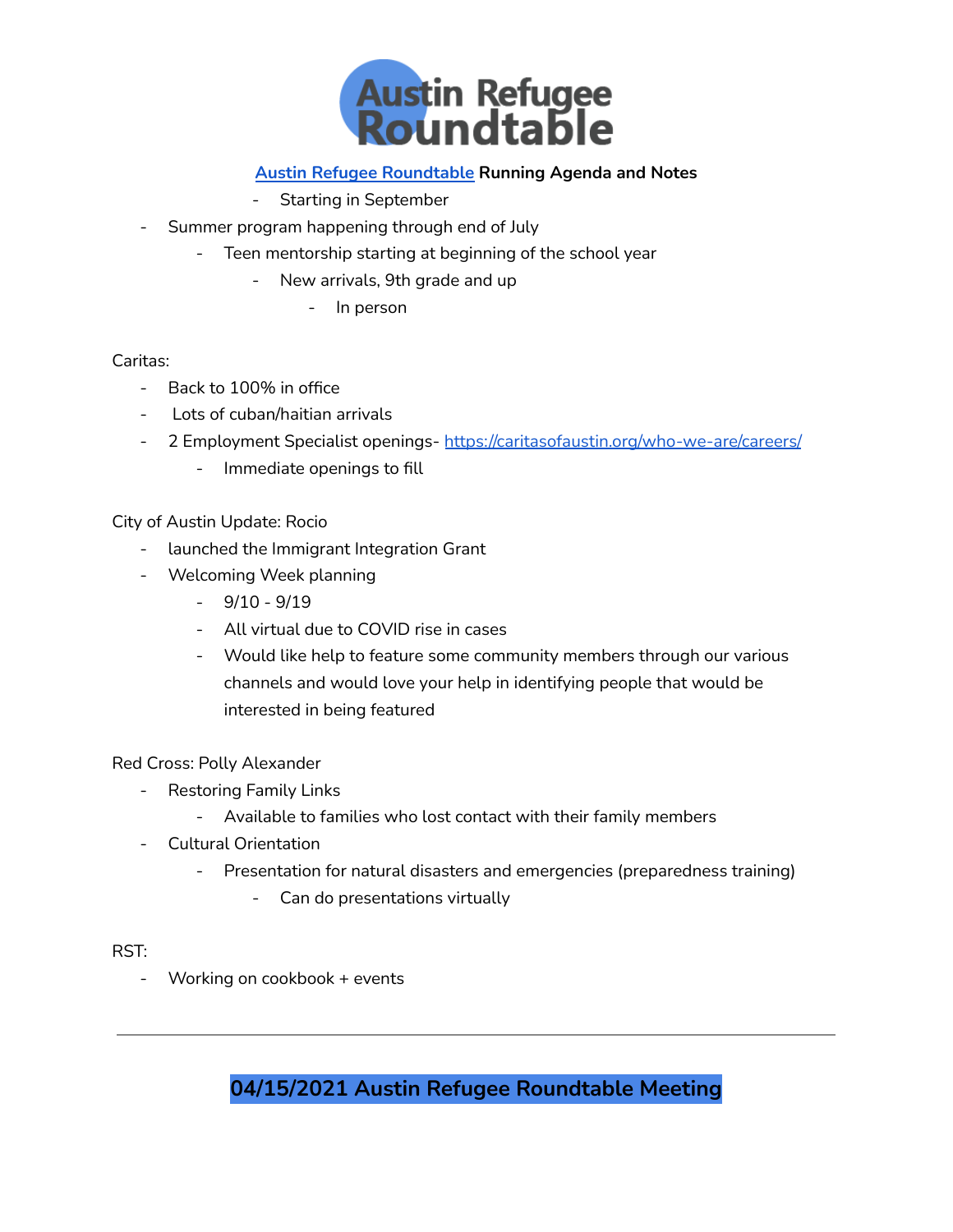

#### **Attendees**:

Lauren Hargraves, CTOR Lynn Burdick - RST Kate Taylor, CST Arielle Levin, GirlForward Julia Montoya, Caritas of Austin Salimah Shamsuddin, AISD Tamara Goheen, COA Public Library tamara.goheen@austintexas.gov Ayesha Hassan, Church World Service - ahassan@cwsglobal.org Elena Lopez, RST Michel Byamugu, Caritas of Austin Mayra Lopez, Caritas of Austin Miranda Roberts, RST Diane Kanwati, Muslim Community Support Services (MCSS) Rocio Villalobos, COA Equity Office - Immigrant Affairs Melinda Szabo, MRC - Americorps VISTA Lubna Zeidan-iACT

#### **Intro of NEW attendees**:

Kim Williams, CST Nick Morciglio, CST

### **Upcoming Events**:

World Refugee Day (June 20)

- Date of celebration set to June 19 (Sat) also noted: Juneteenth
	- Want to acknowledge and fold in Juneteenth
	- Voted in favor of spreading out events across the month for this year (5 weeks)
	- Different theme each week:
		- film and books (first week),
		- process of resettlement,
		- defining/clarifying immigration terms (maybe),
		- leaders in refugee communities (Ayesha, Kate),
		- language and culture (including food)
	- Be mindful of strengths based language and messaging/presentation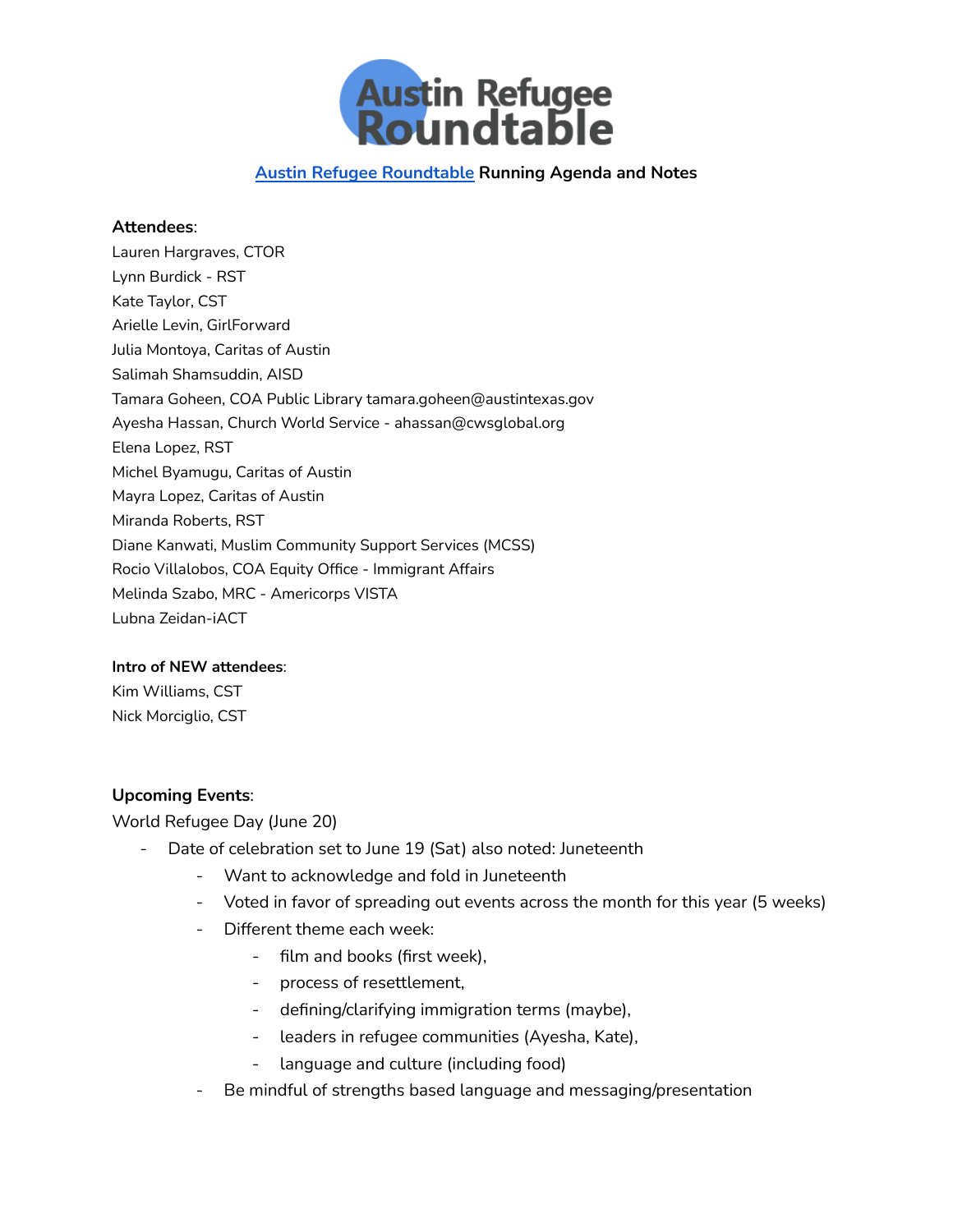

- Want to appeal to a wide/varying audience, including local refugees
- Invite refugee community leaders to WRD meeting to ask for feedback on engagement
- Notes for future WRD:
	- Have it be a month or week long event with activities, hopefully not have it compete with Juneteenth
	- Showcasing different restaurants, activities, etc.
- What was suggested to be included, let's make a firm plan:
	- Film screening (LIVE)
	- Week of suggested films
	- Discussion after film (LIVE discussion preferred)
	- Poem "Home" by Warsan Shire: <https://www.youtube.com/watch?v=nI9D92Xiygo>
	- Language lessons (pre-recorded)
	- Panel discussion of some of the current major conflicts happening (Myanmar/Burma, DRC, or Eritrea?) to put into context the reason people are fleeing (pre-recorded OR LIVE,
	- RST has Book Club on calendar 10AM-1130AM, refugee centered book
	- Recording from Ahmed interviewing a client in French (with captions) about her experience - maybe share that?
	- Local refugee leader/comedian having a possible comedy show/event

### **Action Items**

- Ayesha will obtain Austin proclamation
- Miranda will create spreadsheet for WRD calendar
- APL and City of Austin Equity Office hosting naturalization ceremonies at Twin Oaks branch in May (14th, 28th) and June (11th)
	- Rocio can find someone to help with photos and videos to stream/share
	- Agencies might have advanced knowledge of who will be naturalized, maybe ask clients to volunteer their story?
	- APL is looking for a partner for virtual citizenship classes (Southeast branch), contact Tamara Goheen ([Tamara.Goheen@austintexas.gov\)](mailto:Tamara.Goheen@austintexas.gov)
- Kate and Miranda will work on Canva graphic for ARR/WRD outreach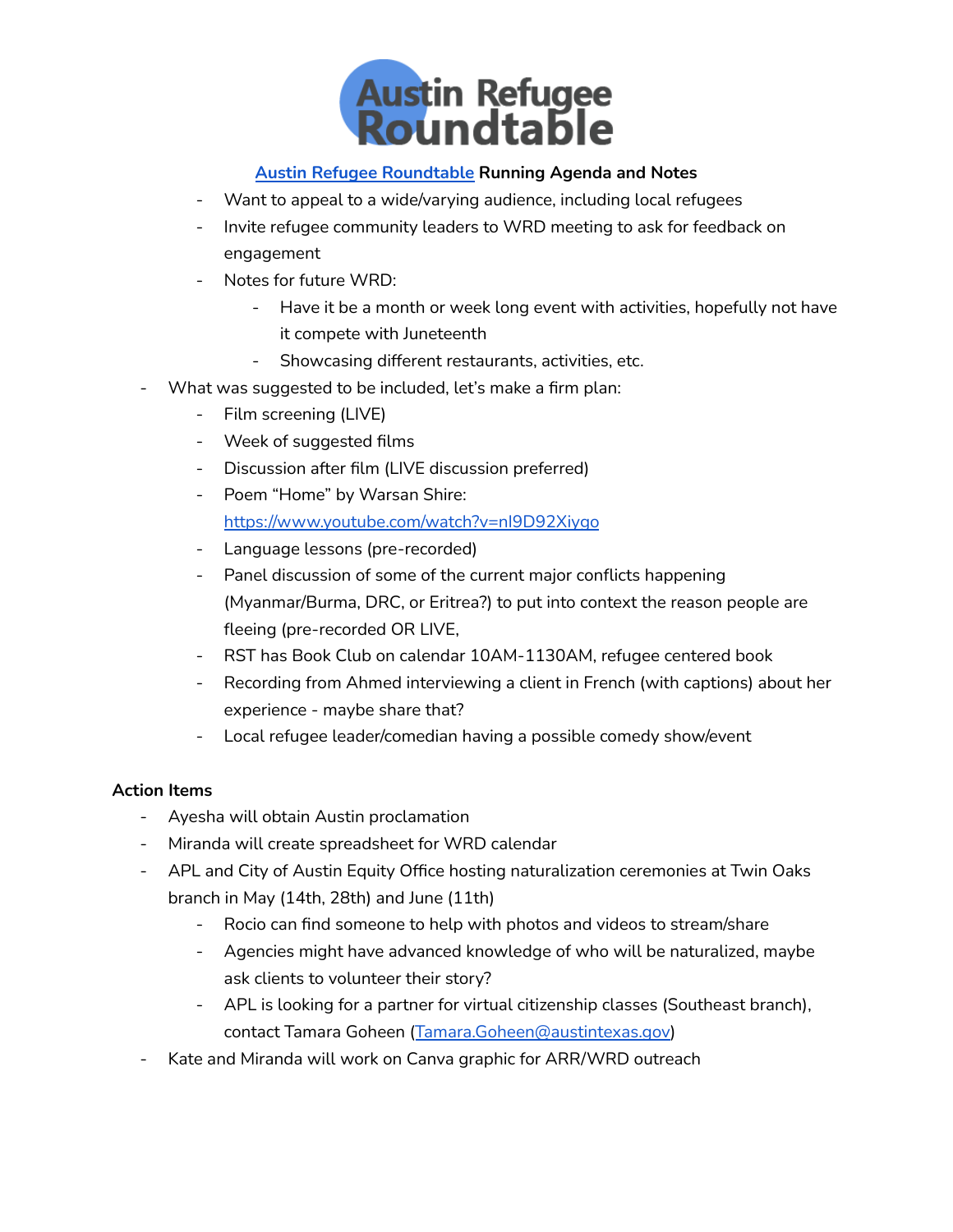

-Round table discussions- live-how to support refugees in your community (iACT has a group of teens working with refugees)

- Ayesha volunteering to facilitate next meeting call

- Rotating host responsibilities for the ARR Zoom

- Site cleaning on ARR website ([http://austinrefugees.org/\)](http://austinrefugees.org/) → send recommendations to Lu and Maggie @ IACT

### **Organizational updates**:

Hope Clinic ([www.hopeclinicaustin.org](http://www.hopeclinicaustin.org)) - received grant to get more doses of vaccines, also applying for grant to assist with community messaging and vaccine hesitancy; accepting appointments (not walk-ins) currently, see clients primary care and chronic disease management, well-women's exams, some screenings, can provide free meds to patients, try to be "one-stop-shop" as much as possible; located on Cameron rd., donation based (suggested \$10 but do not turn down clients)

IACT - contacted by Social Hackers Academy working with refugees in Europe for WRD, do web design/creative content and would like to start (virtual) classes for refugees in Austin w/certificate at end of program

GirlForward - Beginning to recruit new mentees for upcoming school year; please send referrals of rising 9th-12th grade girls to Arielle [\(arielle.levin@girlforward.org\)](mailto:arielle.levin@girlforward.org)

CST - Please invite others to "like" the ARR FB page and request for admin privileges

RST - bus campaign w/RST imaging with CapMetro during WRD (May - August)

**Refugee Leaders to invite to WRD meeting:**

Nagendra Basnet, [basnetn145@gmail.com](https://email15.godaddy.com/webmail.php?folder=INBOX.Meditation%20Group&firstMessage=1#)

**Next ARR Meeting: May 20th**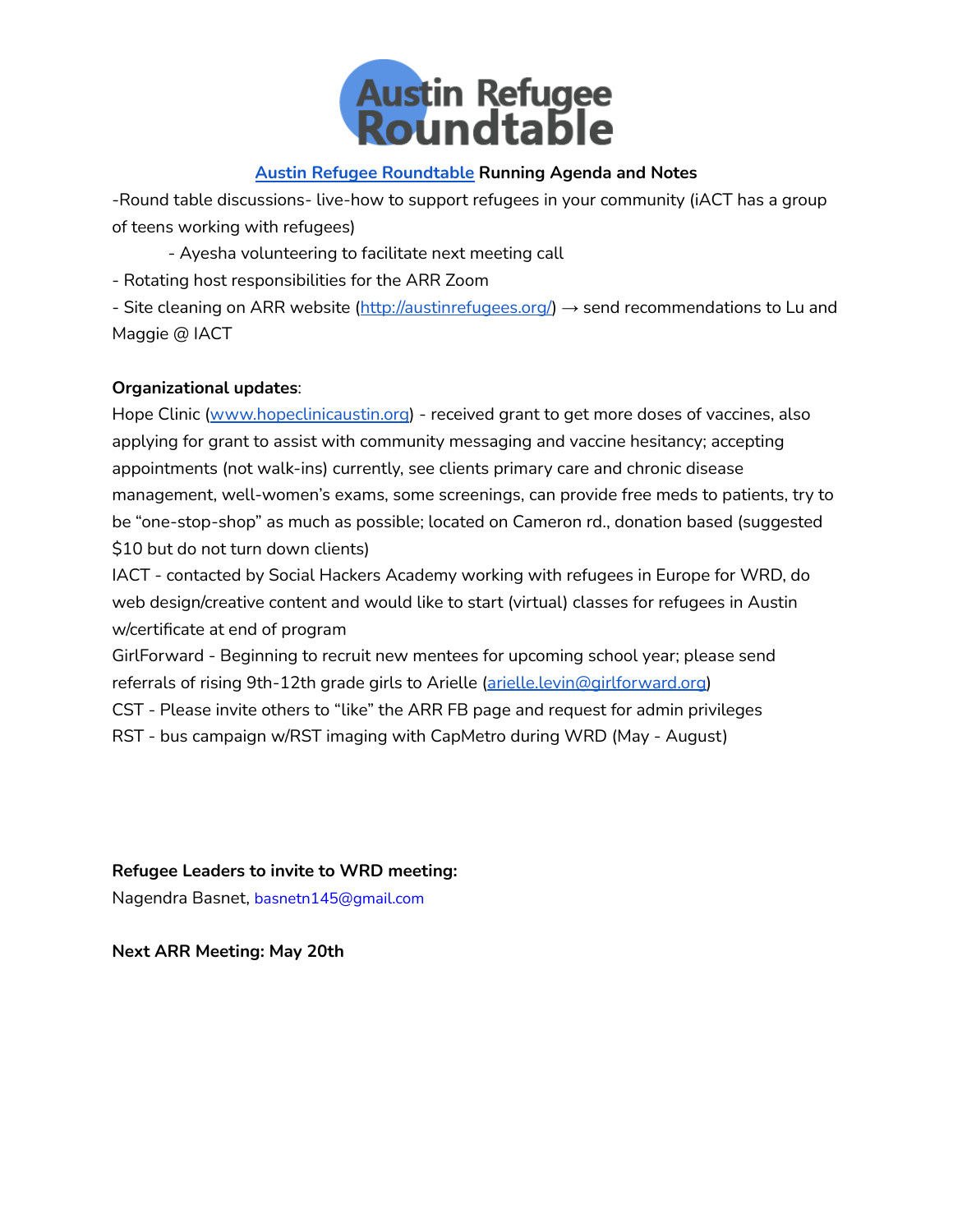

# **03/18/2021 Austin Refugee Roundtable Meeting**

#### **Attendees**:

Chichi Armstrong, Ladies Let's Talk Lynn Burdick - Refugee Services of TX Lauren Hargraves, CTOR Kate Taylor, CST Melinda Szabo, MRC Tamara Goheen, COA Public Library Diane Kanawati, Muslim Community Support Services Niyenth Iyengar, Friends of MSF at UT Austin Miranda Roberts, RST Elena Lopez, RST Rachel Hanover, RST Ayesha Hassan, CWS

### **Intro of NEW attendees**:

None

### **Upcoming Events**:

TX Refugee Advocacy Week (March 22-26)

- Webinar for state representatives March 22
- Texas Welcomes Refugees (March 22) Register for the webinar here: [http://bit.ly/TexasWebinar1;](https://bit.ly/TexasWebinar1?fbclid=IwAR2h1mxQGqTHYZGEsKduDJM5-dEsP5edijuNywuok2NAqOvLAt6KRaU0-S4) FB Event link [HERE](https://www.facebook.com/events/1108139979680247/?acontext=%7B%22source%22%3A%2229%22%2C%22ref_notif_type%22%3A%22plan_user_joined%22%2C%22action_history%22%3A%22null%22%7D¬if_id=1615427068461200¬if_t=plan_user_joined&ref=notif).
- Women In Refugee Resettlement (March 24th) Register for this virtual event here: [http://bit.ly/WomenInResettlement;](https://bit.ly/WomenInResettlement?fbclid=IwAR3QKGpGQXRnVqhuXUJmKNNyRIkHfZtNoAPU4OmRy-6iVxmTnOSE0Fn4L9g) FB Event link [HERE](https://www.facebook.com/events/705955123410454/?acontext=%7B%22source%22%3A%2229%22%2C%22ref_notif_type%22%3A%22plan_user_joined%22%2C%22action_history%22%3A%22null%22%7D¬if_id=1615439997345126¬if_t=plan_user_joined&ref=notif).
- Day of Action (March 24)

World Refugee Day (June 20)

### **Update requests**:

- update on the Texas/southern border situation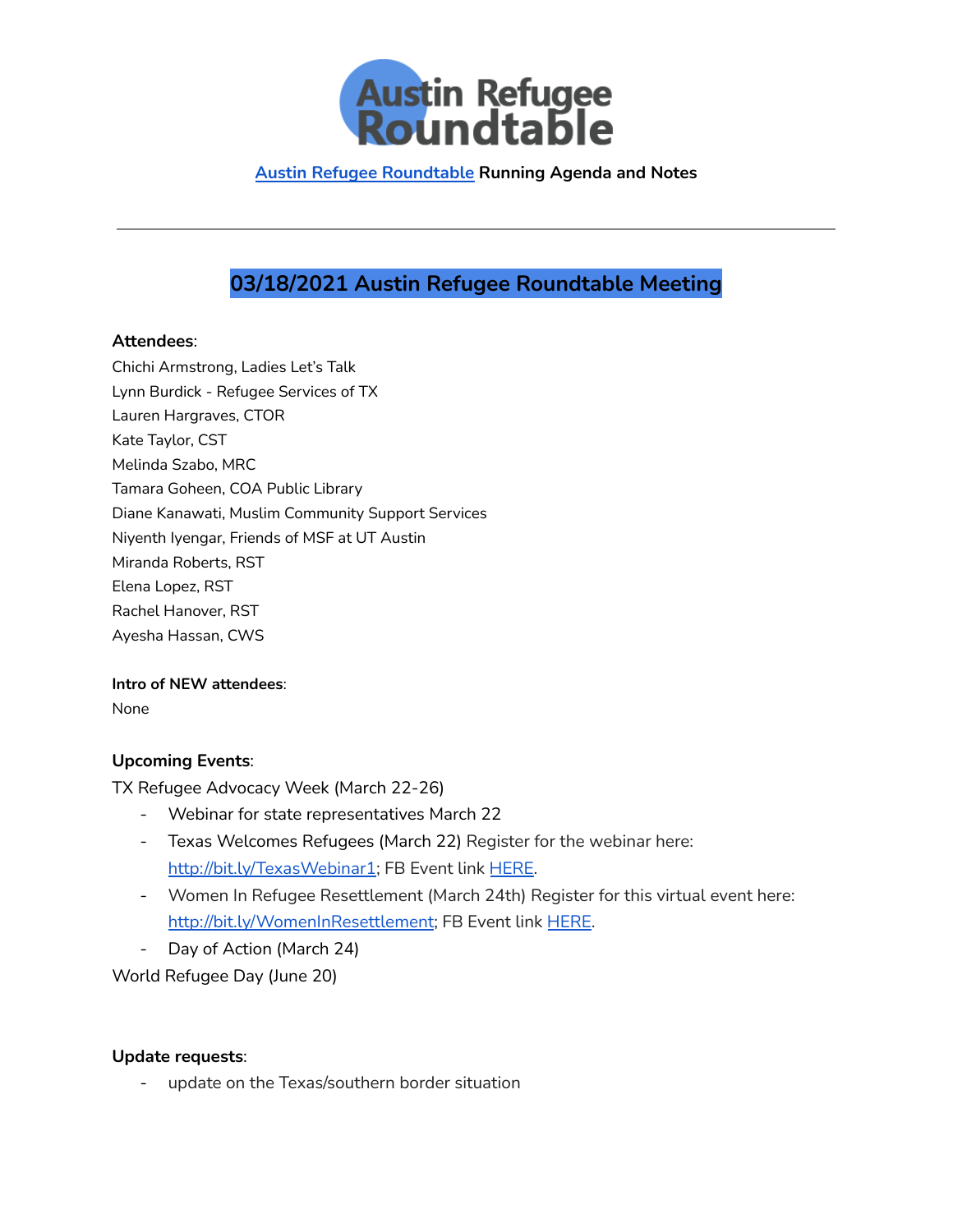

- Red Cross National Team on the ground, helping shelter (minors?) and reconnect w/ties
- Want to make sure that Austin is prepared to receive unanticipated arrivals (asylees)
- ~3,000 minors sent to Dallas for a shelter
- CST in Dallas has higher capacity for new clients than in Austin currently, feel free to send referrals their way
- Ayesha will be sending out emails tomorrow and early next week with more information from on the ground
- Have refugee families received their stimulus checks? Should there be a plan on getting some info to refugees on what they can expect and if there are things out there they should follow up on?
	- RST discussing and looking into the issue, discussed if clients have previously received stimulus checks and they had not
	- Foundation Communities Tax Help program can help folks w/stimulus checks (have Spanish and English); Also assist asylum seekers
	- Is FC assisting the community w/disaster unemployment assistance applications (through FEMA)? They're helping with Texas Rent Relief applications, helping with a variety of things. Contact Lynn ([lynn.cowles@Foundcom.org](mailto:lynn.cowles@Foundcom.org)).
	- Tax deadline just extended to May 17
	- Also, Vita Clinic helps w/filing taxes [\(https://www.uwct.org/who-we-help/vita-free-tax-preparation](https://www.uwct.org/who-we-help/vita-free-tax-preparation))

## **Organizational updates**:

- Center for Survivors of Torture (CST) has two new groups for our clients. We are beginning a female-identifying Zoom yoga class as well as a Survivor Support Group. We are still accepting referrals by phone call to (512) 358-4612 and clients will be referred to existing groups at CST upon intake. As a reminder, CST serves all immigrant trauma survivors (regardless of current immigration status). New staff member, Kim Williams (LCSW)
- LLT will be resuming a session after Ramadan (April May)
- APL has been meeting w/USCIS to get naturalization ceremonies outside of public libraries. In San Antonio, doing same-day ceremonies as much as possible (sometimes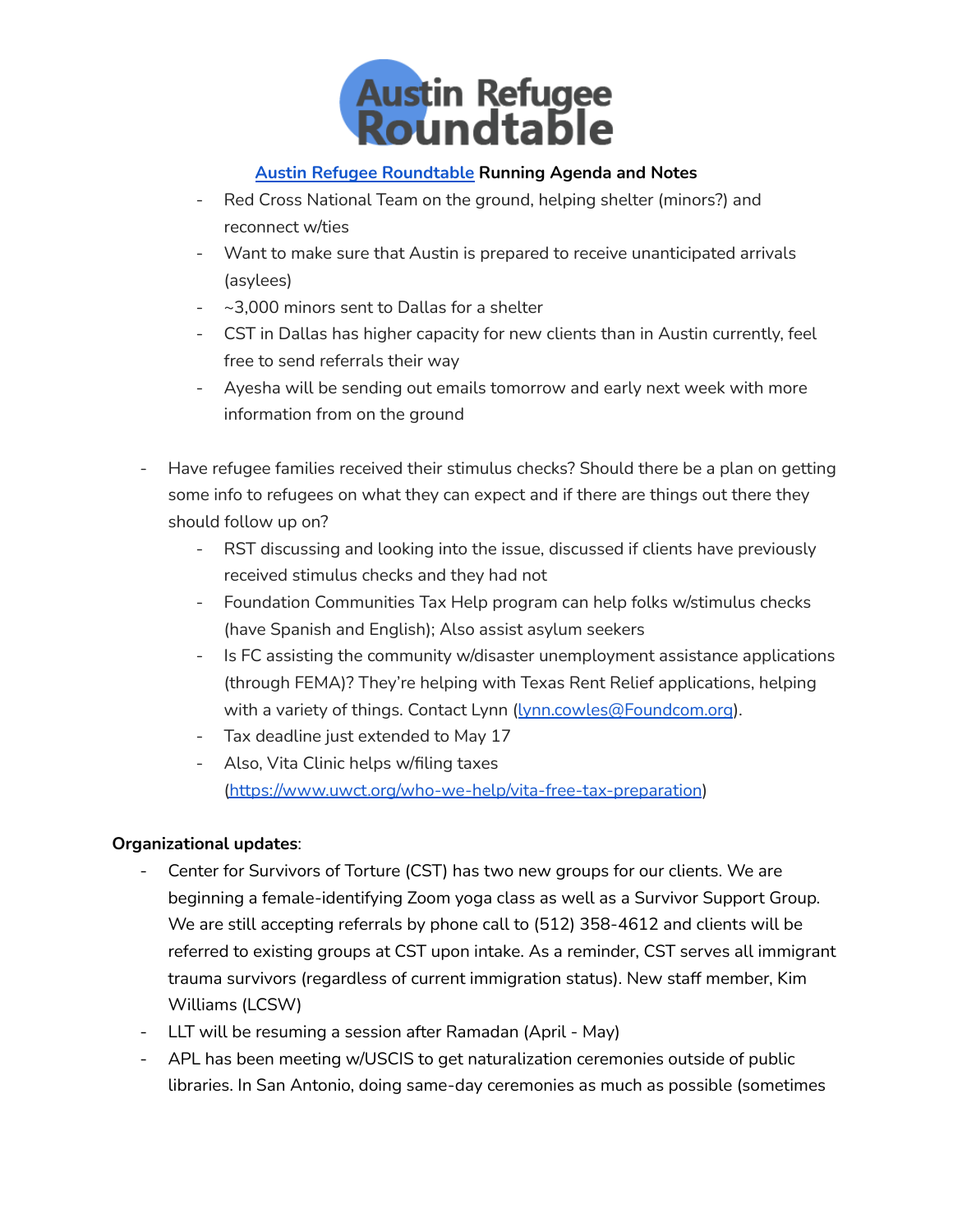

30-40 people). Still have hotspots available (for loan), hopefully Google chromebooks to loan long-term (for people with students in the household, doesn't have to be specifically used for school or by the students -- don't need a library card, APL can deliver)

- RST working on WRD and cookbook idea w/clients (if you have anyone interested, contact Elena [aelopez@rstx.org\)](mailto:aelopez@rstx.org)
- Casa Marianella: RENT 3.0 was announced this week and case managers at Casa Marianella can assist with applications for this assistance
- Caritas preparing for Texas Advocacy week; expecting increase in unanticipated arrivals (asylees) and ready to accept clients enrolled into job readiness classes; clients will enroll in a tech literacy class in-person and then continue services virtually
- Ayesha preparing for Texas Advocacy Week (see above events) -- they will be recorded; closed legislative meetings with resettlement agencies and legislators, the other events are open. Will be sending out action alerts for next week. Presidential Determination has not been signed yet, over 700 refugee cases already cancelled want to push the administration to get that signed
- Red Cross is doing restoring family links work, trying to find someone, Tirhas Wondifraw from Ethiopia, to get her reconnected with family. Call Emily @ 512-364-5137.
- MRC working on storm recovery, lost a lot of seedlings but were able to protect some crops in the field. Pivoted Amplify Austin to cover staff wages. Offering staff w/ESL and GED classes (12-week sessions, looking for ~6-8 more ESL volunteers). Hiring at the Open Arms studio -- open to all migrants, not just refugees. Seeking affordable childcare resources for staff -- contact Melinda [\(mszabo@mrcaustin.org](mailto:mszabo@mrcaustin.org)). Hiring page: <https://www.mrcaustin.org/join-our-team>
	- Volunteers do not need to be in Austin, all classes are virtual
	- Childcare resources (from CST) [https://docs.google.com/document/d/1l088YIMc7jE2Pmzf-EpSLuQUbNTZBt65u](https://docs.google.com/document/d/1l088YIMc7jE2Pmzf-EpSLuQUbNTZBt65uR1KZdXauZw/edit#) [R1KZdXauZw/edit#](https://docs.google.com/document/d/1l088YIMc7jE2Pmzf-EpSLuQUbNTZBt65uR1KZdXauZw/edit#)
	- Also, Girl Scouts who are Babysitter Certified may be a childcare resource (volunteers)
	- Red Cross does the Babysitter Certification
- City of Austin Equity Office is working on a mini-grant program for immigrant integration (broadly categorized) - may be a good source of funding for WRD (June) or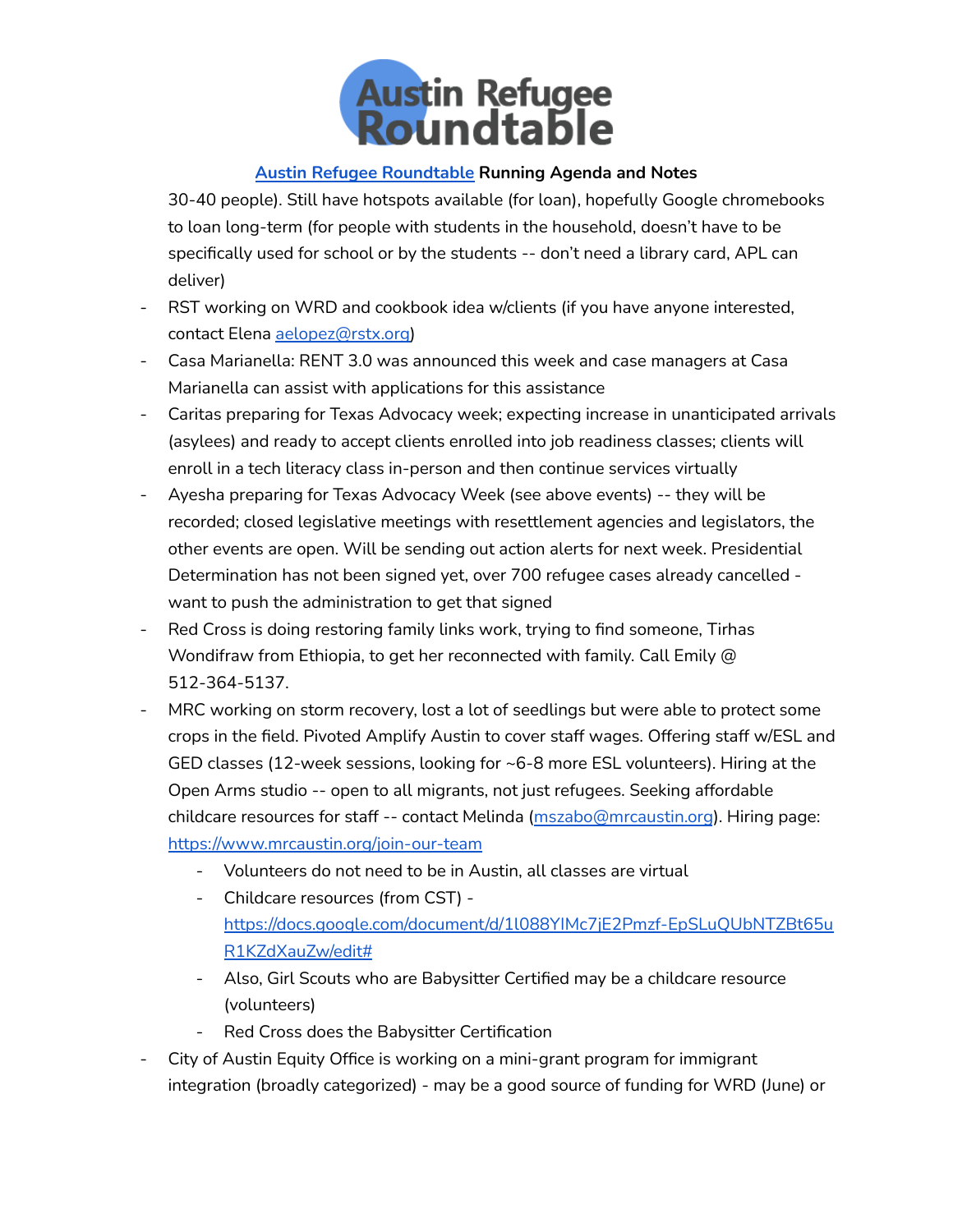

Welcoming Week (September) events/activities. Rocio will send more information out soon. Organizations who are collaborating scored more highly on proposals, depends on how ARR wants to approach application

## **World Refugee Day planning** (last 30 min)

- 3 months away
- Should we look into a film?
- Do we want to plan for the 19th or 20th?
	- Saturday, June 19
	- Sunday, June 20
	- Many clients have church on Sundays, many votes for Saturday the 19th
- Do we want to open up WRD and put some emphasis on Asylum Seekers?
	- Seems like general support from group
	- Ayesha volunteered to spearhead this particular initiative
	- Miranda will share the documentary screening "Oh Mercy" or contacts involved in that event
	- Kate suggested clarifying/teaching on terms commonly used in immigration sphere (asylum seeker vs asylee vs refugee) (maybe create/find an infographic to share on FB page)
	- Fireside chat suggestion with everyone from different "refugee" categories (VOTs, asylees, SIVs, refugees) to talk about their experiences
- Can re-use previous activities
	- Miranda really enjoyed the language lessons, open up more opportunities for new/returning clients who want to be involved and have more languages
		- Spanish
		- Kiswahili
		- Dari
	- Many more clients have computers now which hopefully will see a more robust participation and attendance
- Create a sheet to send to clients on how they can get involved in WRD
- Have a calendar set by the beginning of May so we can "run-of-show" to translate for clients and share out in preparation/build-up for WRD in June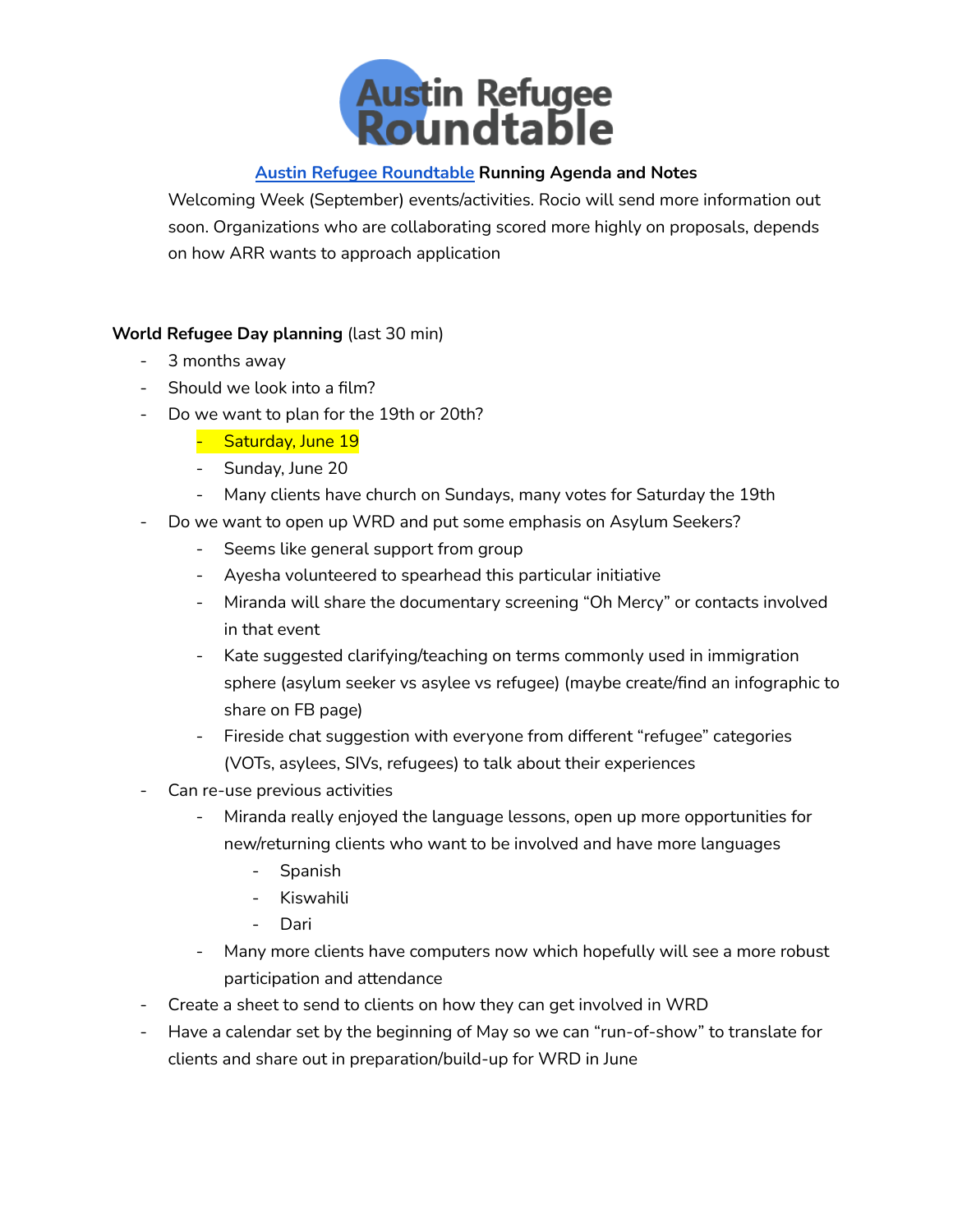

- Hopefully promote cookbook by releasing the cover and maybe simple demonstration (preview) from cookbook
	- Chichi suggested it be recorded, not live
- RST has morning bi-monthly book club for June "Somewhere in the Unknown World" by Kao Kalia Yang (10 refugee stories)
	- Kalia Yang read her children's book at the Thinkery that was recorded and could be shared
	- Coloring page for kiddos Miranda already has a template that could be easily implemented/sent out
- North Texas had a drum group perform and dance lesson (performed in a park with camera set up, very interactive) -- maybe something to look into locally
- North Texas Giving Day also did a Zumba lesson (RST has an on-staff Zumba instructor)
- Ayesha suggested having a panel discussion of some of the current major conflicts happening (Myanmar/Burma, DRC, or Eritrea?) to put into context the reason people are fleeing
	- Maybe a connection through NCTTP
	- Maybe a contact w/RST
- Recording from Ahmed interviewing a client in French (with captions) about her experience - maybe share that
- Ayesha will try to work on getting a resolution w/Mayor for WRD
- Possibility of coordinating meals to deliver to participants during another event (could be a fundraiser to support local refugee/immigrant businesses or do a drawing a gift card to local restaurants)

# **01/28/2021 Austin Refugee Roundtable Meeting**

### **Attendees**:

Ahmed Abbas, RST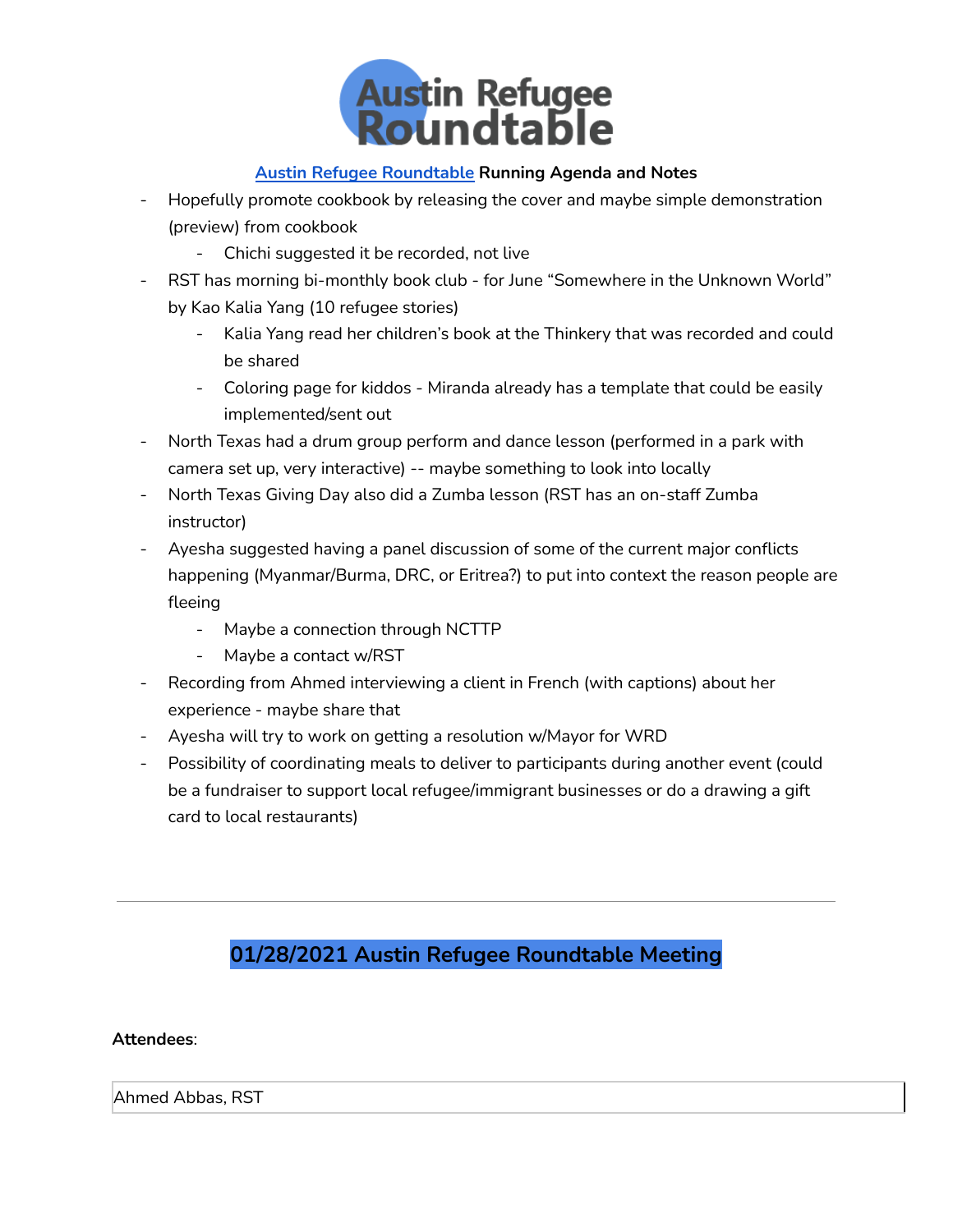

| Annali Fuentes, E@W/IET, Literacy Coalition of Central Texas - annali.fuentes@willread.org |  |  |  |
|--------------------------------------------------------------------------------------------|--|--|--|
| Arielle Levin, GirlForward                                                                 |  |  |  |
| Ayesha Hassan, Church World Service                                                        |  |  |  |
| Berenice Jaramillo Caritas of Austin                                                       |  |  |  |
| Bridget Newell, Refugee Medical Screening Clinic                                           |  |  |  |
| Carson Lehmann, E@W/IET, Literacy Coalition of Central Texas                               |  |  |  |
| Chichi Armstrong, Ladies Let's Talk                                                        |  |  |  |
| Diane Kanawati, Muslim Community Support Services                                          |  |  |  |
| Elena Lopez, RST                                                                           |  |  |  |
| Emily McKinnon- American Red Cross (Contact: Emily.McKinnon 2@Redcross.org)                |  |  |  |
| Holly Sewell Every. Last. One.                                                             |  |  |  |
| Houmma Garba, City of Austin                                                               |  |  |  |
| Julia Montoya Caritas of Austin                                                            |  |  |  |
| Kate Taylor, CST                                                                           |  |  |  |
| Kathryne, Project Access Austin                                                            |  |  |  |
| Lauren Hargraves, Central Texas Office for Refugees (CTOR)                                 |  |  |  |
| Lu Zeidan, iACT                                                                            |  |  |  |
| Lynn Burdick - Refugee Services of TX                                                      |  |  |  |
| Mayra Lopez Gutierrez Caritas of Austin                                                    |  |  |  |
| Miranda Roberts, RST                                                                       |  |  |  |
| Niyenth Iyengar, Friends of MSF at UT Austin                                               |  |  |  |
| Rachel Hanover, RST                                                                        |  |  |  |
| Salimah Shamsuddin, Austin ISD                                                             |  |  |  |
| Susan Stasney, RST                                                                         |  |  |  |
| Tamara Goheen, APL                                                                         |  |  |  |

**Introductions**: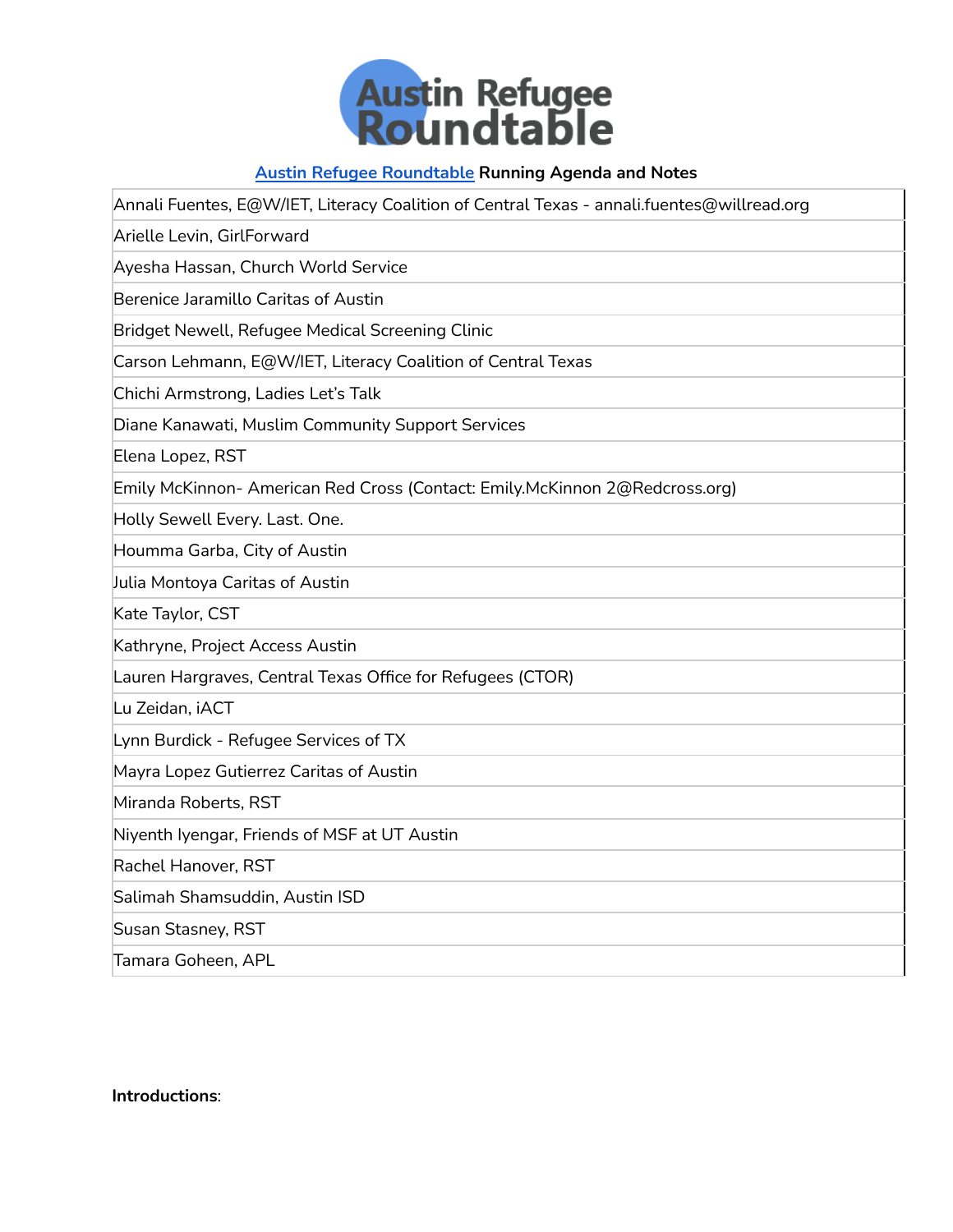

Any new agencies or groups? Please provide some info on your work and your needs!

Update from Debra Adler with TX RX card

- Prescription assistance program, partnered w/Texas Nurses' Association
- Everything approved by FDA
- HIPAA compliant no personal information tied to card in anyway
- Every time a prescription is run through a donation is made to Texas Childrens'
- Have an app and website where you can price prescriptions through the program and participating pharmacies
- Has a toolkit for participants Debra will send to Miranda, Miranda will send out to group

### Organizational updates:

**Going through the ARR contact list to see if anything has changed as far as contacts, please respond to add new people or change staff.**

### ARR

- Updating the ARR list of participants
	- Will send email to verify all contacts to make sure list is clean

### RST

- RST Pause to USCIS program for 100 days, hasn't directly impacted resettlement just yet. Rumors about executive order to increase PD/pipeline to resettlement program. Received several arrival notices for throughout February (no new countries yet). ASAP: serve asylum-seekers, started to focus on basic needs in the beginning of the program. Referrals to MAP, legal services such as American Gateways and Texas Rio Grande, food banks (also deliver food to clients each Monday from volunteers), and other misc. donations from RST donors. No money or assistance for this population. Now clients get free tablets to attend ELI and navigate technology. Can sometimes give rental assistance depending on financial donations. Connected 3 families to 3 donors to receive vehicles. Open to referrals.
- No new countries of populations coming through, waiting for new administration to give executive order to see where arrivals will be for the rest of FY21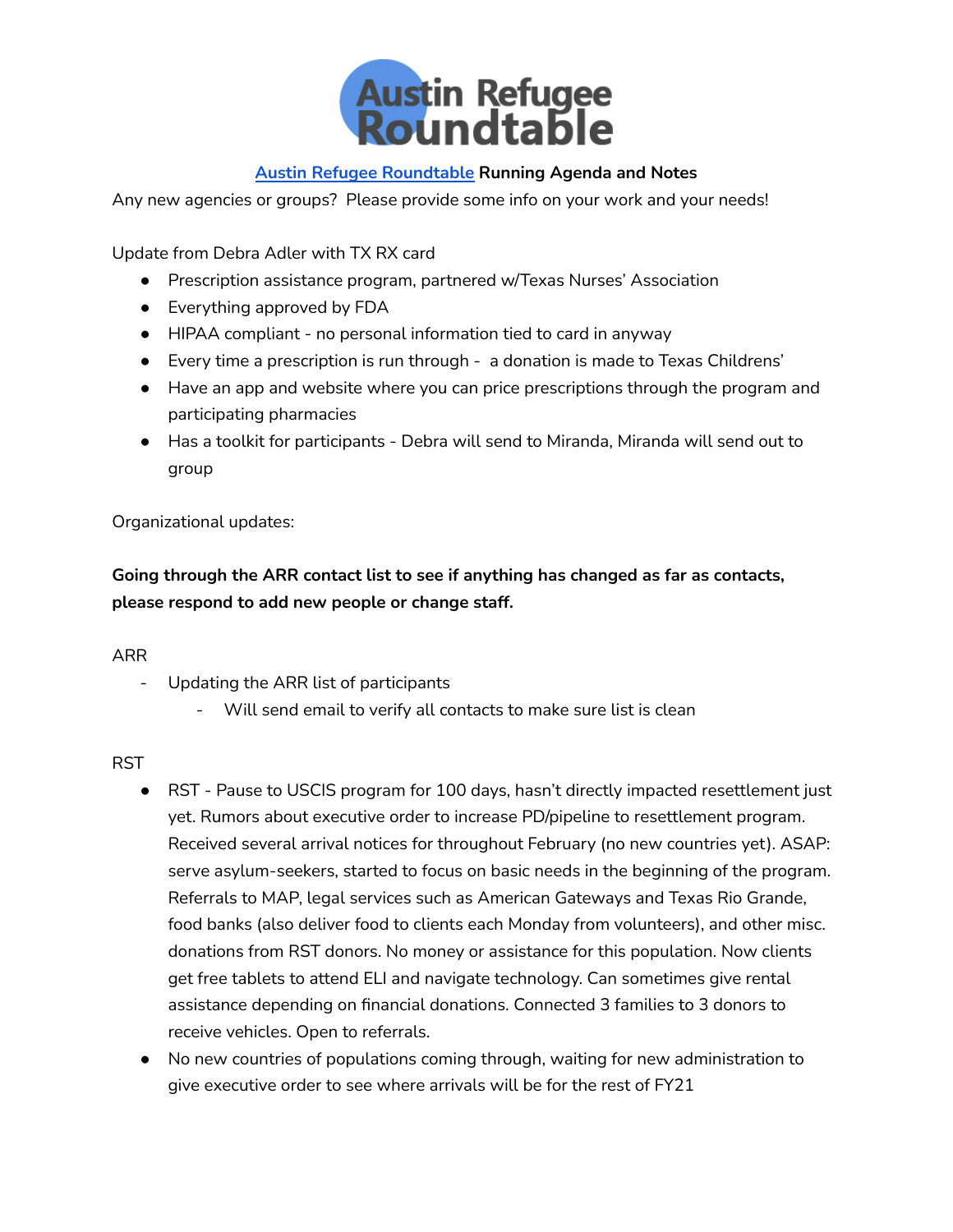

● The executive order may be delayed - don't fret :)

### Ayesha/CWS:

- Executive Order may be delayed, but still set to come out. Anti-racism group follow-up, wants to make sure we keep to that promise. Will send out Doodle to set up separate call to start addressing some of these important and critical issues.

### **IACT**

- Asylum seekers are invited if space is available in classes
- All classes are held on Zoom
- Clients who have been in U.S. any length of time can go to classes, need to apply through IACT
- New tech class started, taking students from current English classes
	- Working on getting devices to students to learn on
- - 4 levels of classes, a few multi-level classes in evenings (all via Zoom). Getting to where they are actually teaching English, which is good. Clients learning devices quickly. Waiver for 5+ years of services (until end of April). Also has in-person, socially distanced tech (digital literacy) class to teach clients how to learn to use devices and to give out devices. Given out 12 devices and 6 wifi hotspots, has more to give out. Please send referrals to Lu.

### AISD

- Re-registering parents for school next year
- - AISD Curbside Meals for all students: Free 7 day meal packs will be available each Thursday at more than 40 curbside locations throughout Austin. To find the nearest meal site please visit <https://www.austinisd.org/openforlearning/meals>. Meals are pre-packaged and already cooked. Her office continues to help w/crisis intervention. Continue to re-register parents for next school year.

### Ladies Let's Talk [lltaustin.org](https://www.lltaustin.org/)

- Conversation classes Thursday at 7 pm; Friday at 10:30 am
- Pronunciation workshops at 7 pm Monday (Middle Eastern First Language), Tuesday (Asian First Language) and Wednesday (Spanish First Language)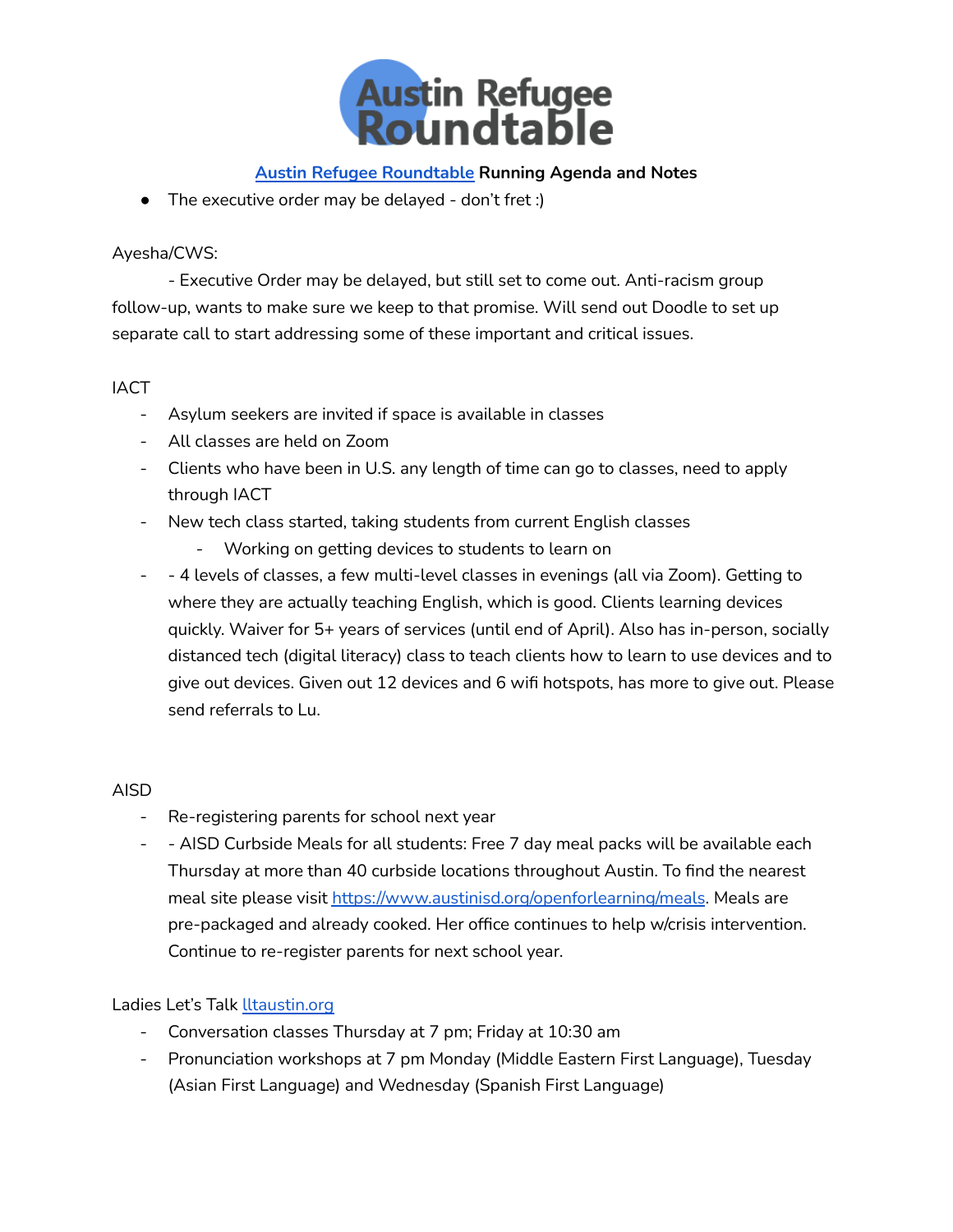

- Now doing 2 conversation sessions on Thursday evenings + Friday mornings. Added 3 one-hour sessions with speech therapists to assist clients.

### Project Access Austin

- Access to care needed since 2002
	- Austin/Travis County provider
	- Medical care for free
	- Anyone who is not MAP, Medicaid eligible can apply for services [\(projectaccess.org](https://projectaccess.org/))
		- Age 19+
		- Must live in Travis county
		- Income-based
- Free services by physicians that have signed on as partners. Includes specialty care, hospital care, medication, durable health devices, labwork, imaging, dental services, etc. Includes those that are not MAP, Medicare/Medicaid eligible. 19+ years older w/no other healthcare coverage are eligible. No age restriction beyond 19 years old. Assistance w/transportation to get to appointments. [ProjectAccessAustin.org](http://projectaccessaustin.org) application online. Have the beginnings of translations of the application in the works.
	- Kathy Gichangah 512-206-1118 [kgichangah@tcms.com](mailto:kgichangah@tcms.com) or
	- Jose Diaz 512-206-1164 [jdiaz@tcms.com](mailto:jdiaz@tcms.com)

### Girl Forward

- currently serving 30 mentees and several college girls who attend virtual tutoring.
	- Any girls in 9th-12th grade who are refugees, asylum seekers, asylees, English Language Learners, are eligible for our mentoring program, and girls in high school or college are eligible for tutoring
- If you know a girl who might be interested in joining, please reach out to Arielle!

Friends of MSF(UT) - no real change from last meeting- we are still meeting virtually, so if you have any volunteer opportunities (virtual especially!) please let me know so I can reach out to our members to inform them of it and help them get involved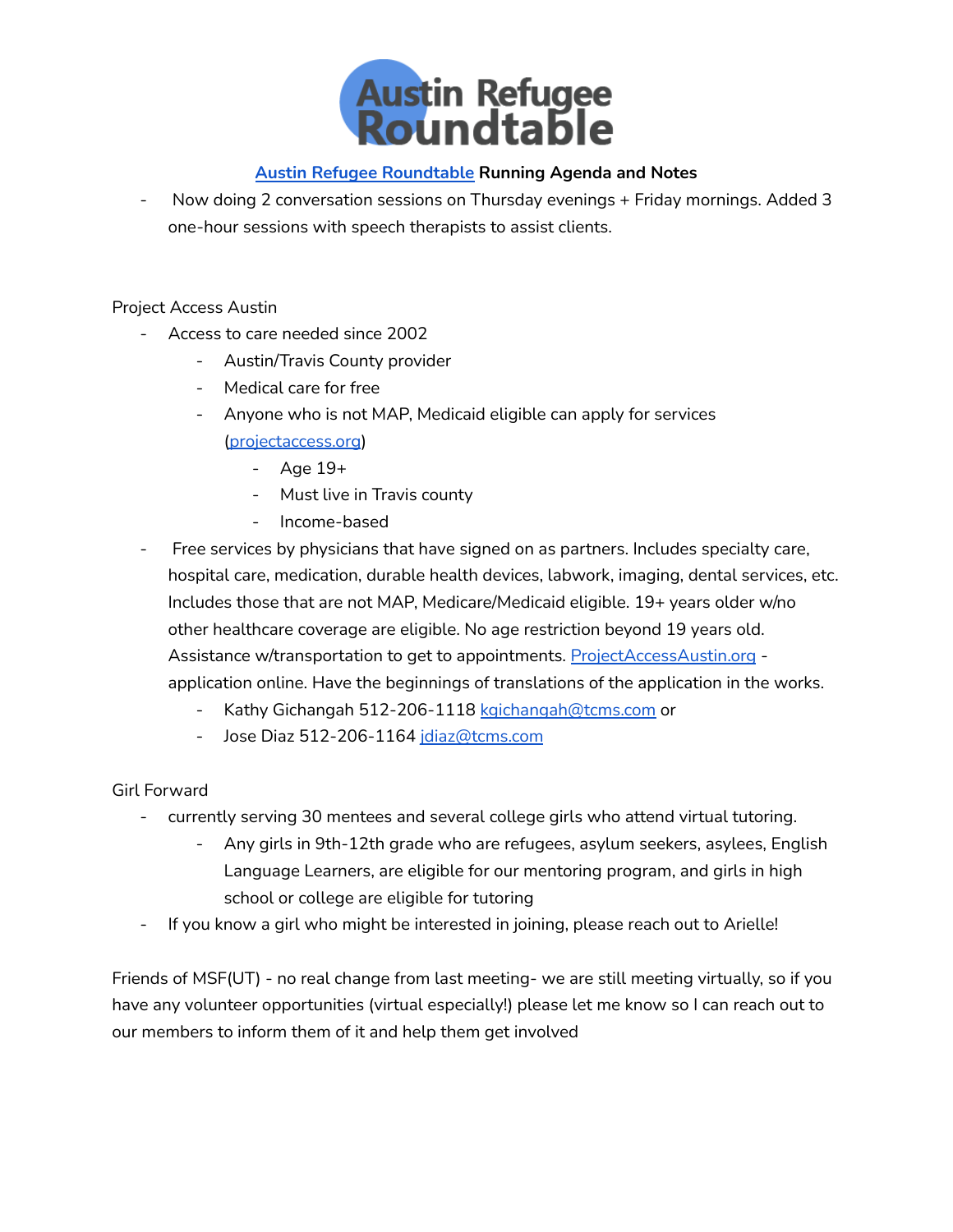

Austin Public Library

- working to get our hotspots distributed to anyone who needs them. The ones that are earmarked for households with students (K-12) are all spoken for, but we still have some that are available for adults through agreement with your agencies. Chromebooks for students will be coming soon. If you are working with any household that could use them, please get in touch. [Tamara.goheen@austintexas.gov](mailto:Tamara.goheen@austintexas.gov)

### **CST**

- Taking referrals
	- Center for Survivors of Torture (CST)
	- Austin: 512-358-4612
	- Dallas: 214-827-2314
	- [www.cstnet.org](http://www.cstnet.org)
	- Groups: Art class, meditation groups for Spanish/English/French/Nepali speakers, Coping Skills group for Nepali and Spanish speakers, Case management resource group
	- All services are virtual currently (on Zoom), we can provide our clients with Chromebooks.
	- Participants must be CST clients art class, meditation groups, resource/case management, coping skills groups. Medical doctor on staff to help w/forensic evaluations. Have an office in Dallas and serve clients all over Texas. All CST services are currently being hosted virtually. Groups and individual counseling are hosted via Zoom or phone call.

### Caritas

- All classes are virtual except for the Virtual Learning Class series. Classes are face to face and asynchronous for classes who need to attend in the evenings. Computers, routers and wifi hotspots are available for clients.
- Provide employment services for refugees. Still taking unanticipated arrivals. Just hired new Employment Specialist - will be announcing soon. Hiring another Employment Specialist as well. Working on Asylee/Underserved populations hotline, working on getting flyer on CapMetro buses. Working w/IACT, RST, & Ayesha for Refugee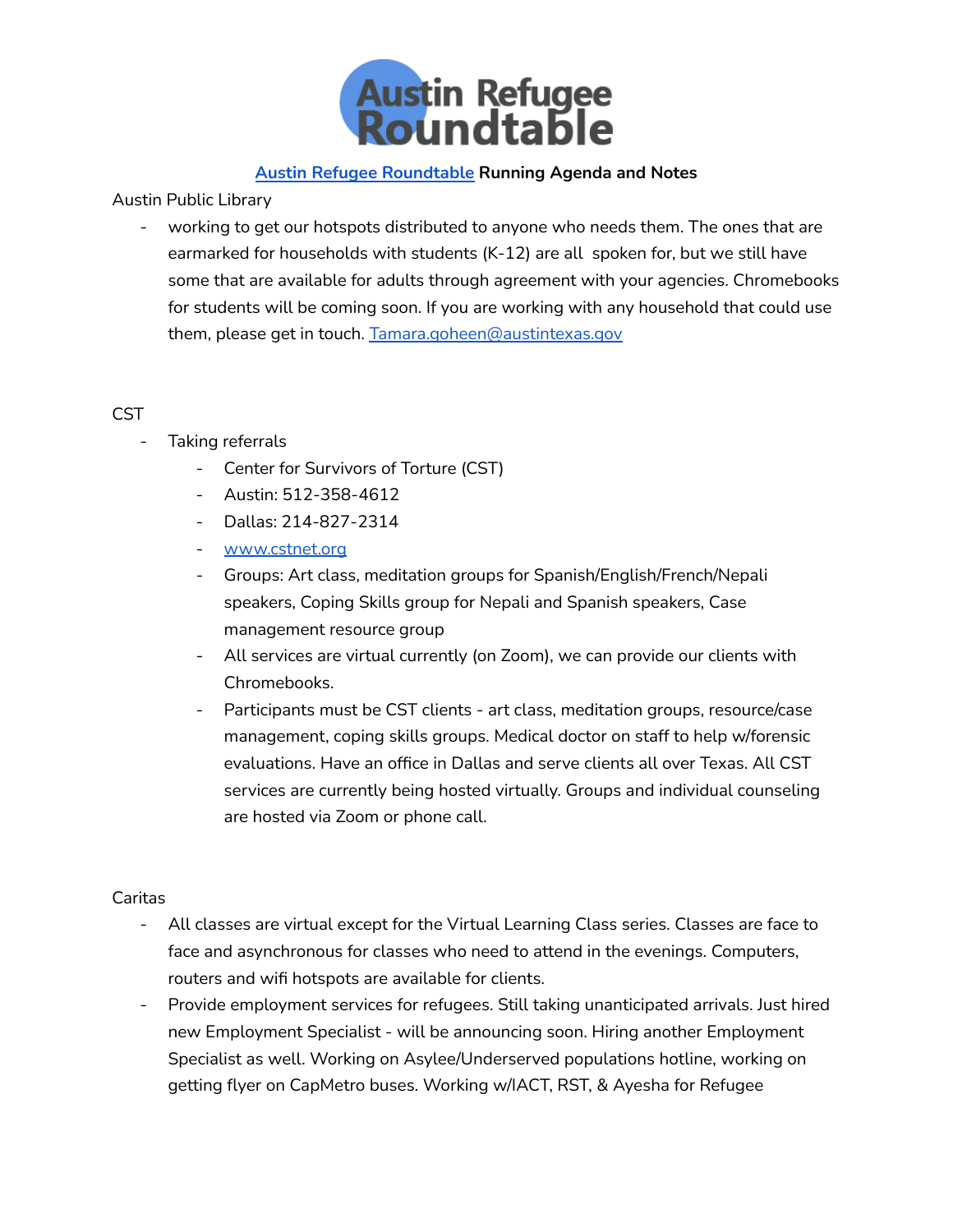

Advocacy Days. Offering all classes virtually and also offering one in-person class for tech literacy. Have routers and hotspots available for clients to use throughout the duration of the program. Clients experiencing challenges on navigating and getting used to technology which can take longer (much like IACT).

### Language Access/City of Austin

- COVID testing: 2 sites will be closing at Montopolis and at Little Walnut, consolidating w/other 4 sites. Appointments will be transferred to other sites, the sites closing will be listed online, and maps available. Language interpretation services available. Using ispeak Austin language identification cards. For vaccine sites: have 2 sites the City runs @ DelCo and Dove Springs Recreation Centers. A 3rd vaccine site is run by UT. Saturday will start having vaccine site in Pflugerville mainly for teachers. DelCo and Dove Springs have Spanish interpreters or bilingual staff on-site. Staff can help fill out iSpeak language identification form. \*\*Only those that have an appointment may show up and stand in line.\*\* Makes it difficult for refugees and others who do not speak English and may want to invite other family members. But City staff are equipped to serve everybody with appointment who come to the sites.

### Bridget/RHSC

- giving vaccines, received 100. Already gave all 100 vaccines in 1A and 1B group. Not sure if getting anymore vaccines. RST has a waiting list already for if/when clinic receives more vaccines. Suggested others to go through Austin Public Health as that may be quicker avenue. Will follow-up and can answer questions, esp. for clients that are 65+ years. Can also vaccinate people from the public, if they receive vaccines and will go off a second waiting list. Bridget will be out on Maternity leave soon.

## The Literacy Coalition of Central Texas

- New CEO Janet Torres
- Upcoming Coalition Cafe on 2/26 at 9:30am
	- To register check out our website: <https://willread.org/partner-network/>
	- To be added to our email list and receive our newsletter please email our Partnerships Program Manager, sarah.forbes@willread.org
- English At Work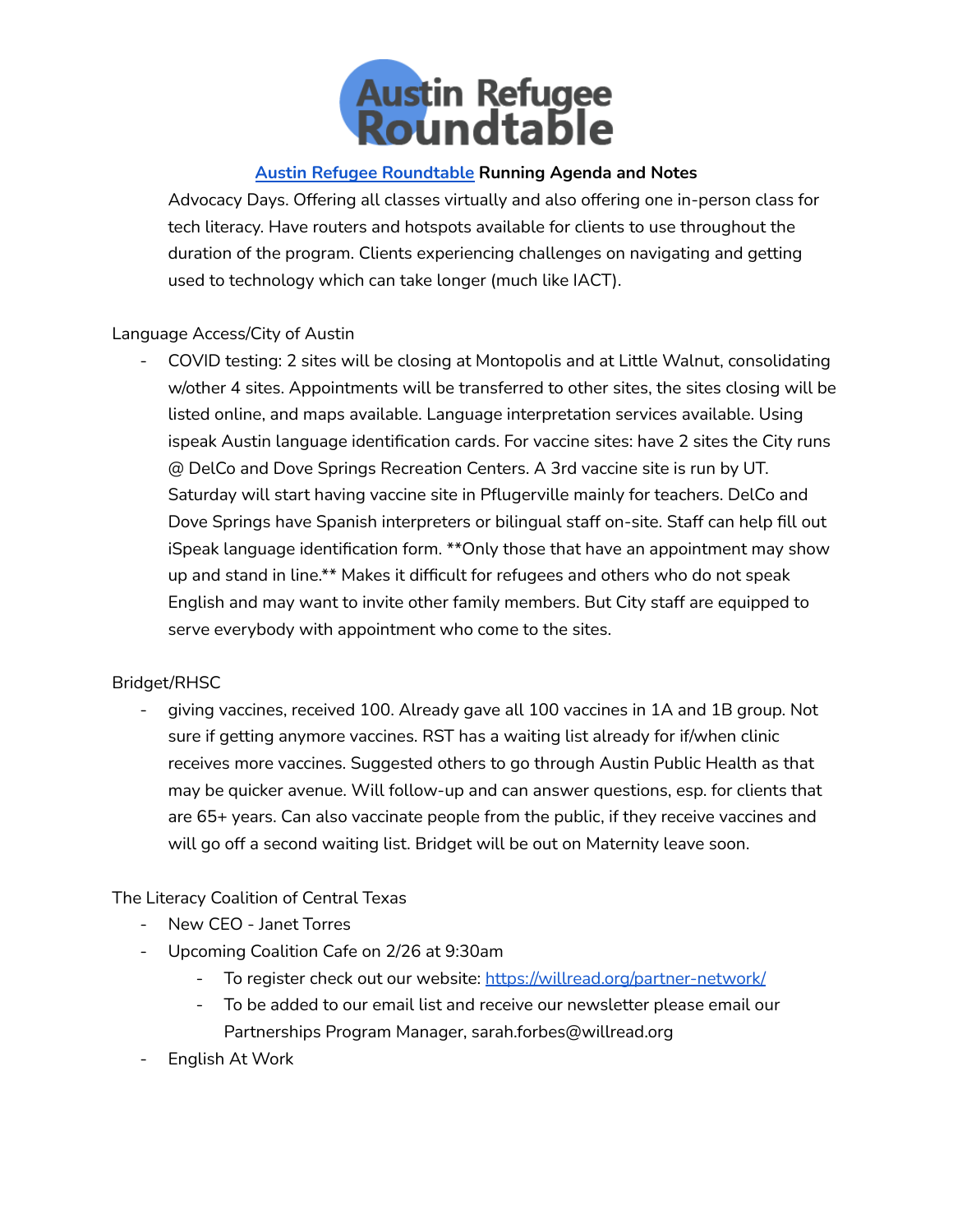

- Offers ESL classes in the workplace which eliminates barriers such as work schedule conflicts, child care and transportation
- No requirements for students, just need to be employed by the business that contracts with us
- Classes are multi lingual and vary in ESL levels
- For more information, please contact program manager annali.fuentes@willread.org

### Every. Last. One.

- Emergency intervention and stabilization program working with children and families traumatized by the US immigration policies whether held in American detention facilities, forced to remain in deadly conditions of Mexico through the MPP program, or deported to countries where they are without any caretakers and are often facing death threats from organized crime.
- The only organization providing independent sponsorship opportunities for the most vulnerable children who have been detained the longest and have no relatives in the US as sponsors. The program provides loving family homes that can support their healthy physical, emotional and educational growth and development.

### Needs:

- Referrals for potential family sponsors open to taking in teenagers cat 4 detainees Any potential sponsors please read through our sponsorship section on our website at https://www.everylastone.org/get-involved/
- Awareness spread that this is an option for detained children. Many LSP's and CM's at ORR still don't know this is something that can be done.

## Holly Sewell

holly@everylastone.org

Anti-Racism Working Group - potential next steps

## **Upcoming events**:

Amplify Austin (March 4-5) Shalom Supper (March 7)